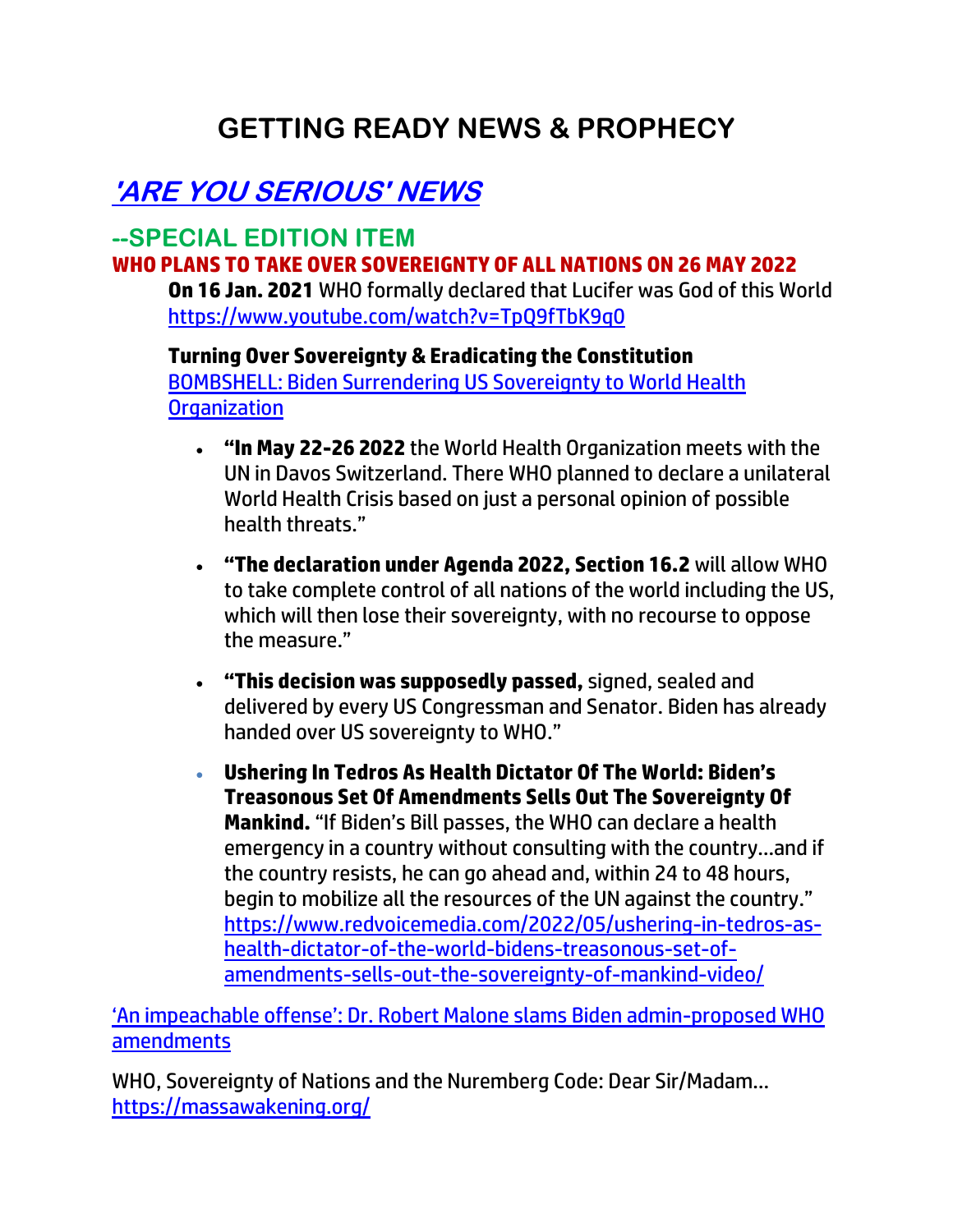Michele Bachmann: WHO Vote Threatens U.S. Sovereignty [https://rumble.com/v143wf3-michele-bachmann-who-vote-threatens-u.s.](https://rumble.com/v143wf3-michele-bachmann-who-vote-threatens-u.s.-sovereignty.html) [sovereignty.html](https://rumble.com/v143wf3-michele-bachmann-who-vote-threatens-u.s.-sovereignty.html)

[Sen. Rick Scott Blasts Biden Administration Over Plot to Give U.S. Sovereignty](https://welovetrump.com/2022/05/15/sen-rick-scott-blasts-biden-administration-over-plot-to-give-u-s-sovereignty-over-health-policies-to-world-health-organization/)  [Over Health Policies to World Health Organization](https://welovetrump.com/2022/05/15/sen-rick-scott-blasts-biden-administration-over-plot-to-give-u-s-sovereignty-over-health-policies-to-world-health-organization/)

[Rep. Ralph Norman, House Freedom Caucus Call on Biden to Drop WHO](https://lists.youmaker.com/links/tbboItG9Ux/Jlid8tcrj/7xAbPNiP2/z0UfJyb15xd)  **[Amendments](https://lists.youmaker.com/links/tbboItG9Ux/Jlid8tcrj/7xAbPNiP2/z0UfJyb15xd)** 

[Two GOP senators demand Biden withdraw US from 'corrupt and inept' World](https://www.lifesitenews.com/news/republicans-cotton-daines-call-on-biden-to-leave-corrupt-and-inept-world-health-organization/?utm_source=featured&utm_campaign=usa)  [Health Organization](https://www.lifesitenews.com/news/republicans-cotton-daines-call-on-biden-to-leave-corrupt-and-inept-world-health-organization/?utm_source=featured&utm_campaign=usa)

[World Health Organization Changes Pandemic Guidance to Favor Lockdowns,](https://welovetrump.com/2022/05/23/world-health-organization-changes-pandemic-guidance-to-favor-lockdowns-implementation-already-underway/)  [Implementation Already Underway](https://welovetrump.com/2022/05/23/world-health-organization-changes-pandemic-guidance-to-favor-lockdowns-implementation-already-underway/)

[\(WATCH\) Gov. DeSantis, "We in Florida –](https://welovetrump.com/2022/05/23/watch-gov-desantis-we-in-florida-there-is-no-way-we-will-ever-support-this-who-thing/) There is No Way We Will Ever Support [This WHO Thing"](https://welovetrump.com/2022/05/23/watch-gov-desantis-we-in-florida-there-is-no-way-we-will-ever-support-this-who-thing/)

WHO Pandemic Treaty & The War On Humanity – Dr. Peter Chambers & Todd Callender with Maria Zeee: [https://www.redvoicemedia.com/2022/05/who](https://www.redvoicemedia.com/2022/05/who-pandemic-treaty-the-war-on-humanity-dr-peter-chambers-todd-callender-with-maria-zeee/)[pandemic-treaty-the-war-on-humanity-dr-peter-chambers-todd-callender](https://www.redvoicemedia.com/2022/05/who-pandemic-treaty-the-war-on-humanity-dr-peter-chambers-todd-callender-with-maria-zeee/)[with-maria-zeee/](https://www.redvoicemedia.com/2022/05/who-pandemic-treaty-the-war-on-humanity-dr-peter-chambers-todd-callender-with-maria-zeee/)

[We'll find out this week if America still has its sovereignty](https://www.wnd.com/2022/05/find-week-america-still-sovereignty/)

#### **--COVID / MONKEYPOX**

"PEOPLE ARE DROPPING LIKE FLIES…"

[Radio host injured by COVID jab says media 'don't want to hear' about adverse](https://www.lifesitenews.com/news/bbc-radio-presenter-injured-by-covid-jab-says-media-dont-want-to-hear-about-adverse-events/?utm_source=top_news&utm_campaign=usa)  [events](https://www.lifesitenews.com/news/bbc-radio-presenter-injured-by-covid-jab-says-media-dont-want-to-hear-about-adverse-events/?utm_source=top_news&utm_campaign=usa)

[Mass die-off: Close to 180,000 died within 60 days of COVID-19 vaccination](https://www.naturalnews.com/2022-05-22-70k-died-within-28-days-of-covid-vaccination.html) – [England statistics office makes stunning admission](https://www.naturalnews.com/2022-05-22-70k-died-within-28-days-of-covid-vaccination.html)

[\(VIDEO\) Lipid Nanoparticles From mRNA COVID-19 Shots Designed to Cross](https://welovetrump.com/2022/05/15/video-lipid-nanoparticles-from-mrna-covid-19-shots-designed-to-cross-blood-brain-barrier-dr-ryan-cole-says-straight-up-scientific-lie-to-tell-people-otherwise/)  Blood-[Brain Barrier, Dr. Ryan Cole Says "Straight Up Scientific Lie" to Tell People](https://welovetrump.com/2022/05/15/video-lipid-nanoparticles-from-mrna-covid-19-shots-designed-to-cross-blood-brain-barrier-dr-ryan-cole-says-straight-up-scientific-lie-to-tell-people-otherwise/)  **[Otherwise](https://welovetrump.com/2022/05/15/video-lipid-nanoparticles-from-mrna-covid-19-shots-designed-to-cross-blood-brain-barrier-dr-ryan-cole-says-straight-up-scientific-lie-to-tell-people-otherwise/)** 

Myocarditis Up 2800%: Army Veteran Pam Long Lists Alarming Numbers From The DMED Data Base: [http://thetruereporter.com/myocarditis-up-2800-army](http://thetruereporter.com/myocarditis-up-2800-army-veteran-pam-long-lists-alarming-numbers-from-the-dmed-data-base-video/)[veteran-pam-long-lists-alarming-numbers-from-the-dmed-data-base-video/](http://thetruereporter.com/myocarditis-up-2800-army-veteran-pam-long-lists-alarming-numbers-from-the-dmed-data-base-video/)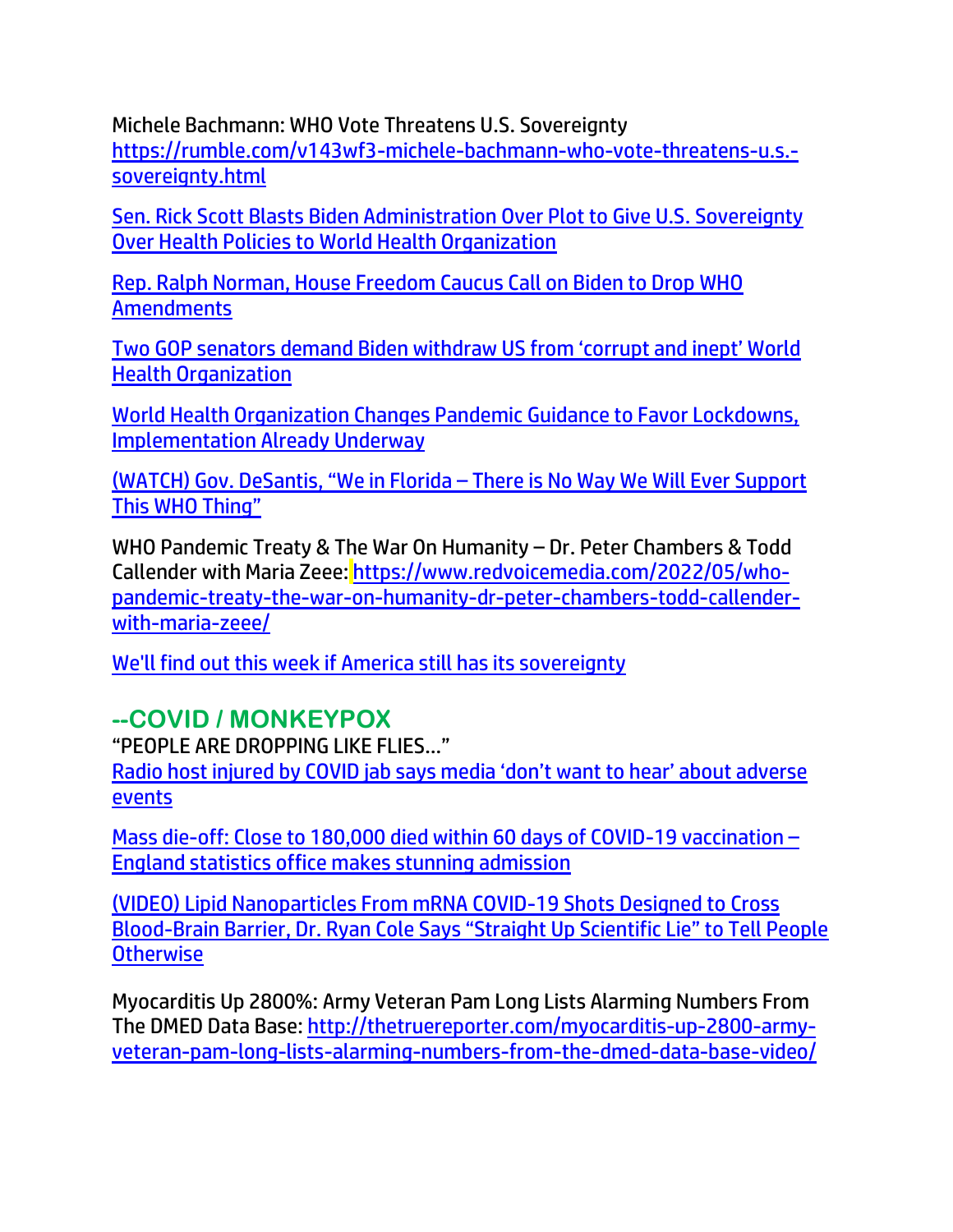(WATCH) Dr[. Malone, "Subclinical Myocarditis May Be Occurring in a Majority of](https://welovetrump.com/2022/05/17/watch-dr-malone-subclinical-myocarditis-may-be-occurring-in-a-majority-of-vaccine-recipients/)  [Vaccine Recipients"](https://welovetrump.com/2022/05/17/watch-dr-malone-subclinical-myocarditis-may-be-occurring-in-a-majority-of-vaccine-recipients/)

[Dr Vernon Coleman: "They faked a pandemic, they faked a test, and they faked a](https://expose-news.com/2022/05/21/dr-vernon-coleman-they-faked-it-all/)  [cure"](https://expose-news.com/2022/05/21/dr-vernon-coleman-they-faked-it-all/)

[» Nevada Officials Investigating Chicago Lab That Missed 96% of CVD Positive](https://trk.cp20.com/click/gak4-3n7pv4-8bmvnq-f4obzxf7/)  **[Cases](https://trk.cp20.com/click/gak4-3n7pv4-8bmvnq-f4obzxf7/)** 

[COVID Vaccine Blood Clot Issue 'May Be in the Hundreds,' but 'Heart Issue Is in the](https://lists.youmaker.com/links/NeATOjqITV/Jlid8tcrj/7xAbPNiP2/fXPAo6age)  [Thousands': Cardiologist](https://lists.youmaker.com/links/NeATOjqITV/Jlid8tcrj/7xAbPNiP2/fXPAo6age) 

[Dr. Malone: Evidence of Cardiotoxicity, Birth Defects, and the Rise in All-Cause](https://lists.youmaker.com/links/NeATOjqITV/Jlid8tcrj/7xAbPNiP2/hjVnh2W5Kq)  **[Mortality](https://lists.youmaker.com/links/NeATOjqITV/Jlid8tcrj/7xAbPNiP2/hjVnh2W5Kq)** 

Confidential Pfizer Documents reveal 90% of Covid Vaccinated Pregnant Women lost their Baby, but Pfizer claimed: "No safety signals emerged" We either have a serious issue here or a bucket load of terrible coincidences. [https://dailyexpose.uk/2022/05/09/confidential-pfizer-docs-90percent](https://dailyexpose.uk/2022/05/09/confidential-pfizer-docs-90percent-pregnancies-miscarried/)[pregnancies-miscarried/](https://dailyexpose.uk/2022/05/09/confidential-pfizer-docs-90percent-pregnancies-miscarried/)

AIDS-related Diseases & Cancers reported to VAERS increased between 1,145% and 33,715% in 2021:

[https://expose-news.com/2022/05/13/33715percent-increase-aids-related](https://expose-news.com/2022/05/13/33715percent-increase-aids-related-disease-usa/)[disease-usa/](https://expose-news.com/2022/05/13/33715percent-increase-aids-related-disease-usa/)

"We declare that Pfizer, Moderna, BioNTech, Janssen, AstraZeneca, and their enablers withheld and wilfully omitted safety and effectiveness information from patients and physicians, and should be immediately indicted for fraud." <https://rumble.com/v14dtuu-michael-yeadon-phd-principle-3.html>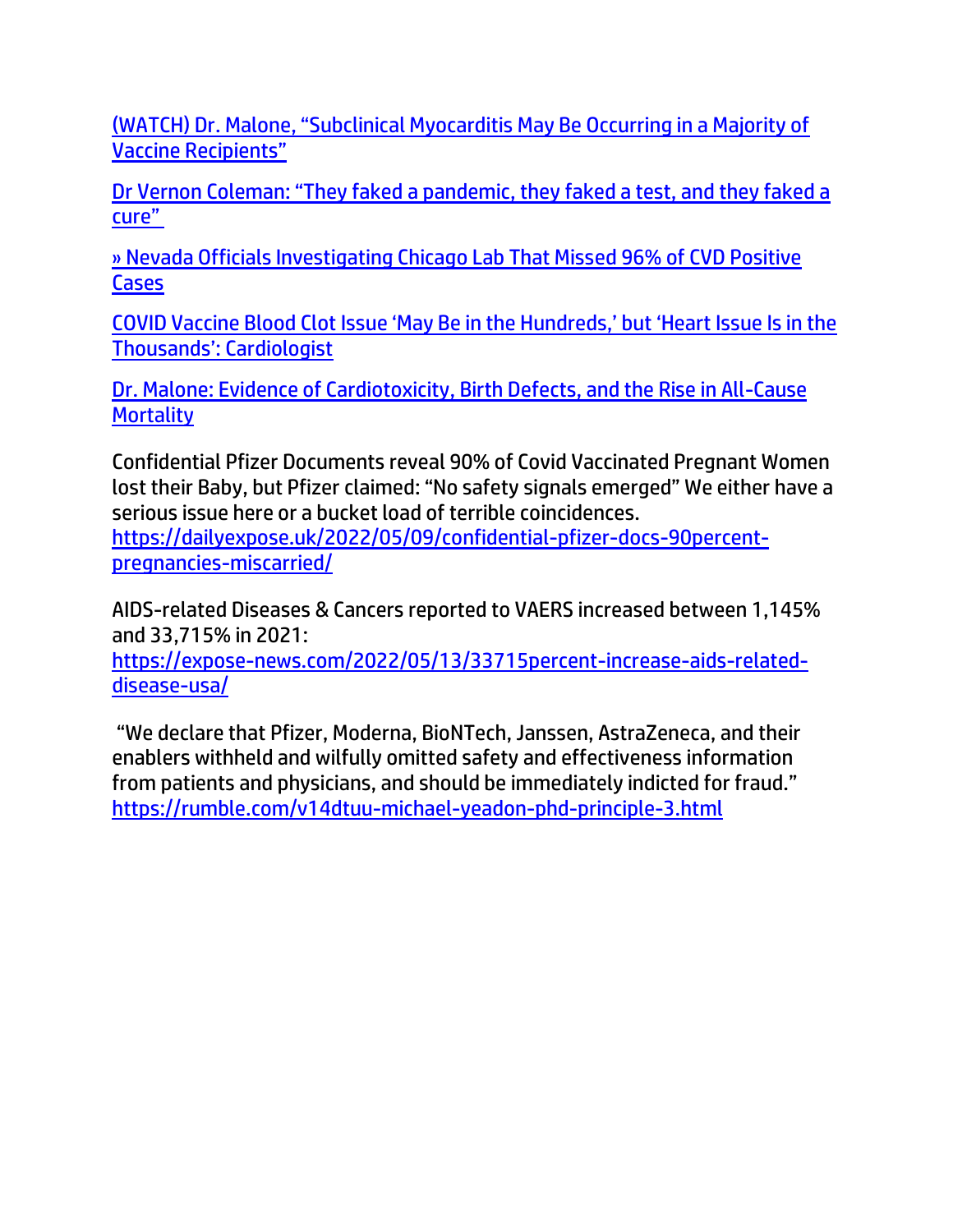[Corruption: Government Scientists have been paid \\$350million to hide Data](https://expose-news.com/2022/05/22/government-scientists-paid-to-hide-data/)

[Cancer treatment backlog in England to last until 2027, charity warns](https://www.lifesitenews.com/news/cancer-treatment-backlog-in-england-to-last-until-2027-charity-warns/?utm_source=top_news&utm_campaign=usa)

[Reiner Füllmich and 50 lawyers: 'The vaccines are designed to kill and depopulate](https://freewestmedia.com/2022/01/10/reiner-fullmich-and-50-lawyers-the-vaccines-are-designed-to-kill-and-depopulate-the-planet/)  [the planet'](https://freewestmedia.com/2022/01/10/reiner-fullmich-and-50-lawyers-the-vaccines-are-designed-to-kill-and-depopulate-the-planet/)

[Ontario Liberals vow to make COVID jab 'compulsory' for public schools](https://www.lifesitenews.com/news/ontario-liberals-vow-to-make-covid-jab-compulsory-for-public-schools/)

["Effective"? Latest CDC Data Shows Vaccine Useless in Children](https://trk.cp20.com/click/gak4-3n7j8p-8bmsvy-f4obzxf2/)

[International Coalition of Thousands of Aviation & Medical Professionals Release](https://welovetrump.com/2022/05/17/international-coalition-of-thousands-of-aviation-medical-professionals-release-statement-concerning-pilot-covid-19-jab-injuries/)  [Statement Concerning Pilot COVID-19 Jab Injuries](https://welovetrump.com/2022/05/17/international-coalition-of-thousands-of-aviation-medical-professionals-release-statement-concerning-pilot-covid-19-jab-injuries/)

[Latest Pfizer docs show shocking number of frauds that reached the level of](https://ce-publicdy.naturalnews.com/ct.asp?id=CAB9889E1E36BEB00C5FA8784D1DAE6019185535CE0FF52BD47EB8210868A4683234EC1408060B29A959E8B3BD158CC6&ct=4aeUsz4AAABCWmgzMUFZJlNZk6t%2f2AAAF5mAAAPP8Dvj3IAgAFREAAAANDGZTamg8JNMmagqUXsdpos2MUQ6NwuwUYuu45KpwrKAhJ0XT64PkMNZkROUQ58XckU4UJCTq3%2fY)  [national security breach -](https://ce-publicdy.naturalnews.com/ct.asp?id=CAB9889E1E36BEB00C5FA8784D1DAE6019185535CE0FF52BD47EB8210868A4683234EC1408060B29A959E8B3BD158CC6&ct=4aeUsz4AAABCWmgzMUFZJlNZk6t%2f2AAAF5mAAAPP8Dvj3IAgAFREAAAANDGZTamg8JNMmagqUXsdpos2MUQ6NwuwUYuu45KpwrKAhJ0XT64PkMNZkROUQ58XckU4UJCTq3%2fY) Dr Naomi Wolf

[Airlines looking to CUT required training hours for new pilots due to desperate](https://www.naturalnews.com/2022-05-23-airlines-cut-training-hours-pilots-shortage-vaccines.html)  short[age of pilots… whom they killed with covid vaccines, of course](https://www.naturalnews.com/2022-05-23-airlines-cut-training-hours-pilots-shortage-vaccines.html)

[Covid Lies: Variants of Concern and the Only Way Out is Universal Vaccination](https://expose-news.com/2022/05/23/covid-lies-variants-of-concern-and-universal-vaccination/)

++++++++++++++++++++++++++++++++++++++++++++++

#### **MONKEYPOX [JUST PART OF THE CONTROLLED DEMOLITION OF THE](https://www.naturalnews.com/2022-05-23-monkeypox-just-the-latest-engineered-distraction-controlled-demolition-human-civilization.html)  [WORLD](https://www.naturalnews.com/2022-05-23-monkeypox-just-the-latest-engineered-distraction-controlled-demolition-human-civilization.html)**

## **[GOV'T / MEDIA SPIN MORE FEAR THAT IS ABSOLUTELY](https://www.wnd.com/2022/05/adviser-monkeypox-random-event-spread-gay-sex/)  [UNFOUNDED](https://www.wnd.com/2022/05/adviser-monkeypox-random-event-spread-gay-sex/)**

[Leftists won't like emerging details about monkeypox](https://www.wnd.com/2022/05/adviser-monkeypox-random-event-spread-gay-sex/)

[HERE WE GO AGAIN: Monkeypox is the next "scariant" being unleashed on the](https://ce-publiclw.naturalnews.com/ct.asp?id=D6DF4610322700010CCE4AB0C75F41B9C90EDBEEC67078AEDCD8F3223A43A23D536C4E29693A2FA14E1A58A4CC02C5FB&ct=4aeUs2EAAABCWmgzMUFZJlNZhvIIvwAAGRmAAAPSEC7v3%2bAgAEjHpkQ8UYJtQ9TDVPU9AnqYaQD0mKJmL%2bCBOl03MNIKIevfYEqsqsVkkUAJsWxFvlSQPaAszVWxqLzPDtwiF%2bjw5NWpRepFEQeXtTyLuSKcKEhDeQRfgA%3d%3d)  [world to demand vaccine compliance](https://ce-publiclw.naturalnews.com/ct.asp?id=D6DF4610322700010CCE4AB0C75F41B9C90EDBEEC67078AEDCD8F3223A43A23D536C4E29693A2FA14E1A58A4CC02C5FB&ct=4aeUs2EAAABCWmgzMUFZJlNZhvIIvwAAGRmAAAPSEC7v3%2bAgAEjHpkQ8UYJtQ9TDVPU9AnqYaQD0mKJmL%2bCBOl03MNIKIevfYEqsqsVkkUAJsWxFvlSQPaAszVWxqLzPDtwiF%2bjw5NWpRepFEQeXtTyLuSKcKEhDeQRfgA%3d%3d)

#### **[Monkeypox outbreak in Spain being spread through homosexual](https://www.naturalnews.com/2022-05-23-monkeypox-outbreak-spain-spread-through-homosexual-encounters.html)  [encounters among men](https://www.naturalnews.com/2022-05-23-monkeypox-outbreak-spain-spread-through-homosexual-encounters.html)**

[Biden Sounds Alarm on Monkeypox as CDC Alerts American Doctors](https://lists.youmaker.com/links/yBAXrg403g/Jlid8tcrj/7xAbPNiP2/RivwXtF0Gg)

[Wuhan Lab Recently Assembled Monkeypox Strains Using Method Flagged For](https://welovetrump.com/2022/05/23/wuhan-lab-recently-assembled-monkeypox-strains-using-method-flagged-for-creating-contagious-pathogens/)  [Creating 'Contagious Pathogens'](https://welovetrump.com/2022/05/23/wuhan-lab-recently-assembled-monkeypox-strains-using-method-flagged-for-creating-contagious-pathogens/)

[This Is Weird: Globalist Group NTI Predicted Likelihood of MonkeyPox Outbreak in](https://www.thegatewaypundit.com/2022/05/weird-globalist-group-nti-predicted-likelihood-monkeypox-outbreak-november-2021-report/)  [Their November 2021 Report](https://www.thegatewaypundit.com/2022/05/weird-globalist-group-nti-predicted-likelihood-monkeypox-outbreak-november-2021-report/)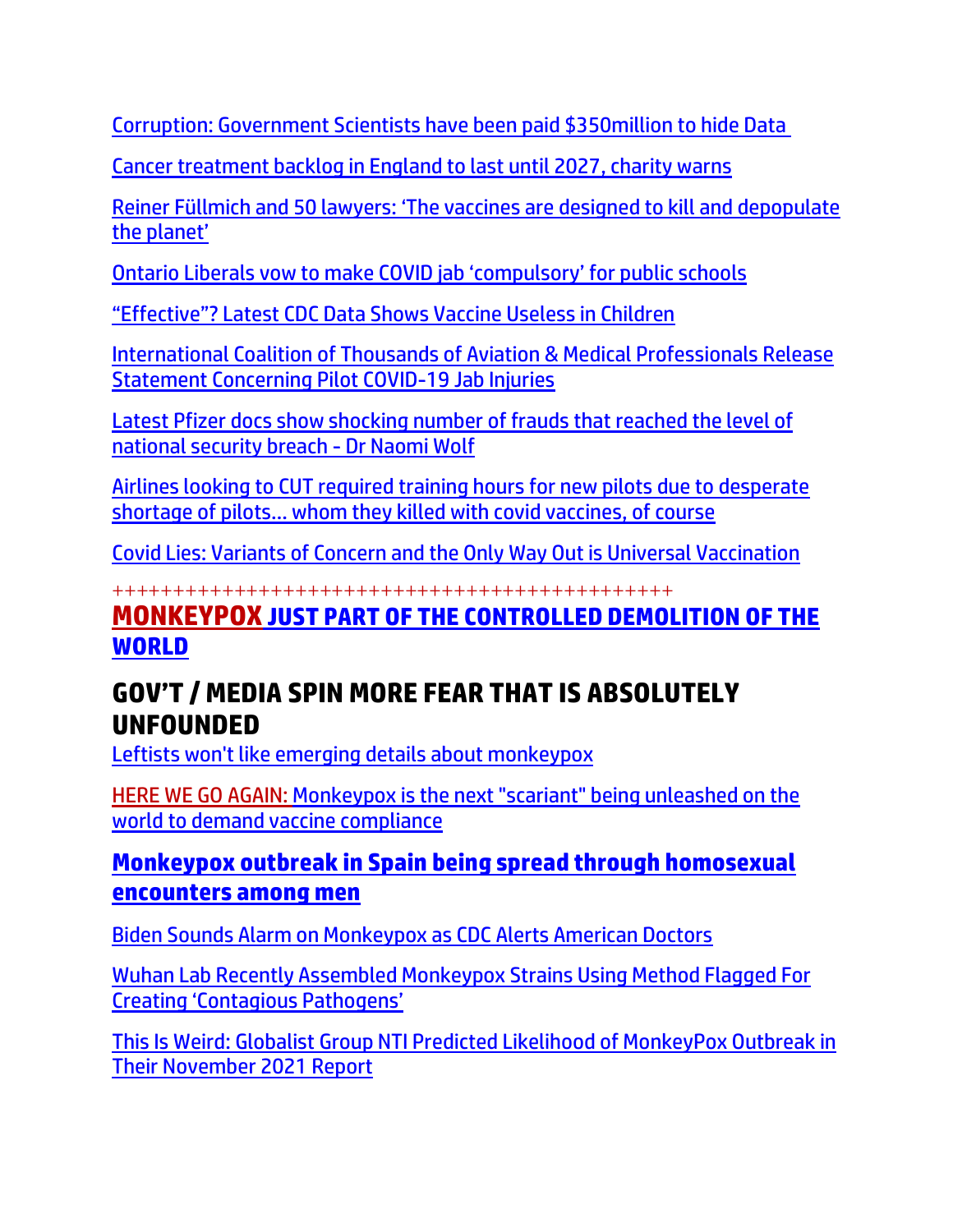First-[ever Global Monkeypox Outbreak happens in exact week "Predicted" in](https://expose-news.com/2022/05/22/monkeypox-happens-in-exact-week-as-simulation/)  [Biosecurity Simulation a year before](https://expose-news.com/2022/05/22/monkeypox-happens-in-exact-week-as-simulation/)

[CDC Advises Doctors to Be on Alert for Monkeypox as WHO Confirms Outbreaks in](https://lists.youmaker.com/links/KQWclMyzcE/Jlid8tcrj/7xAbPNiP2/jkInNQex1e)  [11 Countries](https://lists.youmaker.com/links/KQWclMyzcE/Jlid8tcrj/7xAbPNiP2/jkInNQex1e)

…AND

**RIGGED:** [Government spends \\$119 million for monkeypox vaccines following](https://www.naturalnews.com/2022-05-23-government-spending-millions-monkeypox-vaccine-after-one-case.html)  [ONE confirmed case in US](https://www.naturalnews.com/2022-05-23-government-spending-millions-monkeypox-vaccine-after-one-case.html)….company backed by Fauci

[Rare Monkeypox Virus Arrives, Just as Gates and WHO 'Predicted' –](https://rairfoundation.com/rare-monkeypox-virus-arrives-just-as-gates-and-who-predicted-vaccines-miraculously-ready/) Vaccines ['Miraculously' Ready](https://rairfoundation.com/rare-monkeypox-virus-arrives-just-as-gates-and-who-predicted-vaccines-miraculously-ready/)

[WHO Discloses How the Recent Monkeypox Outbreak Is Spreading](https://lists.youmaker.com/links/tbboItG9Ux/Jlid8tcrj/7xAbPNiP2/f9Fyzxj6Bw)

[It's really a pandemic of control over the people rather than one of a virus](https://ce-publiclw.naturalnews.com/ct.asp?id=7F015E7979B687BB69ACCB2146B1857A6BB5AB5F4F437D182F61510F92764C2DABFF9793053C14506B3DF3EFE8F82DBF&ct=4aeUs14AAABCWmgzMUFZJlNZWd85qwAAFhmAAAPSEC%2fn34AgAEimkaeJpHoTyTIYyeifpGp%2bqZDTDmaJRZs%2bYW2rKXgQlbgD7%2bR8Dlr3c9%2bjoOqFgyE0eSykxc1tgU3hSUGnxLKD9QuVm%2fqIAdbQu5IpwoSCzvnNWA%3d%3d)  [spreading](https://ce-publiclw.naturalnews.com/ct.asp?id=7F015E7979B687BB69ACCB2146B1857A6BB5AB5F4F437D182F61510F92764C2DABFF9793053C14506B3DF3EFE8F82DBF&ct=4aeUs14AAABCWmgzMUFZJlNZWd85qwAAFhmAAAPSEC%2fn34AgAEimkaeJpHoTyTIYyeifpGp%2bqZDTDmaJRZs%2bYW2rKXgQlbgD7%2bR8Dlr3c9%2bjoOqFgyE0eSykxc1tgU3hSUGnxLKD9QuVm%2fqIAdbQu5IpwoSCzvnNWA%3d%3d)

[State officials, CDC investigating monkeypox case in Florida](https://delivery.email.saraacarter.com/GUIDARZE?id=153976=eh4CVwZWCQQBTAYFBQ4BAANUBgRVVFZTUFRRAgECAgEBUgBXUlECA1MIUANUWAJQBwUeXlxdAxEKDCRUVABaVBcBXQtPVAYGBAMAA1MPBAYCBVUFDwcaChURFEADThxcXA5bEFYXSR1SXVJbChdGVUVTA1dWQxIHE0sHXFROdG1wJnM0aSAPWlNMRQE=&fl=URZGFkBfHxxDVV9XC1xBRl5XERpdVAMMBksHXFROUFRQAVk=&ext=dD1leUpoYkdjaU9pSklVekkxTmlJc0luUjVjQ0k2SWtwWFZDSjkuZXlKd0lqcGJiblZzYkN4dWRXeHNMQ0pvZEhSd2N6b3ZMM05oY21GaFkyRnlkR1Z5TG1OdmJTOXpkR0YwWlMxdlptWnBZMmxoYkhNdFkyUmpMV2x1ZG1WemRHbG5ZWFJwYm1jdGJXOXVhMlY1Y0c5NExXTmhjMlV0YVc0dFpteHZjbWxrWVM4X2RYUnRYM052ZFhKalpUMXFaV1Z1WnlacVpXMDlZelZoTXpnMU56QmpNR0ZrWTJOalpqaGhZak5rWXpsaVlqY3dNak16WmpNaUxHNTFiR3dzTVN4bVlXeHpaU3htWVd4elpTd2laR1ExTURjek1tUXRNMk5tWVMwME5XSTNMVGcxTVRFdE5tVmxNbUV3TmpCaE9EY3pJaXdpTkRZeE5XUXdObU10TmpkbU55MDBNRFUyTFRrNE1URXRabUUwT0RNeE9XRXlaRFptSWl3aU9HRm1OVGN3T0RBdE9XTXhNeTAwWW1RekxXSTRObVl0TUdJell6Vmtaamt4WmpGaUlpd2lhSFIwY0hNNkx5OXpZWEpoWVdOaGNuUmxjaTVqYjIwdmMzUmhkR1V0YjJabWFXTnBZV3h6TFdOa1l5MXBiblpsYzNScFoyRjBhVzVuTFcxdmJtdGxlWEJ2ZUMxallYTmxMV2x1TFdac2IzSnBaR0V2SWl3aVl6ZHdNMTh3SWl3aVpXMWhhV3dpTENKRVV5SmRMQ0pwWVhRaU9qRTJOVE16TXprMk56VjkuNzdrRUxOaHVwbXduTFRHMGQzQllBWWw1ei1fTnlUZnR6TGFOMExuTFVkUQ==)

**--OTHER (Hunter Biden section below)** [Buddy Brown: "Tampons In The Boys Room"](https://welovetrump.com/2022/05/16/buddy-brown-tampons-in-the-boys-room/)

[Dirty bomb drills being run in Austin, Tex., ahead of known radiological terror](https://www.naturalnews.com/2022-05-17-dirty-bomb-drills-austin-tex-known-radiological-terror-cells-entering-us.html)  [cells entering U.S.](https://www.naturalnews.com/2022-05-17-dirty-bomb-drills-austin-tex-known-radiological-terror-cells-entering-us.html)

DC public school asks four-year-[olds to out "racist" family members](https://www.naturalnews.com/2022-05-23-dc-public-school-children-racist-family-members.html)

[House passes 'Domestic Terrorism' act empowering federal agencies 'to police](https://www.lifesitenews.com/news/house-passes-domestic-terrorism-act-to-expand-govt-bureaucracy-target-alleged-white-supremacy/?utm_source=featured&utm_campaign=usa)  [thought and spe](https://www.lifesitenews.com/news/house-passes-domestic-terrorism-act-to-expand-govt-bureaucracy-target-alleged-white-supremacy/?utm_source=featured&utm_campaign=usa)ech'

[Police, firefighters, and San Francisco mayor won't march in Pride Parade due to](https://whitehousewire.com/2022/05/24/police-firefighters-and-san-francisco-mayor-wont-march-in-pride-parade-due-to-a-ban-against-wearing-police-uniforms/)  [a ban against wearing police uniforms](https://whitehousewire.com/2022/05/24/police-firefighters-and-san-francisco-mayor-wont-march-in-pride-parade-due-to-a-ban-against-wearing-police-uniforms/)

Situation Update, May 19, 2022 - [Biden seizes control over domestic food](https://ce-publicdy.naturalnews.com/ct.asp?id=3B88DF1F517455BA560CC953134A42FC3C9DDF04CCA202049B8ABAF09F995BF9E2677F93760E2773C09C7001D080097F&ct=4aeUsz4AAABCWmgzMUFZJlNZgWJEwQAAF5mAAAP%2f8Dvj3IAgAFRU0wAAADQimaRk9Q2p5R6jQ2oM1J7b2I1aFBNKwlFMVrEypIJ3z0FQ25djYPfEe4uUXwAIMBR8LuSKcKEhAsSJgg%3d%3d)  [materials using Korean War-era emergency powers](https://ce-publicdy.naturalnews.com/ct.asp?id=3B88DF1F517455BA560CC953134A42FC3C9DDF04CCA202049B8ABAF09F995BF9E2677F93760E2773C09C7001D080097F&ct=4aeUsz4AAABCWmgzMUFZJlNZgWJEwQAAF5mAAAP%2f8Dvj3IAgAFRU0wAAADQimaRk9Q2p5R6jQ2oM1J7b2I1aFBNKwlFMVrEypIJ3z0FQ25djYPfEe4uUXwAIMBR8LuSKcKEhAsSJgg%3d%3d)

[Analyst Warns World Has Only 10 Weeks of Wheat Supplies Left in Storage](https://www.thegatewaypundit.com/2022/05/analysts-warns-world-10-weeks-wheat-supplies-left-storage/)

FOOD SHORTAGE CRISIS – [Ushering in Social Credit System](https://helenaglass.net/2022/05/21/food-shortage-crisis/)

[Taxpayer-Funded Canadian Baby Formula Factory Sends Formula to China While](https://welovetrump.com/2022/05/21/taxpayer-funded-canadian-baby-formula-factory-sends-formula-to-china-while-canadian-parents-face-domestic-shortages/)  [Canadian Parents Face Domestic Shortages](https://welovetrump.com/2022/05/21/taxpayer-funded-canadian-baby-formula-factory-sends-formula-to-china-while-canadian-parents-face-domestic-shortages/)

[IRAN: Digital Food Rationing rolls out using Biometric IDs amid food riots](https://www.iceagefarmer.com/2022/05/17/iran-digital-food-rationing-rolls-out-using-biometric-ids-amid-food-riots/)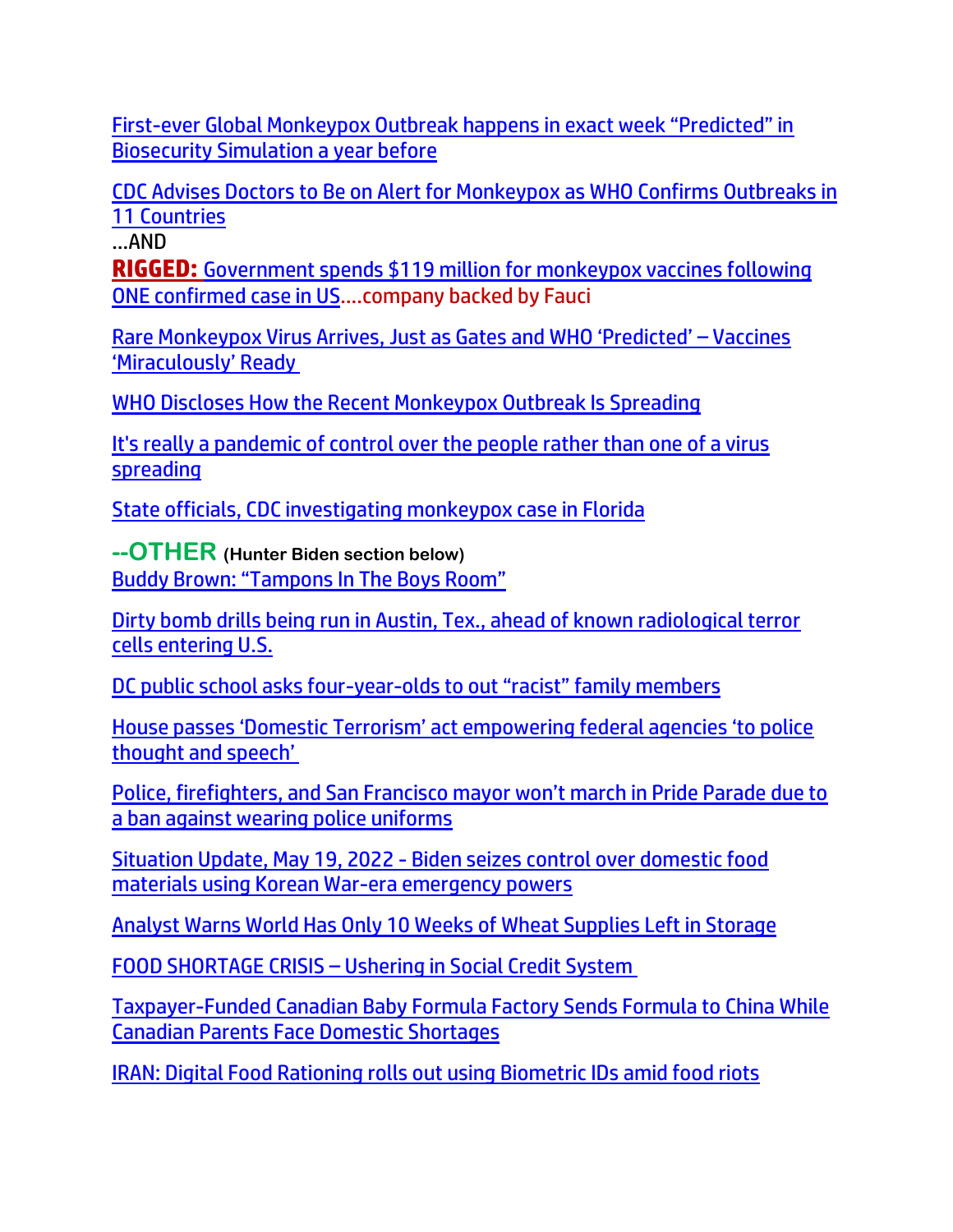[Oklahoma Democrat Proposes Legislation to Mandate Vasectomies for Young](https://welovetrump.com/2022/05/22/oklahoma-democrat-proposes-legislation-to-mandate-vasectomies-for-young-men/)  **[Men](https://welovetrump.com/2022/05/22/oklahoma-democrat-proposes-legislation-to-mandate-vasectomies-for-young-men/)** 

Dominion Voting Machines Created and Filled Out Own Ballots…per audit [https://usafirstreporting.com/dominion-voting-machines-were-able-to-create](https://usafirstreporting.com/dominion-voting-machines-were-able-to-create-and-fill-out-own-ballots/)[and-fill-out-own-ballots/](https://usafirstreporting.com/dominion-voting-machines-were-able-to-create-and-fill-out-own-ballots/)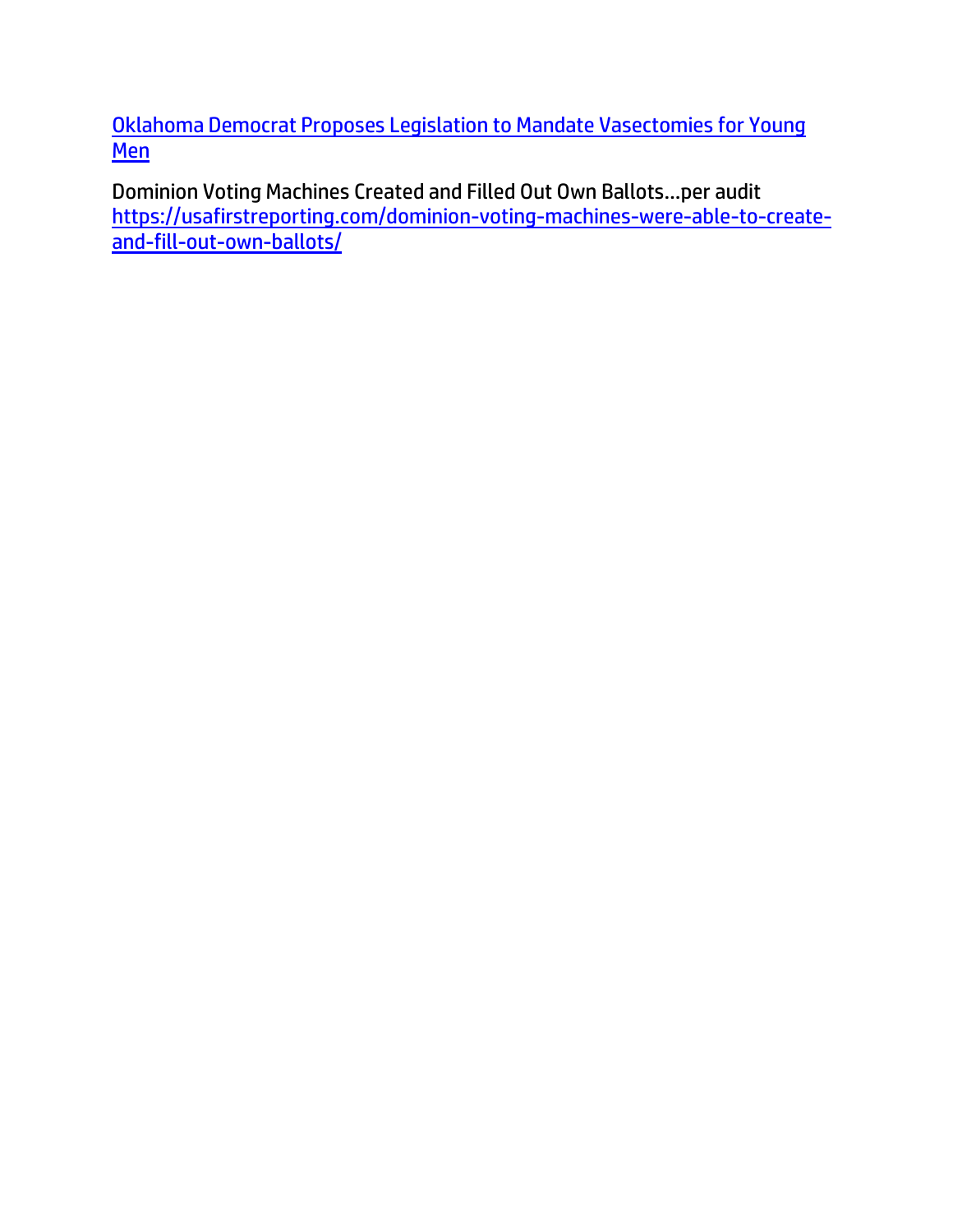[Half of America to go dark this summer due to Biden's "Build Blackouts Better"](https://www.naturalnews.com/2022-05-22-half-america-dark-summer-biden-build-blackouts-better.html)

[Is the "Great Replacement" really just a "theory?" No –](https://ratherexposethem.org/2022/05/21/is-the-great-replacement-really-just-a-theory-no-americans-really-are-being-replaced-with-migrants/) Americans really are [being replaced with migrants](https://ratherexposethem.org/2022/05/21/is-the-great-replacement-really-just-a-theory-no-americans-really-are-being-replaced-with-migrants/)

[Lawmaker claims women need abortion because of ... inflation!](https://www.wnd.com/2022/05/lawmaker-claims-women-need-abortion-inflation/)

['World's first' plant-based sunny-side up eggs to debut in America](https://www.wnd.com/2022/05/worlds-first-plant-based-sunny-side-eggs-debut-america/)

[Oil From Biden's Emergency SPR Release Is Heading For Europe](https://www.zerohedge.com/commodities/oil-bidens-emergency-spr-release-heading-europe)

[Major US airport to implement biometric facial recognition technology at all](https://www.lifesitenews.com/news/major-us-airport-to-implement-biometric-facial-recognition-technology-at-all-boarding-gates-by-2023/?utm_source=top_news&utm_campaign=usa)  [boarding gates by 2023](https://www.lifesitenews.com/news/major-us-airport-to-implement-biometric-facial-recognition-technology-at-all-boarding-gates-by-2023/?utm_source=top_news&utm_campaign=usa)

[US Announces 13-Nation Indo-Pacific Economic Pact To Counter China's Influence](https://www.zerohedge.com/geopolitical/us-announces-13-nation-indo-pacific-economic-pact-counter-chinas-influence-region)  [In The Region](https://www.zerohedge.com/geopolitical/us-announces-13-nation-indo-pacific-economic-pact-counter-chinas-influence-region)

Buffalo shooter used same neo-[Nazi symbols as Ukrainian Azov Battalion… US](https://www.naturalnews.com/2022-05-22-buffalo-shooter-used-same-neo-nazi-symbols-azov-battalion.html)  [reportedly trained and armed them](https://www.naturalnews.com/2022-05-22-buffalo-shooter-used-same-neo-nazi-symbols-azov-battalion.html)

[Stanford says butchering and harvesting blood and organs from children can](https://ce-publiclw.naturalnews.com/ct.asp?id=E580770E32D6535C02AE31CFCDD67F306A04EA2DE4D2044412A966BBB88172DB79F1EB0BDD92D9105484A308803D61B1&ct=4aeUs2sAAABCWmgzMUFZJlNZ2Y6jSgAAGZmAAAPyMD%2fn36AgAGg1Tyhp6g2UAepptQinpPTENQaaDCF8mm59W5%2bxDOukwRsNVyCl2gMtvqUOUJyBcEcYqpRMsTrbVHvvJCATaGGhE7isnO29WxhvyHw0YZ0NVGqfi7kinChIbMdRpQA%3d)  [help adults achieve "immortality"](https://ce-publiclw.naturalnews.com/ct.asp?id=E580770E32D6535C02AE31CFCDD67F306A04EA2DE4D2044412A966BBB88172DB79F1EB0BDD92D9105484A308803D61B1&ct=4aeUs2sAAABCWmgzMUFZJlNZ2Y6jSgAAGZmAAAPyMD%2fn36AgAGg1Tyhp6g2UAepptQinpPTENQaaDCF8mm59W5%2bxDOukwRsNVyCl2gMtvqUOUJyBcEcYqpRMsTrbVHvvJCATaGGhE7isnO29WxhvyHw0YZ0NVGqfi7kinChIbMdRpQA%3d)

[In their quest to live forever, evil elitists admit through "science" that children](https://www.naturalnews.com/2022-05-22-evil-elitists-admit-children-babies-being-harvested.html)  [and babies are being harvested for their life essence](https://www.naturalnews.com/2022-05-22-evil-elitists-admit-children-babies-being-harvested.html)

[Pro-transgender video for kindergarteners says a doctor can make a 'mistake'](https://link.theblaze.com/click/27786099.1160995/aHR0cHM6Ly93d3cudGhlYmxhemUuY29tL25ld3MvcHJvLXRyYW5zZ2VuZGVyLXZpZGVvLWZvci1raW5kZXJnYXJ0ZW5lcnM_dXRtX3NvdXJjZT10aGVibGF6ZS1icmVha2luZyZ1dG1fbWVkaXVtPWVtYWlsJnV0bV9jYW1wYWlnbj0yMDIyMDUyMFRyZW5kaW5nLVdhc2hpbmd0b25TdGF0ZSZ1dG1fdGVybT1BQ1RJVkUgTElTVCAtIFRoZUJsYXplIEJyZWFraW5nIE5ld3M/61f82015384ca325d2cdab60Cd056c411)  [about a baby's gender. Clip just got removed from Maine's Dept. of Education](https://link.theblaze.com/click/27786099.1160995/aHR0cHM6Ly93d3cudGhlYmxhemUuY29tL25ld3MvcHJvLXRyYW5zZ2VuZGVyLXZpZGVvLWZvci1raW5kZXJnYXJ0ZW5lcnM_dXRtX3NvdXJjZT10aGVibGF6ZS1icmVha2luZyZ1dG1fbWVkaXVtPWVtYWlsJnV0bV9jYW1wYWlnbj0yMDIyMDUyMFRyZW5kaW5nLVdhc2hpbmd0b25TdGF0ZSZ1dG1fdGVybT1BQ1RJVkUgTElTVCAtIFRoZUJsYXplIEJyZWFraW5nIE5ld3M/61f82015384ca325d2cdab60Cd056c411)  [website.](https://link.theblaze.com/click/27786099.1160995/aHR0cHM6Ly93d3cudGhlYmxhemUuY29tL25ld3MvcHJvLXRyYW5zZ2VuZGVyLXZpZGVvLWZvci1raW5kZXJnYXJ0ZW5lcnM_dXRtX3NvdXJjZT10aGVibGF6ZS1icmVha2luZyZ1dG1fbWVkaXVtPWVtYWlsJnV0bV9jYW1wYWlnbj0yMDIyMDUyMFRyZW5kaW5nLVdhc2hpbmd0b25TdGF0ZSZ1dG1fdGVybT1BQ1RJVkUgTElTVCAtIFRoZUJsYXplIEJyZWFraW5nIE5ld3M/61f82015384ca325d2cdab60Cd056c411)

[» Shocking Amount of Teachers Arrested on Child Sex Crimes in 2020](https://trk.cp20.com/click/gak4-3n8ps5-8bn5a3-f4obzxf7/)

[Loudoun County School Board Moves to Block Investigation of Sexual Assaults it](https://ratherexposethem.org/2022/05/22/loudoun-county-school-board-moves-to-block-investigation-of-sexual-assaults-it-covered-up/)  [Covered Up](https://ratherexposethem.org/2022/05/22/loudoun-county-school-board-moves-to-block-investigation-of-sexual-assaults-it-covered-up/)

[Texas Border Rancher: Many People Crossing Are Not Workers, They're Criminals](https://delivery.email.saraacarter.com/GUIDARZE?id=153976=eh4CVwZWCQQBTAcHAF0NBgAAAAwOUFJXVARcUl1UUAsOVFNUAgEDCwMBUgYDWFcBVgseXlxdAxEKDCRUVABaVBcBXQtPVAYGBAEGClEPDAYPClsBBQIaChURFEADThxcXA5bEFYXSR1SXVJbChdGVUVTA1dWQxIHE0sHXFROdG1wJnM0aSAPWlNMRQE=&fl=URZGFkBfHxxDVV9XC1xBRl5XERpdVAMMBksHXFROUFRQAVk=&ext=dD1leUpoYkdjaU9pSklVekkxTmlJc0luUjVjQ0k2SWtwWFZDSjkuZXlKd0lqcGJiblZzYkN4dWRXeHNMQ0pvZEhSd2N6b3ZMM05oY21GaFkyRnlkR1Z5TG1OdmJTOTBaWGhoY3kxaWIzSmtaWEl0Y21GdVkyaGxjaTF0WVc1NUxYQmxiM0JzWlMxamNtOXpjMmx1WnkxaGNtVXRibTkwTFhkdmNtdGxjbk10ZEdobGVYSmxMV055YVcxcGJtRnNjeThfZFhSdFgzTnZkWEpqWlQxcVpXVnVaeVpxWlcwOVl6VmhNemcxTnpCak1HRmtZMk5qWmpoaFlqTmtZemxpWWpjd01qTXpaak1pTEc1MWJHd3NNU3htWVd4elpTeG1ZV3h6WlN3aVpHUTFNRGN6TW1RdE0yTm1ZUzAwTldJM0xUZzFNVEV0Tm1WbE1tRXdOakJoT0Rjeklpd2lZakl5WVRRMk56a3RaV1ZtWkMwME1USXhMV0k1WVRNdE5URTNZbVl5WWpBMFpHUXpJaXdpT0dGbU5UY3dPREF0T1dNeE15MDBZbVF6TFdJNE5tWXRNR0l6WXpWa1pqa3haakZpSWl3aWFIUjBjSE02THk5ellYSmhZV05oY25SbGNpNWpiMjB2ZEdWNFlYTXRZbTl5WkdWeUxYSmhibU5vWlhJdGJXRnVlUzF3Wlc5d2JHVXRZM0p2YzNOcGJtY3RZWEpsTFc1dmRDMTNiM0pyWlhKekxYUm9aWGx5WlMxamNtbHRhVzVoYkhNdklpd2lZemR3TTE4d0lpd2laVzFoYVd3aUxDSkVVeUpkTENKcFlYUWlPakUyTlRNeU1qUTBPRFI5Lmd3N2JBdmhUVXVFVDZ5Vm40dllFZlJhN2JCdzZhZ2NtdnNhTVhucmJwWVE=)

Wells Fargo CEO Warns ['No Question' Worst Is yet to Come for Americans](https://lists.youmaker.com/links/gI8L68oslJ/Jlid8tcrj/7xAbPNiP2/Duh2INhkw4)

[Stock up now: Bank of England governor warns of apocalyptic food shortages](https://ce-publicdy.naturalnews.com/ct.asp?id=D75BA75A61D1D21C1A9726C570A0C7E10931E9344171112285896B0B381BD6FF4E809250A532D7DB59DA0C23B5AEA44A&ct=4aeUs1gAAABCWmgzMUFZJlNZwcAAKwAAFxmAAAPyUD%2fP3YAgAEiKY1D0j1PSPUHimGNom0zSgYE0M9NUdFk8DezIfASnYOSq3c96q8UvACIso0MjEukZTyQ02GcD1gaK4ov%2bXt7dBXJEzK34u5IpwoSGDgABWA%3d%3d)

Situation Update, May 18, 2022 - [Cobalt dirty bombs, currency wars and financial](https://ce-publiclw.naturalnews.com/ct.asp?id=5E17CF41E5CC64F85F8DDE2C8BB88DEF37BDE54F8F7096DBBB60456730A8E6017A5517B025143DE81CDDADD86A581365&ct=4aeUsz4AAABCWmgzMUFZJlNZLEaL2wAAF5mAAAO%2f8Drj3IAgAEjDyanqbU9Goek0NqEQAAAA0Kh6xdros%2bW6XdqjMKuZhLDvZaMjFYgQRaPfJRgH1WkROUQ38XckU4UJAsRovbA%3d)  [Armageddon](https://ce-publiclw.naturalnews.com/ct.asp?id=5E17CF41E5CC64F85F8DDE2C8BB88DEF37BDE54F8F7096DBBB60456730A8E6017A5517B025143DE81CDDADD86A581365&ct=4aeUsz4AAABCWmgzMUFZJlNZLEaL2wAAF5mAAAO%2f8Drj3IAgAEjDyanqbU9Goek0NqEQAAAA0Kh6xdros%2bW6XdqjMKuZhLDvZaMjFYgQRaPfJRgH1WkROUQ38XckU4UJAsRovbA%3d)

["Cobalt Magnet" is the codename for dirty bomb drills in Austin, TX --](https://ce-publiclw.naturalnews.com/ct.asp?id=AAC0FEE7290C2545A59138D34F5B40775D88EB2B1BF85A44379F9701CB5EE0D5949008836C9BCC0E6B452B172D426806&ct=4aeUs2sAAABCWmgzMUFZJlNZvs%2bo3AAAGxmAAAPykD%2fn3uAgAGCKeU2mp6T0IZR6Yp6hQAAAAA310s%2fZFfACha13jqUwEuw85fFmV2S2oRBd1kuJ0tCGXG7gly%2fhjEkMPrc42nlFWMGH97qRjXoasO9GVBsgfxdyRThQkL7PqNw%3d) new intel [on radicalized terrorists who will combine cobalt-60 with explosive suicide vests](https://ce-publiclw.naturalnews.com/ct.asp?id=AAC0FEE7290C2545A59138D34F5B40775D88EB2B1BF85A44379F9701CB5EE0D5949008836C9BCC0E6B452B172D426806&ct=4aeUs2sAAABCWmgzMUFZJlNZvs%2bo3AAAGxmAAAPykD%2fn3uAgAGCKeU2mp6T0IZR6Yp6hQAAAAA310s%2fZFfACha13jqUwEuw85fFmV2S2oRBd1kuJ0tCGXG7gly%2fhjEkMPrc42nlFWMGH97qRjXoasO9GVBsgfxdyRThQkL7PqNw%3d)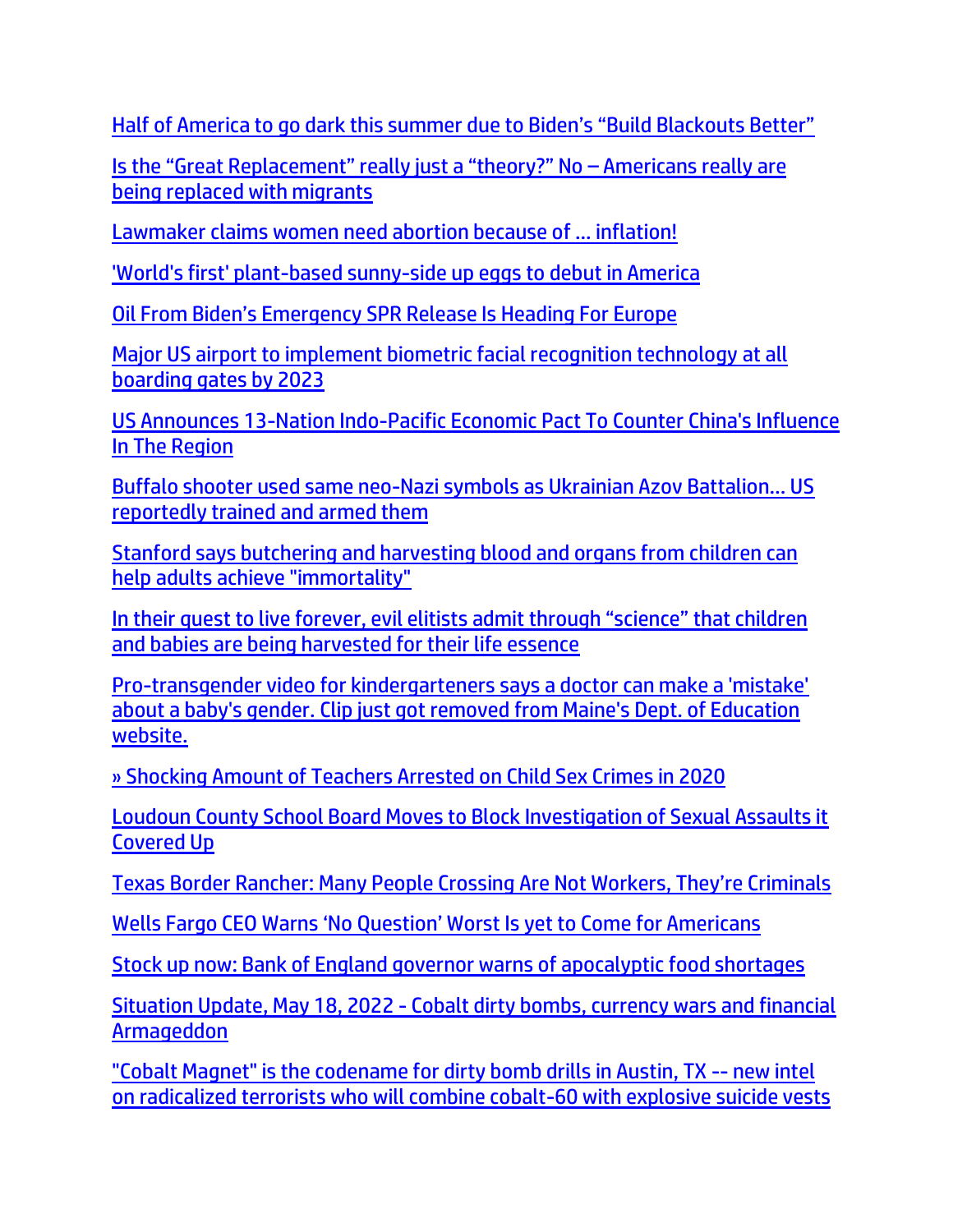[Elon Musk Suggests Biden Isn't the 'Real' President](https://lists.youmaker.com/links/gI8L68oslJ/Jlid8tcrj/7xAbPNiP2/ERiLOgDTiW) 

[Biden's New Spox is Another Complete Idiot \(VIDEO\)](https://trk.cp20.com/click/gak4-3n729u-8bmoe4-f4obzxf2/)

[EXCEPT IF YOUR MUSLIM POLICE STATE New Jersey: Paterson renames street](https://ratherexposethem.org/2022/05/18/except-if-your-muslim-police-state-new-jersey-paterson-renames-street-palestine-way-linda-sarsour-calls-for-palestine-way-in-every-city/)  ['Palestine Way,' Linda Sarsour calls for 'Palestine Way in every city'](https://ratherexposethem.org/2022/05/18/except-if-your-muslim-police-state-new-jersey-paterson-renames-street-palestine-way-linda-sarsour-calls-for-palestine-way-in-every-city/)

[Muslim soccer player refuses to wear rainbow jersey backing LBGTQ, sits out](https://link.theblaze.com/click/27746721.1156491/aHR0cHM6Ly93d3cudGhlYmxhemUuY29tL25ld3MvbXVzbGltLXNvY2Nlci1wbGF5ZXItcmFpbmJvdy1qZXJzZXk_dXRtX3NvdXJjZT10aGVibGF6ZS1icmVha2luZyZ1dG1fbWVkaXVtPWVtYWlsJnV0bV9jYW1wYWlnbj0yMDIyMDUxN1RyZW5kaW5nLUVsb25CaWRlbiZ1dG1fdGVybT1BQ1RJVkUgTElTVCAtIFRoZUJsYXplIEJyZWFraW5nIE5ld3M/61f82015384ca325d2cdab60C13ccc4d4)  game — [now leftists smell blood: 'Homophobia is not an opinion but a crime'](https://link.theblaze.com/click/27746721.1156491/aHR0cHM6Ly93d3cudGhlYmxhemUuY29tL25ld3MvbXVzbGltLXNvY2Nlci1wbGF5ZXItcmFpbmJvdy1qZXJzZXk_dXRtX3NvdXJjZT10aGVibGF6ZS1icmVha2luZyZ1dG1fbWVkaXVtPWVtYWlsJnV0bV9jYW1wYWlnbj0yMDIyMDUxN1RyZW5kaW5nLUVsb25CaWRlbiZ1dG1fdGVybT1BQ1RJVkUgTElTVCAtIFRoZUJsYXplIEJyZWFraW5nIE5ld3M/61f82015384ca325d2cdab60C13ccc4d4)

Buffalo shooter exposed: Not a "right-[wing white nationalist" but rather a left](https://ratherexposethem.org/2022/05/18/buffalo-shooter-exposed-not-a-right-wing-white-nationalist-but-rather-a-left-wing-activist-seeking-justice-for-ukraine/)[wing activist seeking "justice for Ukraine"](https://ratherexposethem.org/2022/05/18/buffalo-shooter-exposed-not-a-right-wing-white-nationalist-but-rather-a-left-wing-activist-seeking-justice-for-ukraine/)

[Pelosi & Lawmakers Now Able to Pay for Alcohol Deliveries with Campaign Funds](https://welovetrump.com/2022/05/14/pelosi-lawmakers-now-able-to-pay-for-alcohol-deliveries-with-campaign-funds/)

['Fetus = Good Snack': Disturbing images, 'sick and disgusting' videos emerge](https://link.theblaze.com/click/27731015.1082392/aHR0cHM6Ly93d3cudGhlYmxhemUuY29tL25ld3MvZmV0dXMtZ29vZC1zbmFjay1wcm8tYWJvcnRpb24_dXRtX3NvdXJjZT10aGVibGF6ZS1icmVha2luZyZ1dG1fbWVkaXVtPWVtYWlsJnV0bV9jYW1wYWlnbj0yMDIyMDUxNlRyZW5kaW5nLURpc2d1c3RpbmdQcm9BYm9ydGlvblByb3Rlc3RzJnV0bV90ZXJtPUFDVElWRSBMSVNUIC0gVGhlQmxhemUgQnJlYWtpbmcgTmV3cw/61f82015384ca325d2cdab60Cb11737f4)  [from pro-abortion 'Bans Off Our Bodies' rally in Phoenix](https://link.theblaze.com/click/27731015.1082392/aHR0cHM6Ly93d3cudGhlYmxhemUuY29tL25ld3MvZmV0dXMtZ29vZC1zbmFjay1wcm8tYWJvcnRpb24_dXRtX3NvdXJjZT10aGVibGF6ZS1icmVha2luZyZ1dG1fbWVkaXVtPWVtYWlsJnV0bV9jYW1wYWlnbj0yMDIyMDUxNlRyZW5kaW5nLURpc2d1c3RpbmdQcm9BYm9ydGlvblByb3Rlc3RzJnV0bV90ZXJtPUFDVElWRSBMSVNUIC0gVGhlQmxhemUgQnJlYWtpbmcgTmV3cw/61f82015384ca325d2cdab60Cb11737f4)

[Disinformation Government Board may soon rewrite history and change facts](https://www.naturalnews.com/2022-05-15-disinformation-board-to-rewrite-history-change-facts.html)  [under the cover of anti-disinformation campaign](https://www.naturalnews.com/2022-05-15-disinformation-board-to-rewrite-history-change-facts.html)

[U.S. treasury chief goes overseas to lobby for 'global minimum tax'](https://www.wnd.com/2022/05/u-s-treasury-chief-goes-overseas-lobby-global-minimum-tax/)

Situation Update, May 20, 2022 - [China preparing for "D-Day" invasion of the](https://ce-publiclw.naturalnews.com/ct.asp?id=D085BDDA0CFA60F5E2AA8B6F29D7DABEB004D59E5C7857F899D7B1537419F2A71B3FD47E662B2D06A73EE7D5A7ACE1CA&ct=4aeUsz4AAABCWmgzMUFZJlNZ4jTslAAAF5mAAAPfsD%2fj3IAgAFCgAGgAAIpmiNlMBMmh5Th4QXUtFatOTEG9OZPFRJCgb73sLWSzHBZU3e%2bRVApMjVRYgZ%2fF3JFOFCQ4jTslAA%3d%3d)  [continental United States](https://ce-publiclw.naturalnews.com/ct.asp?id=D085BDDA0CFA60F5E2AA8B6F29D7DABEB004D59E5C7857F899D7B1537419F2A71B3FD47E662B2D06A73EE7D5A7ACE1CA&ct=4aeUsz4AAABCWmgzMUFZJlNZ4jTslAAAF5mAAAPfsD%2fj3IAgAFCgAGgAAIpmiNlMBMmh5Th4QXUtFatOTEG9OZPFRJCgb73sLWSzHBZU3e%2bRVApMjVRYgZ%2fF3JFOFCQ4jTslAA%3d%3d)

SOURCES: China preparing for "D-[Day" INVASION of the continental United](https://ratherexposethem.org/2022/05/21/sources-china-preparing-for-d-day-invasion-of-the-continental-united-states-with-forces-to-land-on-the-beaches-of-california-as-biden-and-newsom-serve-as-chinas-accomplic/)  [States, with forces to land on the beaches of California, as Biden and Newsom](https://ratherexposethem.org/2022/05/21/sources-china-preparing-for-d-day-invasion-of-the-continental-united-states-with-forces-to-land-on-the-beaches-of-california-as-biden-and-newsom-serve-as-chinas-accomplic/)  [serve as China's accomplices](https://ratherexposethem.org/2022/05/21/sources-china-preparing-for-d-day-invasion-of-the-continental-united-states-with-forces-to-land-on-the-beaches-of-california-as-biden-and-newsom-serve-as-chinas-accomplic/)

[BREAKING: Unexpected 'Error' with Mail](https://trk.cp20.com/click/gak4-3n8e2d-8bn2fl-f4obzxf7/)-In Ballots in PA

[War is next: We've reached the end of the global debt era](https://ce-publiclw.naturalnews.com/ct.asp?id=810A387E69989057EE3DF888FDD6E2E474F09C5FF4771BA5B069C09218EC071BB63732679501342B9CC3EB026AEB8399&ct=4aeUsz4AAABCWmgzMUFZJlNZJkBiVwAAF5mAAAOf8D%2fj3IAgAFRQAAAAaFE8mUaYI2oxNqAdCW87wmSS7hJ8bA59TcA7dW0IISUPeIkxa5wa6E%2fq6gBieFT4u5IpwoSBMgMSuA%3d%3d)

[China stockpiling food in preparation for global war](https://ce-publiclw.naturalnews.com/ct.asp?id=C994761795263DE99DC44CE38E22F0E9C6A2B01956973B9F2B6E829683B3889F81F90136ED165BFD751E7BA3CF1D9314&ct=4aeUsz4AAABCWmgzMUFZJlNZdG95ogAAF5mAAAP%2b8Dvj3IAgAFRQAAAAaGHlNPakPTUHqNDagYYRVqzuyV2di4Wjmm8g6cytMsX6BHQxCj3xIsLrWRADEAXPi7kinChIOje80QA%3d)

Alex Jones - [Friday 5/20/22 • Mike Adams & J.r. Nyquist](https://ce-publiclw.naturalnews.com/ct.asp?id=ECD7339176423E4AF295A8ECBB6EBFBEF254DB8D26E5581214214BA22B64C33A676A6FEB125D04602595D33BD5AECA38&ct=4aeUsz4AAABCWmgzMUFZJlNZD%2bCS%2bwAAF5mAAAP%2f8D%2fj3IAgAFDGAAAAAIoxM1NMnpqG1GjNSWhQW1LR3lPXmhkJVrsFKthhoMSaRcju2cGav%2b9euAHoRVW54Dz8XckU4UJAP4JL7A%3d%3d) - The Coming China War, [News, Reports & Analysis](https://ce-publiclw.naturalnews.com/ct.asp?id=ECD7339176423E4AF295A8ECBB6EBFBEF254DB8D26E5581214214BA22B64C33A676A6FEB125D04602595D33BD5AECA38&ct=4aeUsz4AAABCWmgzMUFZJlNZD%2bCS%2bwAAF5mAAAP%2f8D%2fj3IAgAFDGAAAAAIoxM1NMnpqG1GjNSWhQW1LR3lPXmhkJVrsFKthhoMSaRcju2cGav%2b9euAHoRVW54Dz8XckU4UJAP4JL7A%3d%3d)

#### **--BRAVO**

[Poll: Nearly 70% of Republicans say they want Biden impeached if the GOP](https://link.theblaze.com/click/27801621.1146926/aHR0cHM6Ly93d3cudGhlYmxhemUuY29tL25ld3MvcG9sbC1uZWFybHktNzAtb2YtcmVwdWJsaWNhbnMtc2F5LXRoZXktd2FudC1iaWRlbi1pbXBlYWNoZWQtaWYtdGhlLWdvcC1yZXRha2VzLWNvbmdyZXNzLWFmdGVyLXRoZS1taWR0ZXJtLWVsZWN0aW9ucz91dG1fc291cmNlPXRoZWJsYXplLWJyZWFraW5nJnV0bV9tZWRpdW09ZW1haWwmdXRtX2NhbXBhaWduPU5ldy1UcmVuZGluZy1TdG9yeV9XRUVLRU5EIDIwMjItMDUtMjImdXRtX3Rlcm09QUNUSVZFIExJU1QgLSBUaGVCbGF6ZSBCcmVha2luZyBOZXdz/61f82015384ca325d2cdab60Ca1fd1c14)  [retakes Congress after midterms](https://link.theblaze.com/click/27801621.1146926/aHR0cHM6Ly93d3cudGhlYmxhemUuY29tL25ld3MvcG9sbC1uZWFybHktNzAtb2YtcmVwdWJsaWNhbnMtc2F5LXRoZXktd2FudC1iaWRlbi1pbXBlYWNoZWQtaWYtdGhlLWdvcC1yZXRha2VzLWNvbmdyZXNzLWFmdGVyLXRoZS1taWR0ZXJtLWVsZWN0aW9ucz91dG1fc291cmNlPXRoZWJsYXplLWJyZWFraW5nJnV0bV9tZWRpdW09ZW1haWwmdXRtX2NhbXBhaWduPU5ldy1UcmVuZGluZy1TdG9yeV9XRUVLRU5EIDIwMjItMDUtMjImdXRtX3Rlcm09QUNUSVZFIExJU1QgLSBUaGVCbGF6ZSBCcmVha2luZyBOZXdz/61f82015384ca325d2cdab60Ca1fd1c14)

[Oklahoma passes Texas-style pro-life law banning abortion from conception](https://www.lifesitenews.com/news/oklahoma-lawmakers-pass-texas-style-pro-life-law-banning-abortion-from-moment-of-conception/?utm_source=top_news&utm_campaign=usa)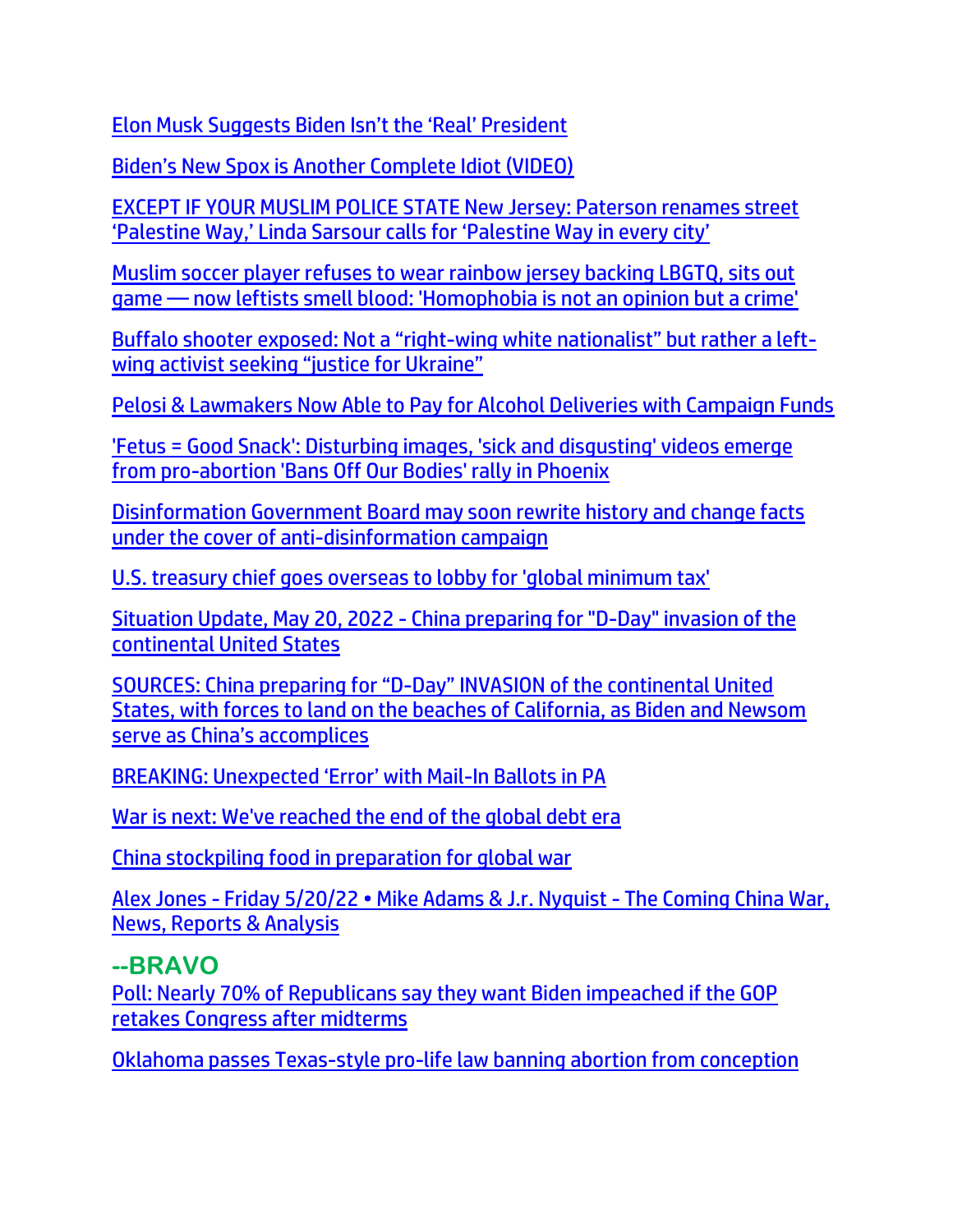["We Are Literally Experimenting on Children –](https://www.thegatewaypundit.com/2022/05/literally-experimenting-children-going-problems-bill-maher-takes-dangers-radical-trans-movement-video/) There's Going to Be Problems" – [Bill Maher Takes on Dangers of the Radical Trans Movement](https://www.thegatewaypundit.com/2022/05/literally-experimenting-children-going-problems-bill-maher-takes-dangers-radical-trans-movement-video/)

[Urge Fisher-Price To Discontinue Its RuPaul Doll](https://www.afa.net/the-stand/culture/2022/05/urge-fisher-price-to-discontinue-its-rupaul-doll)

[Watch As On Fire 11-Year Old Ainsley Grace Bakondy Gives The Gospel To Gay](https://www.nowtheendbegins.com/watch-11-year-old-christian-girl-rebuke-gay-child-grooming-school-board-preaching-jesus/)  [School Board Member While Rebuking Their Child Grooming Agenda](https://www.nowtheendbegins.com/watch-11-year-old-christian-girl-rebuke-gay-child-grooming-school-board-preaching-jesus/)

[VIDEO: Mother's mic cut at school board meeting while reading obscene school](https://link.theblaze.com/click/27757576.955843/aHR0cHM6Ly93d3cudGhlYmxhemUuY29tL25ld3MvbW90aGVyLW1pYy1jdXQtYXQtc2Nob29sLWJvYXJkLW1lZXRpbmc_dXRtX3NvdXJjZT10aGVibGF6ZS03RGF5VHJlbmRpbmdUZXN0JnV0bV9tZWRpdW09ZW1haWwmdXRtX2NhbXBhaWduPUFmdGVybm9vbiBBdXRvIFRyZW5kaW5nIDcgRGF5IEVuZ2FnZWQgMjAyMi0wNS0xOCZ1dG1fdGVybT1BQ1RJVkUgTElTVCAtIDcgRGF5IEVuZ2FnZW1lbnQ/61f82015384ca325d2cdab60Cdeb03c06)  [assignment allegedly given to her 15-year-old daughter](https://link.theblaze.com/click/27757576.955843/aHR0cHM6Ly93d3cudGhlYmxhemUuY29tL25ld3MvbW90aGVyLW1pYy1jdXQtYXQtc2Nob29sLWJvYXJkLW1lZXRpbmc_dXRtX3NvdXJjZT10aGVibGF6ZS03RGF5VHJlbmRpbmdUZXN0JnV0bV9tZWRpdW09ZW1haWwmdXRtX2NhbXBhaWduPUFmdGVybm9vbiBBdXRvIFRyZW5kaW5nIDcgRGF5IEVuZ2FnZWQgMjAyMi0wNS0xOCZ1dG1fdGVybT1BQ1RJVkUgTElTVCAtIDcgRGF5IEVuZ2FnZW1lbnQ/61f82015384ca325d2cdab60Cdeb03c06)

[Manchin gives Democrats a reality check on gun control](https://link.theblaze.com/click/27761845.939919/aHR0cHM6Ly93d3cudGhlYmxhemUuY29tL25ld3MvbWFuY2hpbi1naXZlcy1kZW1vY3JhdHMtYS1yZWFsaXR5LWNoZWNrLW9uLWd1bi1jb250cm9sP3V0bV9zb3VyY2U9dGhlYmxhemUtN0RheVRyZW5kaW5nVGVzdCZ1dG1fbWVkaXVtPWVtYWlsJnV0bV9jYW1wYWlnbj1UaGUgQmxhemUgUE0gVHJlbmRpbmcgMjAyMi0wNS0xOCZ1dG1fdGVybT1BQ1RJVkUgTElTVCAtIDcgRGF5IEVuZ2FnZW1lbnQ/61f82015384ca325d2cdab60C127ae267)

[SCOTUS Rules 5-4 Against Illegal Immigrant Seeking to Avoid Deportation](https://resistthemainstream.org/scotus-rules-on-illegal-immigrant-seeking-to-avoid-deportation/)

[Devin Nunes: The Durham/Sussmann Trial Could "Bring Down the Entire DNC"](https://welovetrump.com/2022/05/17/devin-nunes-the-durham-sussmann-trial-could-bring-down-the-entire-dnc/)

[Democratic Party Representative Resigns Amid FBI Investigation](https://lists.youmaker.com/links/tbboItG9Ux/Jlid8tcrj/7xAbPNiP2/1bsZIDSnbBT)

[Crooks steal cash from man, then a day later break into his home. But this time](https://link.theblaze.com/click/27752026.1042598/aHR0cHM6Ly93d3cudGhlYmxhemUuY29tL25ld3MvaG9tZW93bmVyLWZhdGFsbHktc2hvb3RzLXR3by1pbnRydWRlcnM_dXRtX3NvdXJjZT10aGVibGF6ZS1kYWlseUFNJnV0bV9tZWRpdW09ZW1haWwmdXRtX2NhbXBhaWduPURhaWx5LU5ld3NsZXR0ZXJfX0FNIDIwMjItMDUtMTgmdXRtX3Rlcm09QUNUSVZFIExJU1QgLSBUaGVCbGF6ZSBEYWlseSBBTQ/61f82015384ca325d2cdab60C0b37df50)  [victim shoots two of them dead, holds other two at gunpoint until cops arrive.](https://link.theblaze.com/click/27752026.1042598/aHR0cHM6Ly93d3cudGhlYmxhemUuY29tL25ld3MvaG9tZW93bmVyLWZhdGFsbHktc2hvb3RzLXR3by1pbnRydWRlcnM_dXRtX3NvdXJjZT10aGVibGF6ZS1kYWlseUFNJnV0bV9tZWRpdW09ZW1haWwmdXRtX2NhbXBhaWduPURhaWx5LU5ld3NsZXR0ZXJfX0FNIDIwMjItMDUtMTgmdXRtX3Rlcm09QUNUSVZFIExJU1QgLSBUaGVCbGF6ZSBEYWlseSBBTQ/61f82015384ca325d2cdab60C0b37df50)

[Elon Musk Claims He Will Vote Republican in Next Election](https://www.breitbart.com/tech/2022/05/17/elon-musk-claims-he-will-vote-republican-in-next-election/)

[Life is good for Tom Brady… Presidential run in 2036…](https://citizenfreepress.com/breaking/life-is-good-for-tom-brady-presidential-run-in-2036/)

['Sending unruly mobs to private residences ... is inappropriate': Florida Gov.](https://link.theblaze.com/click/27736005.1149626/aHR0cHM6Ly93d3cudGhlYmxhemUuY29tL25ld3MvZGVzYW50aXMtbGF3LXByb3Rlc3Qtb3V0c2lkZS1ob21lcz91dG1fc291cmNlPXRoZWJsYXplLWJyZWFraW5nJnV0bV9tZWRpdW09ZW1haWwmdXRtX2NhbXBhaWduPTIwMjIwNTE3U3BvbnNvcmVkVHJlbmRpbmctUmV2ZWxhdGlvbk1lZGlhJnV0bV90ZXJtPUFDVElWRSBMSVNUIC0gVGhlQmxhemUgQnJlYWtpbmcgTmV3cw/61f82015384ca325d2cdab60C53cce250)  [DeSantis signs measure that prohibits participating in protests outside homes](https://link.theblaze.com/click/27736005.1149626/aHR0cHM6Ly93d3cudGhlYmxhemUuY29tL25ld3MvZGVzYW50aXMtbGF3LXByb3Rlc3Qtb3V0c2lkZS1ob21lcz91dG1fc291cmNlPXRoZWJsYXplLWJyZWFraW5nJnV0bV9tZWRpdW09ZW1haWwmdXRtX2NhbXBhaWduPTIwMjIwNTE3U3BvbnNvcmVkVHJlbmRpbmctUmV2ZWxhdGlvbk1lZGlhJnV0bV90ZXJtPUFDVElWRSBMSVNUIC0gVGhlQmxhemUgQnJlYWtpbmcgTmV3cw/61f82015384ca325d2cdab60C53cce250)  [with the intent to disturb residents](https://link.theblaze.com/click/27736005.1149626/aHR0cHM6Ly93d3cudGhlYmxhemUuY29tL25ld3MvZGVzYW50aXMtbGF3LXByb3Rlc3Qtb3V0c2lkZS1ob21lcz91dG1fc291cmNlPXRoZWJsYXplLWJyZWFraW5nJnV0bV9tZWRpdW09ZW1haWwmdXRtX2NhbXBhaWduPTIwMjIwNTE3U3BvbnNvcmVkVHJlbmRpbmctUmV2ZWxhdGlvbk1lZGlhJnV0bV90ZXJtPUFDVElWRSBMSVNUIC0gVGhlQmxhemUgQnJlYWtpbmcgTmV3cw/61f82015384ca325d2cdab60C53cce250)

CA Female Judge Rejects Law Mandating Businesses put Women on Boards

\_\_\_\_\_\_\_\_\_\_\_\_\_\_\_\_\_\_\_\_\_\_\_\_\_\_\_\_\_\_\_\_\_\_\_\_\_\_\_\_\_\_\_\_\_\_\_\_\_\_\_\_\_\_\_\_

[Professor who was fired after saying, 'Black privilege is real,' wins job back and](https://link.theblaze.com/click/27796344.1162225/aHR0cHM6Ly93d3cudGhlYmxhemUuY29tL25ld3MvZmlyZWQtcHJvZmVzc29yLXVjZi1yZWluc3RhdGVkLXR3aXR0ZXI_dXRtX3NvdXJjZT10aGVibGF6ZS1icmVha2luZyZ1dG1fbWVkaXVtPWVtYWlsJnV0bV9jYW1wYWlnbj1OZXctVHJlbmRpbmctU3RvcnlfV0VFS0VORCAyMDIyLTA1LTIxJnV0bV90ZXJtPUFDVElWRSBMSVNUIC0gVGhlQmxhemUgQnJlYWtpbmcgTmV3cw/61f82015384ca325d2cdab60C6137e2a6)  [university ordered to pay lost wages](https://link.theblaze.com/click/27796344.1162225/aHR0cHM6Ly93d3cudGhlYmxhemUuY29tL25ld3MvZmlyZWQtcHJvZmVzc29yLXVjZi1yZWluc3RhdGVkLXR3aXR0ZXI_dXRtX3NvdXJjZT10aGVibGF6ZS1icmVha2luZyZ1dG1fbWVkaXVtPWVtYWlsJnV0bV9jYW1wYWlnbj1OZXctVHJlbmRpbmctU3RvcnlfV0VFS0VORCAyMDIyLTA1LTIxJnV0bV90ZXJtPUFDVElWRSBMSVNUIC0gVGhlQmxhemUgQnJlYWtpbmcgTmV3cw/61f82015384ca325d2cdab60C6137e2a6)

# **CHRISTIAN NEWS**

**--PROPHECY**

['Mark of the beast' on steroids? Pfizer CEO intros horrifying wireless 'compliance'](https://www.wnd.com/2022/05/pfizer-ceo-intros-ingestible-chips-can-report-authorities-comply-orders/)  [device](https://www.wnd.com/2022/05/pfizer-ceo-intros-ingestible-chips-can-report-authorities-comply-orders/)

…AND

[FLASHBACK: Pfizer CEO at Davos Brags About New Pill with Chip That Will Send](https://www.thegatewaypundit.com/2022/05/pfizer-ceo-davos-brags-new-pill-chip-will-send-signal-authorities-ingested/?utm_source=Gab&utm_campaign=websitesharingbuttons)  [Signal to Authorities that It's Been Ingested](https://www.thegatewaypundit.com/2022/05/pfizer-ceo-davos-brags-new-pill-chip-will-send-signal-authorities-ingested/?utm_source=Gab&utm_campaign=websitesharingbuttons)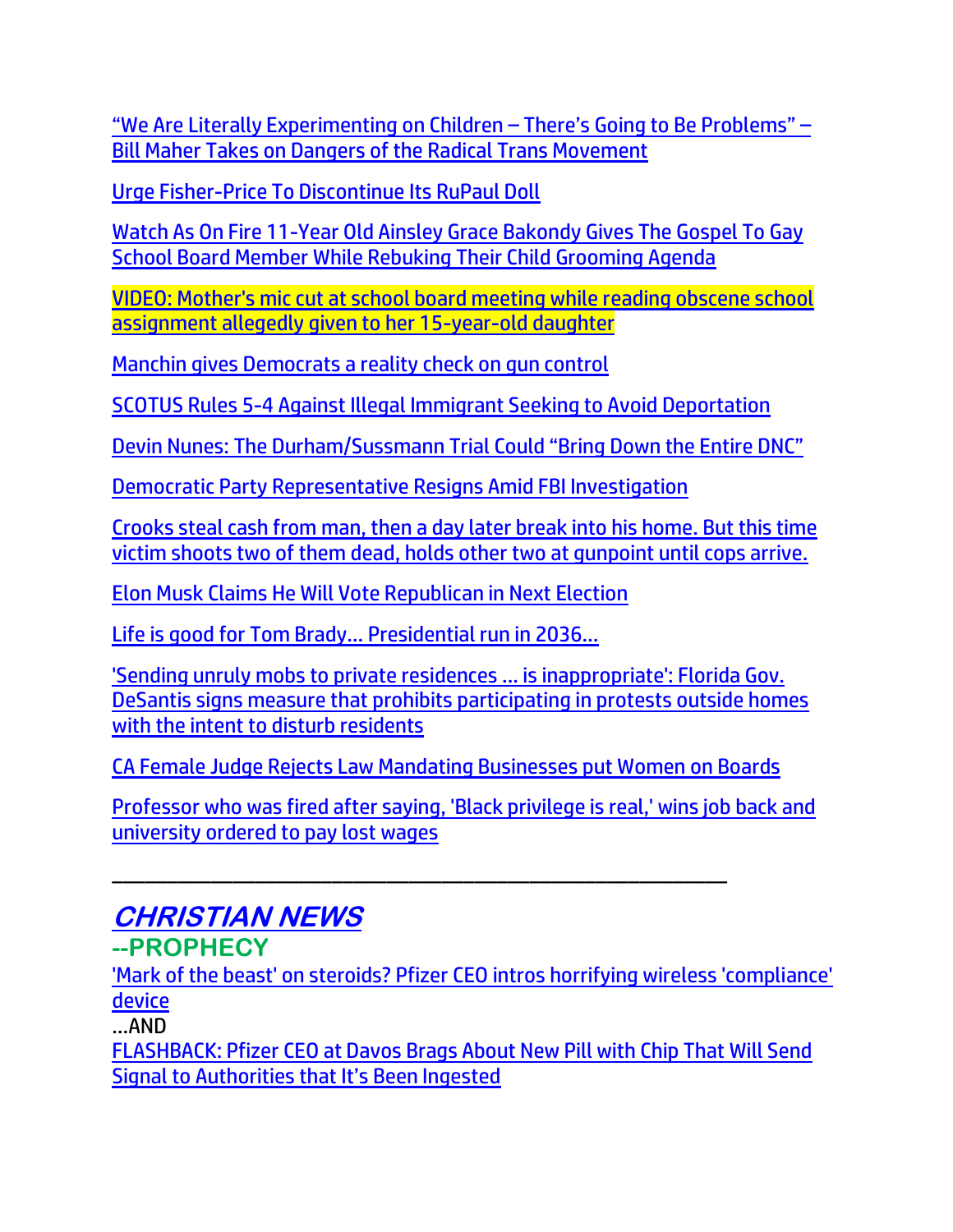[Vaccinated People Emitting MAC Addresses; What's Causing This Phenomenon?](https://expose-news.com/2022/05/15/vaccinated-people-emitting-mac-addresses/)

['Creepy technology': Zoom reportedly may develop AI tool that detects user](https://link.theblaze.com/click/27758214.1161419/aHR0cHM6Ly93d3cudGhlYmxhemUuY29tL25ld3Mvem9vbS1haS1lbW90aW9uLWRldGVjdGlvbi10b29sP3V0bV9zb3VyY2U9dGhlYmxhemUtYnJlYWtpbmcmdXRtX21lZGl1bT1lbWFpbCZ1dG1fY2FtcGFpZ249MjAyMjA1MThUcmVuZGluZy1XaGl0bG9jayZ1dG1fdGVybT1BQ1RJVkUgTElTVCAtIFRoZUJsYXplIEJyZWFraW5nIE5ld3M/61f82015384ca325d2cdab60Cf24c2e58)  [emotions on video calls. Human rights groups call it invasion of privacy.](https://link.theblaze.com/click/27758214.1161419/aHR0cHM6Ly93d3cudGhlYmxhemUuY29tL25ld3Mvem9vbS1haS1lbW90aW9uLWRldGVjdGlvbi10b29sP3V0bV9zb3VyY2U9dGhlYmxhemUtYnJlYWtpbmcmdXRtX21lZGl1bT1lbWFpbCZ1dG1fY2FtcGFpZ249MjAyMjA1MThUcmVuZGluZy1XaGl0bG9jayZ1dG1fdGVybT1BQ1RJVkUgTElTVCAtIFRoZUJsYXplIEJyZWFraW5nIE5ld3M/61f82015384ca325d2cdab60Cf24c2e58)

[Christian denied driver's license, state cites U.S. federal law '666'](https://www.wnd.com/2022/05/christian-denied-drivers-license-state-cites-u-s-federal-law-666/)

[Clay Clark: Luciferians pushing 666 in their quest to enslave humanity](https://www.naturalnews.com/2022-05-20-clay-clark-luciferians-pushing-666-enslave-humanity.html)

The Illumin[ati's Satanic Council, Soros Moving His Pawns on Behalf of the](https://ussanews.com/2022/05/17/update-the-illuminatis-satanic-council-soros-moving-his-pawns-on-behalf-of-the-illuminati-obama-on-board-of-directors-our-demonic-leaders/)  [Illuminati, Obama on Board of Directors Our Demonic Leaders](https://ussanews.com/2022/05/17/update-the-illuminatis-satanic-council-soros-moving-his-pawns-on-behalf-of-the-illuminati-obama-on-board-of-directors-our-demonic-leaders/)

[Jews, Christians unite to blow shofar outside WHO's World Health Assembly](https://www.israel365news.com/269669/jews-christians-unite-to-blow-shofar-outside-whos-world-health-assembly/)

['Something weird' is going with our universe](https://www.wnd.com/2022/05/something-weird-going-universe/)

[Great Reset likely by sundown, Sept. 25](https://www.wnd.com/2022/05/great-reset-likely-sundown-sept-25/)

WOKEISM – [The Arch Deceiver's Final and Deadliest Trap](https://canadafreepress.com/article/wokeism-the-arch-deceivers-final-and-deadliest-trap)

[Sanhedrin rules: Forbidden for Israel to sign WHO resolution](https://www.israel365news.com/269577/sanhedrin-rules-forbidden-for-israel-to-sign-who-resolution/)

[After Russia opens fire on Israel in Syria, rabbis consider possible "Gog](https://www.israel365news.com/269505/after-russia-opens-fire-on-israel-in-syria-rabbis-consider-possible-gog-magog-scenario/)-Magog [scenario"](https://www.israel365news.com/269505/after-russia-opens-fire-on-israel-in-syria-rabbis-consider-possible-gog-magog-scenario/)

[End-time alert: Why does Jesus say 'no flesh would be saved'?](https://www.wnd.com/2022/05/end-time-alert-jesus-say-no-flesh-saved/)

[Far-left congresswoman and Squad member Rashida Tlaib introduced a](https://link.theblaze.com/click/27745740.959041/aHR0cHM6Ly93d3cudGhlYmxhemUuY29tL25ld3MvZmFyLWxlZnQtY29uZ3Jlc3N3b21hbi1hbmQtc3F1YWQtbWVtYmVyLXJhc2hpZGEtdGxhaWItaW50cm9kdWNlZC1hLXJlc29sdXRpb24tY2FsbGluZy1pc3JhZWwtcy1jcmVhdGlvbi1hLWNhdGFzdHJvcGhlP3V0bV9zb3VyY2U9dGhlYmxhemUtN0RheVRyZW5kaW5nVGVzdCZ1dG1fbWVkaXVtPWVtYWlsJnV0bV9jYW1wYWlnbj1BZnRlcm5vb24gQXV0byBUcmVuZGluZyA3IERheSBFbmdhZ2VkIDIwMjItMDUtMTcmdXRtX3Rlcm09QUNUSVZFIExJU1QgLSA3IERheSBFbmdhZ2VtZW50/61f82015384ca325d2cdab60C1ab2aefe)  [resolution calling Israel's creation a 'catastrophe'](https://link.theblaze.com/click/27745740.959041/aHR0cHM6Ly93d3cudGhlYmxhemUuY29tL25ld3MvZmFyLWxlZnQtY29uZ3Jlc3N3b21hbi1hbmQtc3F1YWQtbWVtYmVyLXJhc2hpZGEtdGxhaWItaW50cm9kdWNlZC1hLXJlc29sdXRpb24tY2FsbGluZy1pc3JhZWwtcy1jcmVhdGlvbi1hLWNhdGFzdHJvcGhlP3V0bV9zb3VyY2U9dGhlYmxhemUtN0RheVRyZW5kaW5nVGVzdCZ1dG1fbWVkaXVtPWVtYWlsJnV0bV9jYW1wYWlnbj1BZnRlcm5vb24gQXV0byBUcmVuZGluZyA3IERheSBFbmdhZ2VkIDIwMjItMDUtMTcmdXRtX3Rlcm09QUNUSVZFIExJU1QgLSA3IERheSBFbmdhZ2VtZW50/61f82015384ca325d2cdab60C1ab2aefe)

[Iranian cruise missile sent to Hizballah could carry nuclear warhead. Sea](https://www.debka.com/iranian-cruise-missiles-sent-to-hizballah-could-carry-nuclear-warhead-sea-blockade-planned-for-israel/)  [blockade planned for Israel](https://www.debka.com/iranian-cruise-missiles-sent-to-hizballah-could-carry-nuclear-warhead-sea-blockade-planned-for-israel/)

[Why Does Planned Parenthood's Headquarters Look EXACTLY Like An Aztec](https://welovetrump.com/2022/05/16/why-does-planned-parenthoods-headquarters-look-exactly-like-an-aztec-child-sacrifice-pyramid/)  [Child-Sacrifice Pyramid?](https://welovetrump.com/2022/05/16/why-does-planned-parenthoods-headquarters-look-exactly-like-an-aztec-child-sacrifice-pyramid/)

WATCH: Pro-abortion counter-[protester tells LifeSiteNews being a 'Satanist'](https://www.lifesitenews.com/news/satanist-abortion-supporters-say-that-their-battle-for-life-is-spiritual/?utm_source=top_news&utm_campaign=usa)  [guides his beliefs](https://www.lifesitenews.com/news/satanist-abortion-supporters-say-that-their-battle-for-life-is-spiritual/?utm_source=top_news&utm_campaign=usa)

[Another bright fireball over the United Kingdom, more than 800 reports received](https://watchers.news/2022/05/17/another-bright-fireball-over-the-united-kingdom-more-than-800-reports-received/)

[Popular Bible changes 'fishers of men' to 'fishers of ... '](https://www.wnd.com/2022/05/publisher-changes-fishers-men-fishers-persons-popular-bible/)

[Did Reagan really believe Russia would attack Israel, based on prophet Ezekiel?](https://www.wnd.com/2022/05/reagan-really-believe-russia-attack-israel-based-prophet-ezekiel/)

[Abortion is Pagan Child Sacrifice and is a Denial of the Cross of Jesus Christ](https://disntr.com/2022/05/18/abortion-is-pagan-child-sacrifice/)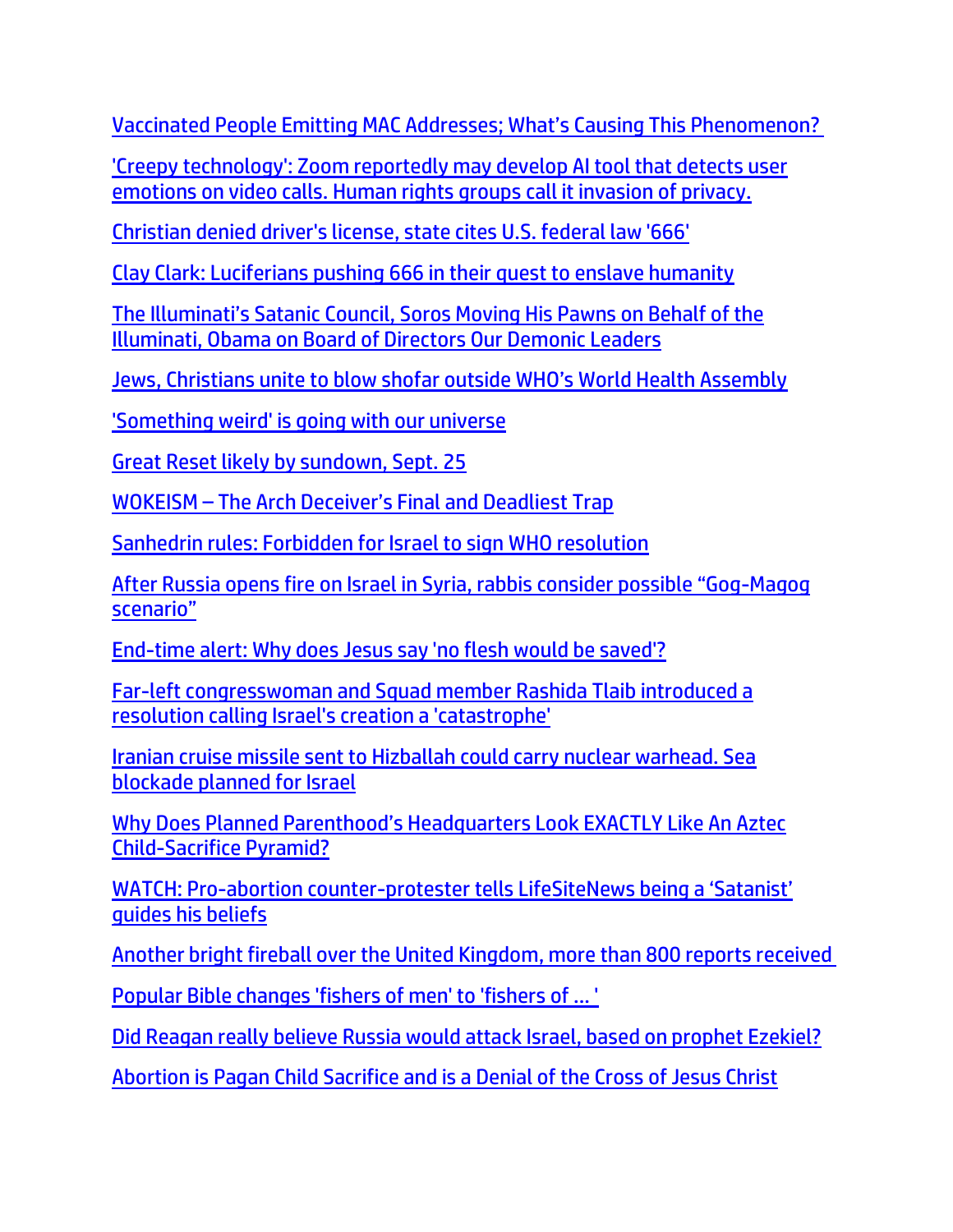[Temple Mount: Police refuse to comply with court order to allow Jewish prayer](https://www.israel365news.com/269651/temple-mount-police-refuse-to-comply-with-court-order-to-allow-jewish-prayer/)

[Hamas Threatens Israel: "We Won't Accept This Talmudic Nonsense"](https://www.theyeshivaworld.com/news/headlines-breaking-stories/2089371/hamas-threatens-israel-we-wont-accept-this-talmudic-nonsense.html)

[Rabbinic Congress calls for toppling of Bennett government](https://www.israelnationalnews.com/news/327992)

[The Prophetic Monkeypox Simulation](https://michaelpsenger.substack.com/p/the-prophetic-monkeypox-simulation?s=r)

## **--RELIGION**

[Pro-LGBT group to host conference for kids at a church in Florida, drag show](https://link.theblaze.com/click/27796344.1162225/aHR0cHM6Ly93d3cudGhlYmxhemUuY29tL25ld3MvZ2xzZW4tbGdidHEtcHJpZGUtY29uZmVyZW5jZS1raWRzP3V0bV9zb3VyY2U9dGhlYmxhemUtYnJlYWtpbmcmdXRtX21lZGl1bT1lbWFpbCZ1dG1fY2FtcGFpZ249TmV3LVRyZW5kaW5nLVN0b3J5X1dFRUtFTkQgMjAyMi0wNS0yMSZ1dG1fdGVybT1BQ1RJVkUgTElTVCAtIFRoZUJsYXplIEJyZWFraW5nIE5ld3M/61f82015384ca325d2cdab60C0c05599c)  [included](https://link.theblaze.com/click/27796344.1162225/aHR0cHM6Ly93d3cudGhlYmxhemUuY29tL25ld3MvZ2xzZW4tbGdidHEtcHJpZGUtY29uZmVyZW5jZS1raWRzP3V0bV9zb3VyY2U9dGhlYmxhemUtYnJlYWtpbmcmdXRtX21lZGl1bT1lbWFpbCZ1dG1fY2FtcGFpZ249TmV3LVRyZW5kaW5nLVN0b3J5X1dFRUtFTkQgMjAyMi0wNS0yMSZ1dG1fdGVybT1BQ1RJVkUgTElTVCAtIFRoZUJsYXplIEJyZWFraW5nIE5ld3M/61f82015384ca325d2cdab60C0c05599c)

[Abortion advocates of faith insist 'God is on their side,' claim the view that](https://link.theblaze.com/click/27784311.937603/aHR0cHM6Ly93d3cudGhlYmxhemUuY29tL25ld3MvY2hyaXN0aWFuLWFib3J0aW9uLWFkdm9jYXRlcy1pbnNpc3QtZ29kLWlzLW9uLXRoZWlyLXNpZGU_dXRtX3NvdXJjZT10aGVibGF6ZS03RGF5VHJlbmRpbmdUZXN0JnV0bV9tZWRpdW09ZW1haWwmdXRtX2NhbXBhaWduPUFmdGVybm9vbiBBdXRvIFRyZW5kaW5nIDcgRGF5IEVuZ2FnZWQgMjAyMi0wNS0yMCZ1dG1fdGVybT1BQ1RJVkUgTElTVCAtIDcgRGF5IEVuZ2FnZW1lbnQ/61f82015384ca325d2cdab60C9ca94e87)  [abortion is murder is just the product of a 'white evangelical worldview'](https://link.theblaze.com/click/27784311.937603/aHR0cHM6Ly93d3cudGhlYmxhemUuY29tL25ld3MvY2hyaXN0aWFuLWFib3J0aW9uLWFkdm9jYXRlcy1pbnNpc3QtZ29kLWlzLW9uLXRoZWlyLXNpZGU_dXRtX3NvdXJjZT10aGVibGF6ZS03RGF5VHJlbmRpbmdUZXN0JnV0bV9tZWRpdW09ZW1haWwmdXRtX2NhbXBhaWduPUFmdGVybm9vbiBBdXRvIFRyZW5kaW5nIDcgRGF5IEVuZ2FnZWQgMjAyMi0wNS0yMCZ1dG1fdGVybT1BQ1RJVkUgTElTVCAtIDcgRGF5IEVuZ2FnZW1lbnQ/61f82015384ca325d2cdab60C9ca94e87)

Psychotherapist Who Conducts [Transgender "Therapy" Encourages Teens to](https://www.thegatewaypundit.com/2022/05/psychotherapist-conducts-transgender-therapy-encourages-teens-distrust-bigoted-misinformed-parents-especially-religious-video/)  [Distrust Their "Bigoted, Misinformed Parents" –](https://www.thegatewaypundit.com/2022/05/psychotherapist-conducts-transgender-therapy-encourages-teens-distrust-bigoted-misinformed-parents-especially-religious-video/) Especially if They're "Religious"

[Watch As On Fire 11-Year Old Ainsley Grace Bakondy Gives The Gospel To Gay](https://www.nowtheendbegins.com/watch-11-year-old-christian-girl-rebuke-gay-child-grooming-school-board-preaching-jesus/)  School Board Member [While Rebuking Their Child Grooming Agenda](https://www.nowtheendbegins.com/watch-11-year-old-christian-girl-rebuke-gay-child-grooming-school-board-preaching-jesus/)

BREAKING: San Francisco [archbishop bars Speaker Nancy Pelosi from Holy](https://link.theblaze.com/click/27788634.1149460/aHR0cHM6Ly93d3cudGhlYmxhemUuY29tL25ld3MvYnJlYWtpbmctc2FuLWZyYW5jaXNjby1hcmNoYmlzaG9wLWJhcnMtc3BlYWtlci1uYW5jeS1wZWxvc2ktZnJvbS1ob2x5LWNvbW11bmlvbj91dG1fc291cmNlPXRoZWJsYXplLWJyZWFraW5nJnV0bV9tZWRpdW09ZW1haWwmdXRtX2NhbXBhaWduPTIwMjIwNTIwQlJFQUtJTkctUGVsb3NpTm9Db21tdW5pb24mdXRtX3Rlcm09QUNUSVZFIExJU1QgLSBUaGVCbGF6ZSBCcmVha2luZyBOZXdz/61f82015384ca325d2cdab60C021c5e31)  **[Communion](https://link.theblaze.com/click/27788634.1149460/aHR0cHM6Ly93d3cudGhlYmxhemUuY29tL25ld3MvYnJlYWtpbmctc2FuLWZyYW5jaXNjby1hcmNoYmlzaG9wLWJhcnMtc3BlYWtlci1uYW5jeS1wZWxvc2ktZnJvbS1ob2x5LWNvbW11bmlvbj91dG1fc291cmNlPXRoZWJsYXplLWJyZWFraW5nJnV0bV9tZWRpdW09ZW1haWwmdXRtX2NhbXBhaWduPTIwMjIwNTIwQlJFQUtJTkctUGVsb3NpTm9Db21tdW5pb24mdXRtX3Rlcm09QUNUSVZFIExJU1QgLSBUaGVCbGF6ZSBCcmVha2luZyBOZXdz/61f82015384ca325d2cdab60C021c5e31)** 

[Report: Top Southern Baptists stonewalled sex abuse victims](https://inform.afa.net/optiext/optiextension.dll?ID=TpoTlzWa_hdr45gmEZFsObs_9vcqm9Z24V%2B5JlRB5ipZITq9fJYJV0wix0jtyr6HFhk4rE0MFPgGa41MRhnxP1Wq_gd79Vs6x0x6Dbn0)

#### \_\_\_\_\_\_\_\_\_\_\_\_\_\_\_\_\_\_\_\_\_\_\_\_\_\_\_\_\_\_\_\_\_\_\_\_\_\_\_\_\_\_\_\_\_\_\_\_\_\_\_\_\_\_\_\_\_\_\_\_\_\_ **GLOBALISM**

**--USA Democratic Gov't vs One World Gov't**

Globalism = World Economic Forum / Great Reset Klaus Schwab - Young Global Leaders - Cabal (progessivism - socialism - marxism - communism - facism)

[Klaus Schwab: Davos 2022 ready to save the world](https://www.wnd.com/2022/05/klaus-schwab-davos-2022-ready-save-world/)

(WATCH) Klaus Schwab's WEF [Address, "The Future is Built by Us"](https://welovetrump.com/2022/05/23/watch-klaus-schwabs-wef-address-the-future-is-built-by-us/)

[The Human Battery, a New Source of "Green" Energy](https://expose-news.com/2022/05/23/human-battery-a-new-source-of-green-energy/)

(WATCH) Club of Rome and WEF-[Tied Dennis Meadows on Depopulation, "I Hope](https://welovetrump.com/2022/05/15/watch-club-of-rome-and-wef-tied-dennis-meadows-on-depopulation-i-hope-it-can-occur-in-a-civil-manner/)  [It Can Occur In a Civil Manner"](https://welovetrump.com/2022/05/15/watch-club-of-rome-and-wef-tied-dennis-meadows-on-depopulation-i-hope-it-can-occur-in-a-civil-manner/)

[The People's Reset? An Alternative 2030 Vision to the WEF's Great Reset](https://welovetrump.com/2022/05/22/the-peoples-reset-an-alternative-2030-vision-to-the-wefs-great-reset/)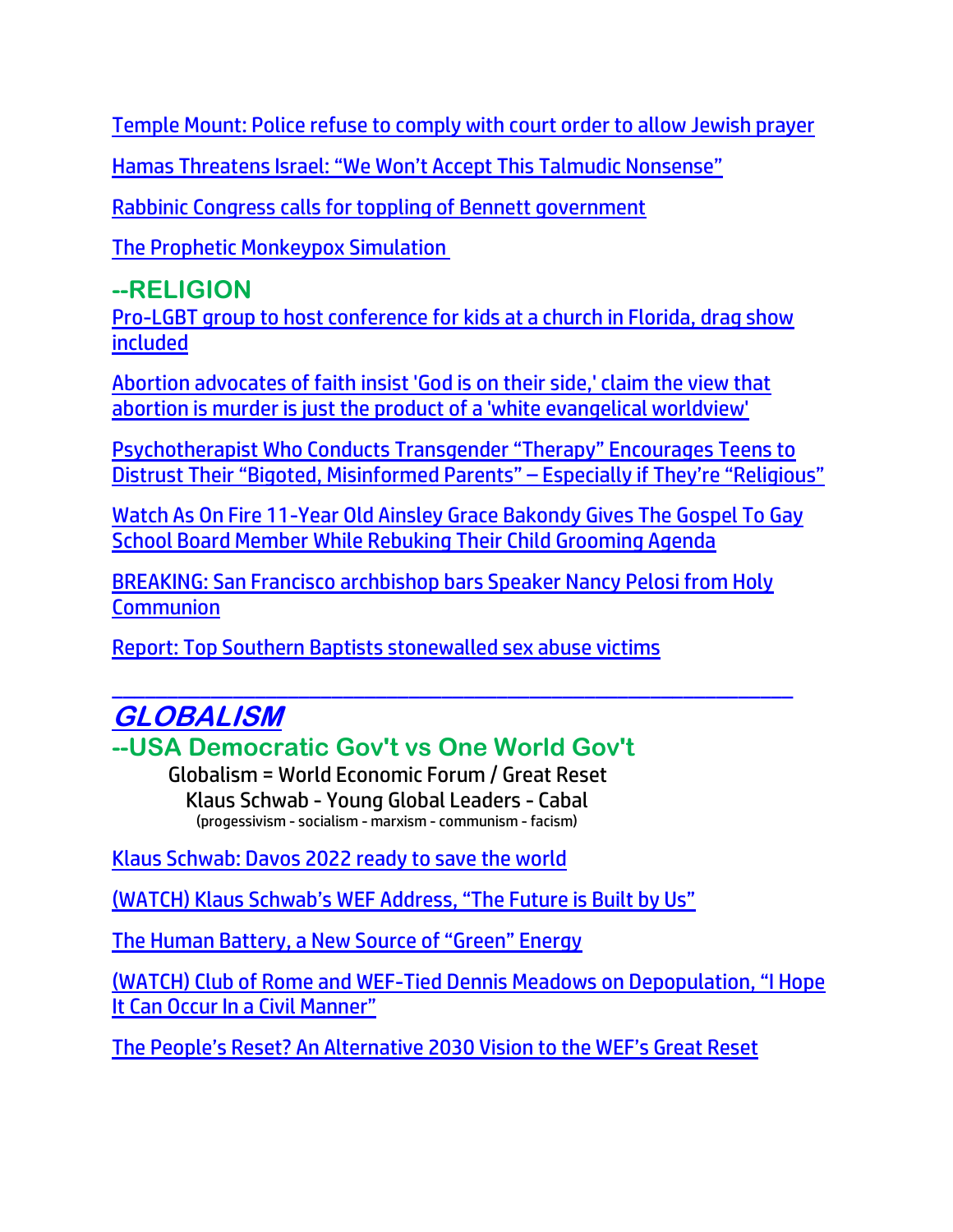[\(VIDEO\) Zelensky Requests \\$5 Billion Monthly From Global Community During](https://welovetrump.com/2022/05/23/video-zelensky-requests-5-billion-monthly-from-global-community-during-world-economic-forum-address/)  [World Economic Forum Address](https://welovetrump.com/2022/05/23/video-zelensky-requests-5-billion-monthly-from-global-community-during-world-economic-forum-address/)

[Is Humanity being purposely poisoned as part of a Depopulation Agenda? The](https://expose-news.com/2022/05/16/crazy-decline-fertility-past-40-years/)  [crazy decline in Fertility over the past 40 years suggests so](https://expose-news.com/2022/05/16/crazy-decline-fertility-past-40-years/)

[The mysterious Georgia Guidestones and the Globalist plan to reduce humanity](https://strangesounds.org/2021/09/georgia-guidestones-post-apocalyptic-plan-reduce-humanity-to-half-a-billion.html)  [to half a billion](https://strangesounds.org/2021/09/georgia-guidestones-post-apocalyptic-plan-reduce-humanity-to-half-a-billion.html)

[Exposing the 'Digital ID is a Human Right' Scam](https://humansbefree.com/2022/05/exposing-the-digital-id-is-a-human-right-scam.html)

[WEF Are at It Again, Dreaming Up a Dystopian Society to Benefit the Very Few](https://expose-news.com/2022/05/16/wef-are-at-it-again-dreaming-up-dystopia/)

[John Kerry And Gavin Newsome Announce The New Climate Change Slave Agenda](https://ce-publicdy.naturalnews.com/ct.asp?id=B0C6FAC7006355FCE9F7588096D5FD82CC122BAA336FBABA08B2796772557345AF2F548731FA5E30481D3EF267894FF4&ct=4aeUsz4AAABCWmgzMUFZJlNZhaRWggAAF5mAAAP%2f8Drj3IAgAEjGmAanpMnkEbQoAAAANPGdvTFMSCJGTR4oppqJxmuOuvRELBaU3PZNafZqmhPqpYAYnRa%2bLuSKcKEhC0itBA%3d%3d)

[Globalist elites are creating an agricultural crisis to control the world population](https://www.lifesitenews.com/opinion/globalist-elites-are-creating-an-agricultural-crisis-to-control-the-world-population/?utm_source=top_news&utm_campaign=usa)

[Conservative journalist Jack Posobiec detained by World Economic Forum police](https://www.lifesitenews.com/news/breaking-jack-posobiec-detained-by-world-economic-forum-police-at-davos-meeting/?utm_source=top_news&utm_campaign=usa)  [at Davos meeting](https://www.lifesitenews.com/news/breaking-jack-posobiec-detained-by-world-economic-forum-police-at-davos-meeting/?utm_source=top_news&utm_campaign=usa)

## **--GLOBAL CURRENCY RESET / DIGITAL CURRENCY**

#### \_\_\_\_\_\_\_\_\_\_\_\_\_\_\_\_\_\_\_\_\_\_\_\_\_\_\_\_\_\_\_\_\_\_\_\_\_\_\_\_\_\_\_\_\_\_\_\_\_\_\_\_\_\_\_\_\_\_\_\_\_ **IN THE NEWS -- HUNTER BIDEN**

[Over 120,000 Hunter Biden Emails Uploaded To Searchable Database](https://www.zerohedge.com/political/over-120000-hunter-biden-emails-uploaded-searchable-database)

[Hunter Biden became a multimillionaire over the course of just five years, new analysis finds](https://www.naturalnews.com/2022-05-23-hunter-biden-became-multimillionaire-just-five-years.html)

[Trump Lawyers Demand Intelligence Agencies Punish Ex-employees Who Claimed Russians](https://lists.youmaker.com/links/KQWclMyzcE/Jlid8tcrj/7xAbPNiP2/Av8OiwQPhQ)  [Were Behind Hunter Biden Laptop](https://lists.youmaker.com/links/KQWclMyzcE/Jlid8tcrj/7xAbPNiP2/Av8OiwQPhQ)

**[» Did The Biden Administration Just Give A Boost To The Hunter Biden Defense?](https://trk.cp20.com/click/gak4-3n8ulz-8bn60z-f4obzxf7/)**

**--UKRAINE CONFLICT**

[\\$40 BILLION For What? Ukraine Hints at Ceding Territory After Massive Aid Bill](https://100percentfedup.com/40-billion-for-what-ukraine-hints-at-ceding-territory-after-massive-aid-bill/)

[Ukrainian leaders rule out a ceasefire and will not cede territory to Russia to end](https://link.theblaze.com/click/27803735.905719/aHR0cHM6Ly93d3cudGhlYmxhemUuY29tL25ld3MvdWtyYWluaWFuLWxlYWRlcnMtcnVsZS1vdXQtYS1jZWFzZWZpcmUtYW5kLXdpbGwtbm90LWNlZGUtdGVycml0b3J5LXRvLXJ1c3NpYS10by1lbmQtZmlnaHRpbmc_dXRtX3NvdXJjZT10aGVibGF6ZS03RGF5VHJlbmRpbmdUZXN0JnV0bV9tZWRpdW09ZW1haWwmdXRtX2NhbXBhaWduPVRoZSBCbGF6ZSBQTSBUcmVuZGluZyAyMDIyLTA1LTIyJnV0bV90ZXJtPUFDVElWRSBMSVNUIC0gNyBEYXkgRW5nYWdlbWVudA/61f82015384ca325d2cdab60Cb1077d4d)  [fighting](https://link.theblaze.com/click/27803735.905719/aHR0cHM6Ly93d3cudGhlYmxhemUuY29tL25ld3MvdWtyYWluaWFuLWxlYWRlcnMtcnVsZS1vdXQtYS1jZWFzZWZpcmUtYW5kLXdpbGwtbm90LWNlZGUtdGVycml0b3J5LXRvLXJ1c3NpYS10by1lbmQtZmlnaHRpbmc_dXRtX3NvdXJjZT10aGVibGF6ZS03RGF5VHJlbmRpbmdUZXN0JnV0bV9tZWRpdW09ZW1haWwmdXRtX2NhbXBhaWduPVRoZSBCbGF6ZSBQTSBUcmVuZGluZyAyMDIyLTA1LTIyJnV0bV90ZXJtPUFDVElWRSBMSVNUIC0gNyBEYXkgRW5nYWdlbWVudA/61f82015384ca325d2cdab60Cb1077d4d)

[Media Are Now Whitewashing Nazis They Had Previously Condemned](https://www.moonofalabama.org/2022/04/azovreplist.html)

[VIDEO: Russia Moving Missiles Towards Finland Border](https://delivery.email.saraacarter.com/GUIDARZE?id=153976=eh4CVwZWCQQBTAZTVgBRUQIKAVYBA1ADV1ZQAA0EBAtcVFcDClZTBAZWAAtUWFdRBgYeXlxdAxEKDCRUVABaVBcBXQtPVAYGBQgCAVcPBAABClMMBQAaChURFEADThxcXA5bEFYXSR1SXVJbChdGVUVTA1dWQxIHE0sHXFROdG1wJnM0aSAPWlNMRQE=&fl=URZGFkBfHxxDVV9XC1xBRl5XERpdVAMMBksHXFROUFRQAVk=&ext=dD1leUpoYkdjaU9pSklVekkxTmlJc0luUjVjQ0k2SWtwWFZDSjkuZXlKd0lqcGJiblZzYkN4dWRXeHNMQ0pvZEhSd2N6b3ZMM05oY21GaFkyRnlkR1Z5TG1OdmJTOTJhV1JsYnkxeWRYTnphV0V0Ylc5MmFXNW5MVzFwYzNOcGJHVnpMWFJ2ZDJGeVpITXRabWx1YkdGdVpDMWliM0prWlhJdlAzVjBiVjl6YjNWeVkyVTlhbVZsYm1jbWFtVnRQV00xWVRNNE5UY3dZekJoWkdOalkyWTRZV0l6WkdNNVltSTNNREl6TTJZeklpeHVkV3hzTERFc1ptRnNjMlVzWm1Gc2MyVXNJbVJrTlRBM016SmtMVE5qWm1FdE5EVmlOeTA0TlRFeExUWmxaVEpoTURZd1lUZzNNeUlzSWpZeVpHTTRaRGRsTFdGbFpqUXROR1EyTVMwNU1EUTVMVE01TldZeVptTTRZMkpoWWlJc0lqaGhaalUzTURnd0xUbGpNVE10TkdKa015MWlPRFptTFRCaU0yTTFaR1k1TVdZeFlpSXNJbWgwZEhCek9pOHZjMkZ5WVdGallYSjBaWEl1WTI5dEwzWnBaR1Z2TFhKMWMzTnBZUzF0YjNacGJtY3RiV2x6YzJsc1pYTXRkRzkzWVhKa2N5MW1hVzVzWVc1a0xXSnZjbVJsY2k4aUxDSmpOM0F6WHpBaUxDSmxiV0ZwYkNJc0lrUlRJbDBzSW1saGRDSTZNVFkxTWpneU1UTXpNWDAud25aVHNRcEhMbU40ZEt0dW9VZ1Z0YlMwQ2hZT3E2QkdHcURRS2pKWjRCbw==)

**MEDICAL NEWS**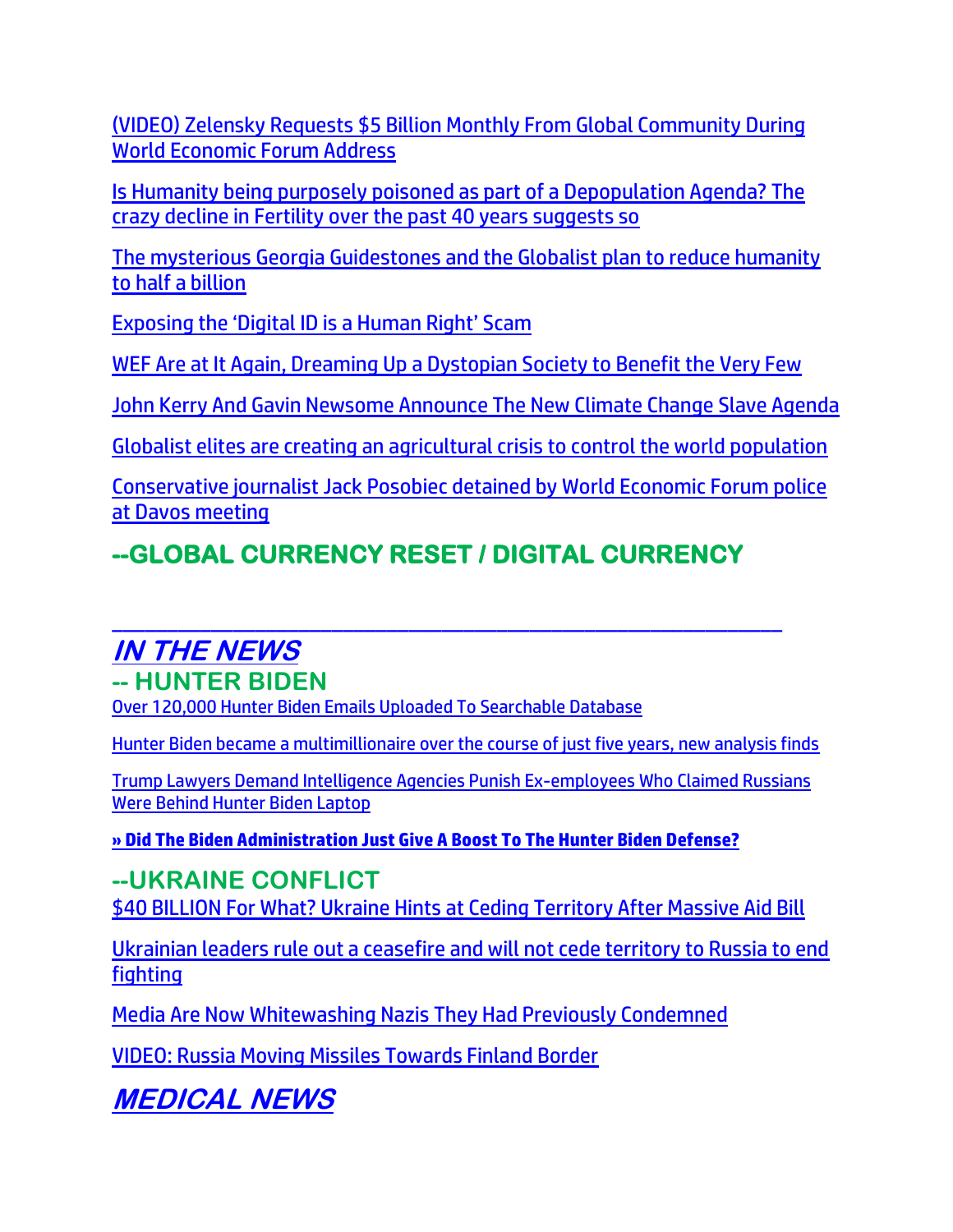## **--COVID / MONKEYPOX MANDATES**

[Republican New Hampshire governor vetoes bill that would have prevented mask](https://link.theblaze.com/click/27801621.1146926/aHR0cHM6Ly93d3cudGhlYmxhemUuY29tL25ld3MvcmVwdWJsaWNhbi1uZXctaGFtcHNoaXJlLWdvdmVybm9yLXZldG9lcy1iaWxsLXRoYXQtd291bGQtaGF2ZS1wcmV2ZW50ZWQtbWFzay1tYW5kYXRlcy1pbi1zY2hvb2xzP3V0bV9zb3VyY2U9dGhlYmxhemUtYnJlYWtpbmcmdXRtX21lZGl1bT1lbWFpbCZ1dG1fY2FtcGFpZ249TmV3LVRyZW5kaW5nLVN0b3J5X1dFRUtFTkQgMjAyMi0wNS0yMiZ1dG1fdGVybT1BQ1RJVkUgTElTVCAtIFRoZUJsYXplIEJyZWFraW5nIE5ld3M/61f82015384ca325d2cdab60C8ce3f4c0)  [mandates in schools](https://link.theblaze.com/click/27801621.1146926/aHR0cHM6Ly93d3cudGhlYmxhemUuY29tL25ld3MvcmVwdWJsaWNhbi1uZXctaGFtcHNoaXJlLWdvdmVybm9yLXZldG9lcy1iaWxsLXRoYXQtd291bGQtaGF2ZS1wcmV2ZW50ZWQtbWFzay1tYW5kYXRlcy1pbi1zY2hvb2xzP3V0bV9zb3VyY2U9dGhlYmxhemUtYnJlYWtpbmcmdXRtX21lZGl1bT1lbWFpbCZ1dG1fY2FtcGFpZ249TmV3LVRyZW5kaW5nLVN0b3J5X1dFRUtFTkQgMjAyMi0wNS0yMiZ1dG1fdGVybT1BQ1RJVkUgTElTVCAtIFRoZUJsYXplIEJyZWFraW5nIE5ld3M/61f82015384ca325d2cdab60C8ce3f4c0)

[First Mandatory Quarantines for Monkeypox as White House Warns of More Cases](https://lists.youmaker.com/links/yBAXrg403g/Jlid8tcrj/7xAbPNiP2/PZUXFog9vI)

[New York City Backtracks Vaccine Mandate For NYPD Amid Rising Crime](https://welovetrump.com/2022/05/23/new-york-city-backtracks-vaccine-mandate-for-nypd-amid-rising-crime/)

## **--VACCINES & CHILDREN**

### **--FAUCI - GATES**

During P[rinceton Class Day speech, Dr. Fauci warns about 'the normalization](https://whitehousewire.com/2022/05/23/during-princeton-class-day-speech-dr-fauci-warns-about-the-normalization-of-untruths/)  [of untruths'](https://whitehousewire.com/2022/05/23/during-princeton-class-day-speech-dr-fauci-warns-about-the-normalization-of-untruths/)

#### **--MEDICAL STUDIES & NEWS**

[The Surprising Cause of Melanoma \(And No, It](https://lists.youmaker.com/links/yBAXrg403g/Jlid8tcrj/7xAbPNiP2/jUAtVeh45C)'s Not Too Much Sun)

[Eight different surveys all show the vaccines are not "safe and effective" –](https://www.naturalnews.com/2022-05-23-eight-surveys-show-vaccines-not-safe-effective.html) not [even close](https://www.naturalnews.com/2022-05-23-eight-surveys-show-vaccines-not-safe-effective.html)

**--OTHER REPORTS** (inc. deaths)

[Woman has surgery, nearly dies after COVID test goes horribly wrong](https://www.wnd.com/2022/05/woman-surgery-nearly-dies-covid-test-goes-horribly-wrong/)

[Healthy 36-Year-Old Mother Died From Myocarditis Due To Covid-19 Vaccine,](https://100percentfedup.com/healthy-36-year-old-mother-died-from-myocarditis-due-to-covid-19-vaccine-autopsy-reveals/)  [Autopsy Reveals](https://100percentfedup.com/healthy-36-year-old-mother-died-from-myocarditis-due-to-covid-19-vaccine-autopsy-reveals/)

Top Airline Pilot Suffers Cardiac Arrest Between Flights Post Mandatory COVID **Vaccination** 

[All 16 Runners Who Collapsed and Runner Who Died at Brooklyn Half Marathon](https://beckernews.com/2-all-16-runners-who-collapsed-and-runner-who-died-at-brooklyn-half-marathon-said-they-were-vaccinated-45083/)  [Said They Were Vaccinated](https://beckernews.com/2-all-16-runners-who-collapsed-and-runner-who-died-at-brooklyn-half-marathon-said-they-were-vaccinated-45083/)

[https://welovetrump.com/2022/05/24/indianapolis-15-year-old-student-dies](https://welovetrump.com/2022/05/24/indianapolis-15-year-old-student-dies-at-track-field-practice-ems-called-for-reported-cardiac-arrest/)[at-track-field-practice-ems-called-for-reported-cardiac-arrest/](https://welovetrump.com/2022/05/24/indianapolis-15-year-old-student-dies-at-track-field-practice-ems-called-for-reported-cardiac-arrest/)

[42-Year-Old Australian TV Presenter and Former Synchronised Swimming](https://welovetrump.com/2022/05/23/42-year-old-australian-tv-presenter-and-former-synchronised-swimming-champion-suddenly-dies/)  [Champion Suddenly Dies](https://welovetrump.com/2022/05/23/42-year-old-australian-tv-presenter-and-former-synchronised-swimming-champion-suddenly-dies/)

**OTHER NEWS GLOBAL FACTORS --SHORTAGES: FOOD - WATER - SUPPLIES - INFLATION**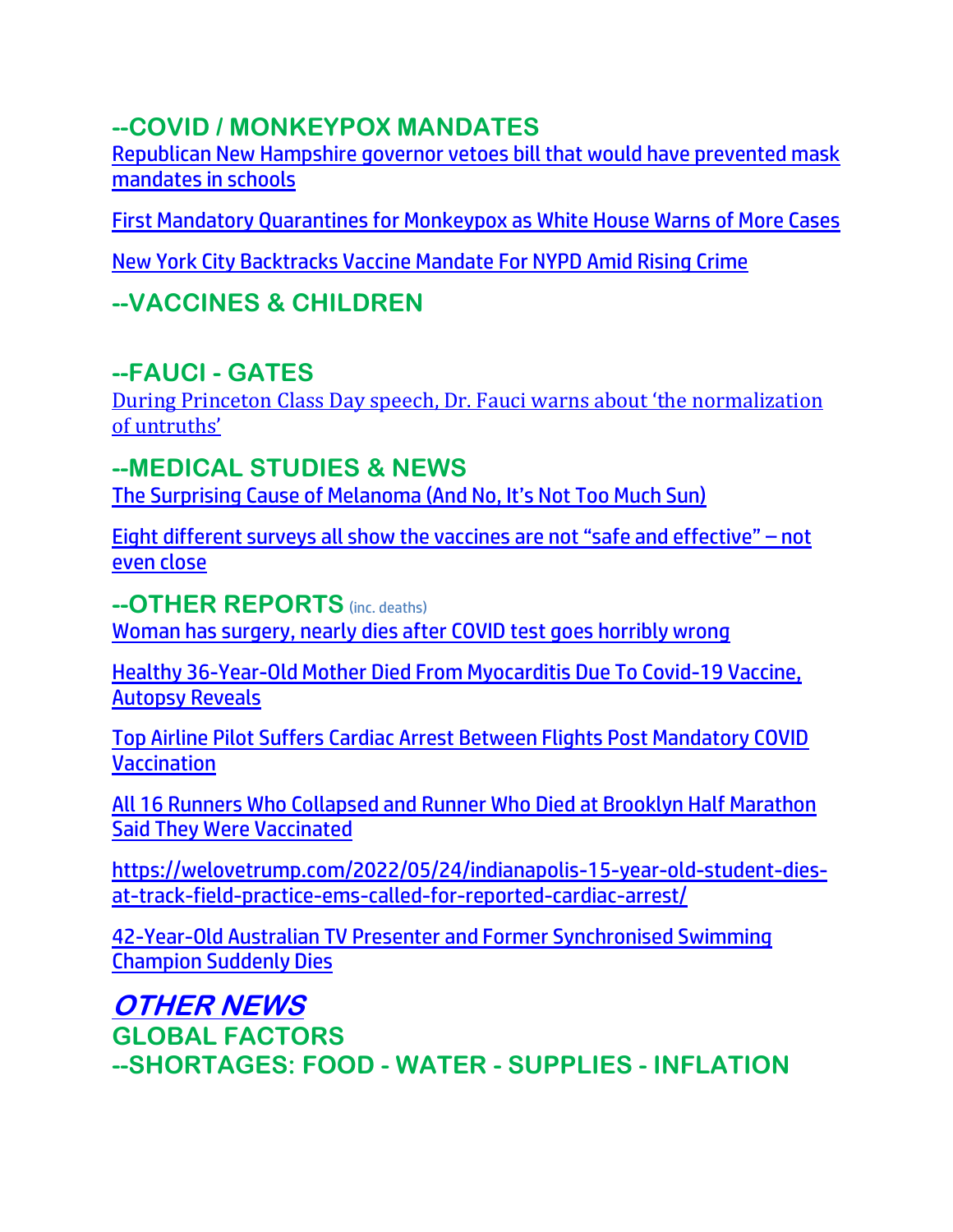[Collapsifornia: California Gov. Gavin Newsom to mandate rationing of water, food](https://www.naturalnews.com/2022-05-23-california-to-mandate-water-food-energy-rationing.html)  [and energy](https://www.naturalnews.com/2022-05-23-california-to-mandate-water-food-energy-rationing.html)

[FDA Eases Import Restrictions to Boost Baby Formula Supply](https://lists.youmaker.com/links/gI8L68oslJ/Jlid8tcrj/7xAbPNiP2/ymov0QKsKQ)

» Now We Are Being [Told To Expect Food And Diesel Shortages For The](https://trk.cp20.com/click/gak4-3n6wae-8bmlfw-f4obzxf9/)  [Foreseeable Future](https://trk.cp20.com/click/gak4-3n6wae-8bmlfw-f4obzxf9/)

[Steve Bannon warns "the system is collapsing" -](https://ce-publiclw.naturalnews.com/ct.asp?id=E164626317CE15B52547357E0CCDEEBE166C3BD26B0F62ECEB2571EB10ADB49AAE6AE1C7B516CCE387FF2882183637A8&ct=4aeUs2EAAABCWmgzMUFZJlNZXzX8egAAFpmAAAPyMDrn36AgAEiJpNMhtDSPUepmhFP0pmmggGCeo3iTdrM0%2fexyqVAF9gMk8%2bpjpyC0AMbuisuJwXa%2bGycxFiWh0I1%2bVHiKIWW70fyUBWQN0AMdO%2fF3JFOFCQXzX8eg) global supply chains are [cratering and it's NOT just temporary](https://ce-publiclw.naturalnews.com/ct.asp?id=E164626317CE15B52547357E0CCDEEBE166C3BD26B0F62ECEB2571EB10ADB49AAE6AE1C7B516CCE387FF2882183637A8&ct=4aeUs2EAAABCWmgzMUFZJlNZXzX8egAAFpmAAAPyMDrn36AgAEiJpNMhtDSPUepmhFP0pmmggGCeo3iTdrM0%2fexyqVAF9gMk8%2bpjpyC0AMbuisuJwXa%2bGycxFiWh0I1%2bVHiKIWW70fyUBWQN0AMdO%2fF3JFOFCQXzX8eg)

[Government official warns of 'apocalyptic' food shortages](https://www.wnd.com/2022/05/u-k-official-warns-apocalyptic-food-shortages/)

Poultry, eggs, [meat shortages](https://ratherexposethem.org/2022/05/18/poultry-eggs-meat-shortages/)

[Food Shortages: Biggest Shock Of Our Lifetime | Mike Adams](https://ce-publicdy.naturalnews.com/ct.asp?id=78E97F14BE4B54EB927A9C2525F86F01218120FF2490E7E68D703A1BA9DFE7B762FFC60C1DA856B71CD5863E11C8D9C7&ct=4aeUsz4AAABCWmgzMUFZJlNZF6bm2wAAF5mAAAPN8D%2fj3IAgAEiIMoyNoaBDahEAAAANBKrV0eolWDjlQUSfJBaAIN%2bNtCPWMSGj3zU%2ffLLsH0YkROXwT%2bLuSKcKEgL03Ntg)

[Germany BLOCKS Russia from exporting food, then BLAMES Russia for causing](https://www.naturalnews.com/2022-05-17-germany-blocks-russia-from-exporting-food.html)  [brutal hunger](https://www.naturalnews.com/2022-05-17-germany-blocks-russia-from-exporting-food.html) |

[Food Riots In Sri Lanka Turn Deadly As Protesters Beat Up Police, Burn Down](https://www.zerohedge.com/markets/food-riots-sri-lanka-turn-deadly-protesters-beat-police-burn-down-politicians-houses)  [Politicians' Houses](https://www.zerohedge.com/markets/food-riots-sri-lanka-turn-deadly-protesters-beat-police-burn-down-politicians-houses)

#### **--ENERGY: FUEL– POWER OUTAGES -- PRICES**

[Biden's latest comments seen as proof he INTENDED to drive up gas prices](https://www.wnd.com/2022/05/bidens-warning-seen-confirmation-trying-gas-prices-surge/)

[The Diesel Crisis May Get](https://welovetrump.com/2022/05/23/the-diesel-crisis-may-get-far-worse-next-month/) FAR Worse Next Month

[Washington gas stations run out of fuel as they prepare for possible \\$10 per](https://link.theblaze.com/click/27786099.1160995/aHR0cHM6Ly93d3cudGhlYmxhemUuY29tL25ld3MvZ2FzLXByaWNlcy13YXNoaW5ndG9uP3V0bV9zb3VyY2U9dGhlYmxhemUtYnJlYWtpbmcmdXRtX21lZGl1bT1lbWFpbCZ1dG1fY2FtcGFpZ249MjAyMjA1MjBUcmVuZGluZy1XYXNoaW5ndG9uU3RhdGUmdXRtX3Rlcm09QUNUSVZFIExJU1QgLSBUaGVCbGF6ZSBCcmVha2luZyBOZXdz/61f82015384ca325d2cdab60C3ca1cbb8)  [gallon prices](https://link.theblaze.com/click/27786099.1160995/aHR0cHM6Ly93d3cudGhlYmxhemUuY29tL25ld3MvZ2FzLXByaWNlcy13YXNoaW5ndG9uP3V0bV9zb3VyY2U9dGhlYmxhemUtYnJlYWtpbmcmdXRtX21lZGl1bT1lbWFpbCZ1dG1fY2FtcGFpZ249MjAyMjA1MjBUcmVuZGluZy1XYXNoaW5ndG9uU3RhdGUmdXRtX3Rlcm09QUNUSVZFIExJU1QgLSBUaGVCbGF6ZSBCcmVha2luZyBOZXdz/61f82015384ca325d2cdab60C3ca1cbb8)

[Gas Prices Jump 33 Cents in Past 2 Weeks, Some Analysts See \\$6 per Gallon by](https://lists.youmaker.com/links/tbboItG9Ux/Jlid8tcrj/7xAbPNiP2/l9kogaWowJ)  [August](https://lists.youmaker.com/links/tbboItG9Ux/Jlid8tcrj/7xAbPNiP2/l9kogaWowJ)

[Biden turning to dictator for help with oil after canceling U.S. lease sales](https://www.wnd.com/2022/05/biden-turning-dictator-help-oil-canceling-u-s-lease-sales/) …AND

[Biden Will Ease Sanctions On Venezuela's Maduro Amid Scramble For Alternative](https://www.zerohedge.com/energy/biden-ease-sanctions-venezuelas-maduro-amid-scramble-alternative-oil)  [Oil](https://www.zerohedge.com/energy/biden-ease-sanctions-venezuelas-maduro-amid-scramble-alternative-oil)

[» "Build Blackouts Better": Half Of Americ](https://trk.cp20.com/click/gak4-3n824m-8bmzq4-f4obzxf3/)a Faces Power Blackouts This Summer

[Study turns up surprising way 'green' cars pollute more than gasoline engines](https://www.wnd.com/2022/05/study-turns-surprising-way-green-cars-pollute-gas-powered-engines/)

[Biden's interior secretary struggles to answer energy questions from senators](https://www.wnd.com/2022/05/bidens-interior-secretary-struggles-answer-energy-questions-senators/)

[» Biden Regime Admits to Math Error in Gas and Oil Drilling Permit Delays](https://trk.cp20.com/click/gak4-3n91fa-8bn8nw-f4obzxf0/)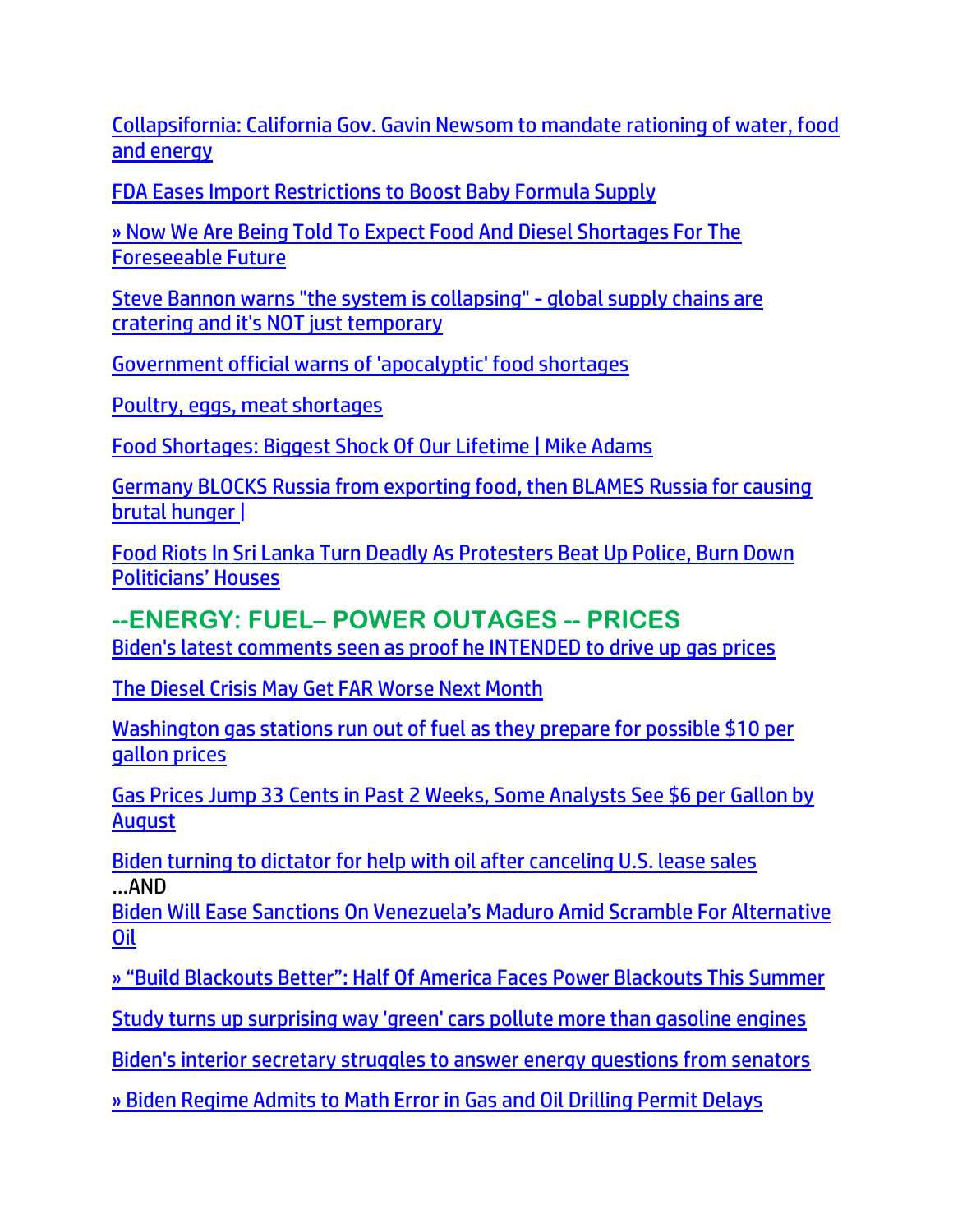## **--CHINA - RUSSIA – KOREA – COMMUNISM**

[CARTER: Drug Cartels Funneling Money 'Through Chinese Banks'](https://delivery.email.saraacarter.com/GUIDARZE?id=153976=eh4CVwZWCQQBTFIBVgADA1MHU1VUBF4AUwBSAVgFA10PWwEHBlIFVVRWBgcECwEHBVEeXlxdAxEKDCRUVABaVBcBXQtPVAYGBQcBBFEPAw0AAlcBAQAaChURFEADThxcXA5bEFYXSR1SXVJbChdGVUVTA1dWQxIHE0sHXFROdG1wJnM0aSAPWlNMRQE=&fl=URZGFkBfHxxDVV9XC1xBRl5XERpdVAMMBksHXFROUFRQAVk=&ext=dD1leUpoYkdjaU9pSklVekkxTmlJc0luUjVjQ0k2SWtwWFZDSjkuZXlKd0lqcGJiblZzYkN4dWRXeHNMQ0pvZEhSd2N6b3ZMM05oY21GaFkyRnlkR1Z5TG1OdmJTOWpZWEowWlhJdFpISjFaeTFqWVhKMFpXeHpMV1oxYm01bGJHbHVaeTF0YjI1bGVTMTBhSEp2ZFdkb0xXTm9hVzVsYzJVdFltRnVhM012UDNWMGJWOXpiM1Z5WTJVOWFtVmxibWNtYW1WdFBXTTFZVE00TlRjd1l6QmhaR05qWTJZNFlXSXpaR001WW1JM01ESXpNMll6SWl4dWRXeHNMREVzWm1Gc2MyVXNabUZzYzJVc0ltUmtOVEEzTXpKa0xUTmpabUV0TkRWaU55MDROVEV4TFRabFpUSmhNRFl3WVRnM015SXNJakl5Tm1NNE9URTVMVGM1WkdJdE5EaGtOUzA1TURRMUxUWmpaRFF4TVRWak5UUmxOaUlzSWpoaFpqVTNNRGd3TFRsak1UTXROR0prTXkxaU9EWm1MVEJpTTJNMVpHWTVNV1l4WWlJc0ltaDBkSEJ6T2k4dmMyRnlZV0ZqWVhKMFpYSXVZMjl0TDJOaGNuUmxjaTFrY25WbkxXTmhjblJsYkhNdFpuVnVibVZzYVc1bkxXMXZibVY1TFhSb2NtOTFaMmd0WTJocGJtVnpaUzFpWVc1cmN5OGlMQ0pqTjNBelh6QWlMQ0psYldGcGJDSXNJa1JUSWwwc0ltbGhkQ0k2TVRZMU1qYzVNalV4T1gwLktQME5kR1h0UDMydEtLd0lYemZPaEZtZmtDNU5sY05uNGtYZHViZUpVZDg=)

Falun Gong [Remains the Prime Target of Chinese Regime: Leaked Document](https://lists.youmaker.com/links/yBAXrg403g/Jlid8tcrj/7xAbPNiP2/kwTqR8BG06)

[South Korea's new president says he will no longer appease Kim Jong Un, says](https://link.theblaze.com/click/27810683.936943/aHR0cHM6Ly93d3cudGhlYmxhemUuY29tL25ld3Mvc291dGgta29yZWEtcy1uZXctcHJlc2lkZW50LXNheXMtaGUtd2lsbC1uby1sb25nZXItYXBwZWFzZS1raW0tam9uZy11bi1zYXlzLXJlY2VudC1hdHRlbXB0cy1hdC1wZWFjZS13aXRoLW5vcnRoLWtvcmVhLXdlcmUtYS1wcm92ZW4tZmFpbHVyZT91dG1fc291cmNlPXRoZWJsYXplLTdEYXlUcmVuZGluZ1Rlc3QmdXRtX21lZGl1bT1lbWFpbCZ1dG1fY2FtcGFpZ249QWZ0ZXJub29uIEF1dG8gVHJlbmRpbmcgNyBEYXkgRW5nYWdlZCAyMDIyLTA1LTIzJnV0bV90ZXJtPUFDVElWRSBMSVNUIC0gNyBEYXkgRW5nYWdlbWVudA/61f82015384ca325d2cdab60C2ed36d13)  [recent attempts at peace with North Korea were a 'proven failure'](https://link.theblaze.com/click/27810683.936943/aHR0cHM6Ly93d3cudGhlYmxhemUuY29tL25ld3Mvc291dGgta29yZWEtcy1uZXctcHJlc2lkZW50LXNheXMtaGUtd2lsbC1uby1sb25nZXItYXBwZWFzZS1raW0tam9uZy11bi1zYXlzLXJlY2VudC1hdHRlbXB0cy1hdC1wZWFjZS13aXRoLW5vcnRoLWtvcmVhLXdlcmUtYS1wcm92ZW4tZmFpbHVyZT91dG1fc291cmNlPXRoZWJsYXplLTdEYXlUcmVuZGluZ1Rlc3QmdXRtX21lZGl1bT1lbWFpbCZ1dG1fY2FtcGFpZ249QWZ0ZXJub29uIEF1dG8gVHJlbmRpbmcgNyBEYXkgRW5nYWdlZCAyMDIyLTA1LTIzJnV0bV90ZXJtPUFDVElWRSBMSVNUIC0gNyBEYXkgRW5nYWdlbWVudA/61f82015384ca325d2cdab60C2ed36d13)

## **POLITICAL & GOV'T NEWS**

['Game-changing': U.S. Air Force successfully tests hypersonic weapon](https://www.wnd.com/2022/05/game-changing-u-s-air-force-successfully-tests-hypersonic-weapon/)

[» Watch Bush Condemn "Decision of One Man to Launch Invasion of Iraq" in](https://trk.cp20.com/click/gak4-3n7j8p-8bmsw0-f4obzxf0/)  [Massive Gaffe](https://trk.cp20.com/click/gak4-3n7j8p-8bmsw0-f4obzxf0/)

### **--ABORTION - RACISM - LGBTQ – TRAFFICKING - PEDOPHILIA**

[State Farm Asked Employees to Donate Transgender Books Aimed at Young](https://lists.youmaker.com/links/tbboItG9Ux/Jlid8tcrj/7xAbPNiP2/GytgqjxO4i)  [Children, Watchdog Group Says](https://lists.youmaker.com/links/tbboItG9Ux/Jlid8tcrj/7xAbPNiP2/GytgqjxO4i)

[Left-wing mag: Outlawing abortion akin to slavery, violates 13th amendment](https://whitehousewire.com/2022/05/23/left-wing-mag-outlawing-abortion-akin-to-slavery-violates-13th-amendment-because-it-subjects-women-to-involuntary-labor/)  [because it subjects women to 'involuntary labor'](https://whitehousewire.com/2022/05/23/left-wing-mag-outlawing-abortion-akin-to-slavery-violates-13th-amendment-because-it-subjects-women-to-involuntary-labor/)

[DHS sounds alarm of violence against 2 groups in America over Roe ruling](https://www.wnd.com/2022/05/dhs-sounds-alarm-violence-2-groups-america-roe-ruling/)

[Disney releases LGBT pride-themed toys marketed to children](https://www.wnd.com/2022/05/disney-releases-lgbt-pride-themed-toys-marketed-children/)

[Thousands participate in Italy's March for Life, meet with Pope the following day](https://www.lifesitenews.com/news/italians-participate-in-march-for-life-in-rome-meet-with-pope-the-next-day/?utm_source=top_news&utm_campaign=usa)

[Family of 15-year-old girl who went missing at Mavericks game demand answers](https://link.theblaze.com/click/27803373.1041056/aHR0cHM6Ly93d3cudGhlYmxhemUuY29tL25ld3MvbWlzc2luZy1naXJsLW1hdmVyaWNrcy10cmFmZmlja2luZy1wb2xpY2U_dXRtX3NvdXJjZT10aGVibGF6ZS1kYWlseVBNJnV0bV9tZWRpdW09ZW1haWwmdXRtX2NhbXBhaWduPURhaWx5LU5ld3NsZXR0ZXJfX1BNIDIwMjItMDUtMjImdXRtX3Rlcm09QUNUSVZFIExJU1QgLSBUaGVCbGF6ZSBEYWlseSBQTQ/61f82015384ca325d2cdab60C9d30e068)  [from 8 people arrested in sex trafficking scheme, Dallas Police, and Oklahoma](https://link.theblaze.com/click/27803373.1041056/aHR0cHM6Ly93d3cudGhlYmxhemUuY29tL25ld3MvbWlzc2luZy1naXJsLW1hdmVyaWNrcy10cmFmZmlja2luZy1wb2xpY2U_dXRtX3NvdXJjZT10aGVibGF6ZS1kYWlseVBNJnV0bV9tZWRpdW09ZW1haWwmdXRtX2NhbXBhaWduPURhaWx5LU5ld3NsZXR0ZXJfX1BNIDIwMjItMDUtMjImdXRtX3Rlcm09QUNUSVZFIExJU1QgLSBUaGVCbGF6ZSBEYWlseSBQTQ/61f82015384ca325d2cdab60C9d30e068)  [hotel where she was found](https://link.theblaze.com/click/27803373.1041056/aHR0cHM6Ly93d3cudGhlYmxhemUuY29tL25ld3MvbWlzc2luZy1naXJsLW1hdmVyaWNrcy10cmFmZmlja2luZy1wb2xpY2U_dXRtX3NvdXJjZT10aGVibGF6ZS1kYWlseVBNJnV0bV9tZWRpdW09ZW1haWwmdXRtX2NhbXBhaWduPURhaWx5LU5ld3NsZXR0ZXJfX1BNIDIwMjItMDUtMjImdXRtX3Rlcm09QUNUSVZFIExJU1QgLSBUaGVCbGF6ZSBEYWlseSBQTQ/61f82015384ca325d2cdab60C9d30e068)

[Joy Reid says 'Christian nationalists' waging a pro-life 'jihad' will impose national](https://link.theblaze.com/click/27784311.937603/aHR0cHM6Ly93d3cudGhlYmxhemUuY29tL25ld3Mvam95LXJlaWQtYWJvcnRpb24tY2hyaXN0aWFucy1qaWhhZD91dG1fc291cmNlPXRoZWJsYXplLTdEYXlUcmVuZGluZ1Rlc3QmdXRtX21lZGl1bT1lbWFpbCZ1dG1fY2FtcGFpZ249QWZ0ZXJub29uIEF1dG8gVHJlbmRpbmcgNyBEYXkgRW5nYWdlZCAyMDIyLTA1LTIwJnV0bV90ZXJtPUFDVElWRSBMSVNUIC0gNyBEYXkgRW5nYWdlbWVudA/61f82015384ca325d2cdab60Cacf5f7a9)  [forced birth law in the name of God](https://link.theblaze.com/click/27784311.937603/aHR0cHM6Ly93d3cudGhlYmxhemUuY29tL25ld3Mvam95LXJlaWQtYWJvcnRpb24tY2hyaXN0aWFucy1qaWhhZD91dG1fc291cmNlPXRoZWJsYXplLTdEYXlUcmVuZGluZ1Rlc3QmdXRtX21lZGl1bT1lbWFpbCZ1dG1fY2FtcGFpZ249QWZ0ZXJub29uIEF1dG8gVHJlbmRpbmcgNyBEYXkgRW5nYWdlZCAyMDIyLTA1LTIwJnV0bV90ZXJtPUFDVElWRSBMSVNUIC0gNyBEYXkgRW5nYWdlbWVudA/61f82015384ca325d2cdab60Cacf5f7a9)

[Black Lives Matter has \\$42 million in assets](https://inform.afa.net/optiext/optiextension.dll?ID=tXWtWk0EeWjV5b6X%2BOG2B%2B80pZB5rqTEhFoeZ2QDCZUQ2sId7BXu6Iz%2BUsoQ%2B%2BWgOp9NdtVs7bjavr6RejoPVXBkuoAGYxiwH4WkVStX)

[Transgender surfer trounces female competitors in surfing contest in Australia](https://link.theblaze.com/click/27796344.1162225/aHR0cHM6Ly93d3cudGhlYmxhemUuY29tL25ld3Mvc2FzaGEtamFuZS1sb3dlcnNvbi1zdXJmLXRyYW5zZ2VuZGVyP3V0bV9zb3VyY2U9dGhlYmxhemUtYnJlYWtpbmcmdXRtX21lZGl1bT1lbWFpbCZ1dG1fY2FtcGFpZ249TmV3LVRyZW5kaW5nLVN0b3J5X1dFRUtFTkQgMjAyMi0wNS0yMSZ1dG1fdGVybT1BQ1RJVkUgTElTVCAtIFRoZUJsYXplIEJyZWFraW5nIE5ld3M/61f82015384ca325d2cdab60C8a4fe082)

## **--BIDEN – ADMINISTRATION**

[Biden: 'Yes' US military would fight Chin](https://americanmilitarynews.com/2022/05/biden-yes-us-military-would-fight-china-over-taiwan-wh-immediately-backtracks/?utm_source=breaking_email&utm_campaign=breaking_mailchimp&utm_medium=email&utm_source=Master_List&utm_campaign=b6927d163c-EMAIL_CAMPAIGN_2022_05_23_02_22&utm_medium=email&utm_term=0_9c4ef113e0-b6927d163c-61619259&mc_cid=b6927d163c&mc_eid=d4a810d349)a over Taiwan, WH immediately **[backtracks](https://americanmilitarynews.com/2022/05/biden-yes-us-military-would-fight-china-over-taiwan-wh-immediately-backtracks/?utm_source=breaking_email&utm_campaign=breaking_mailchimp&utm_medium=email&utm_source=Master_List&utm_campaign=b6927d163c-EMAIL_CAMPAIGN_2022_05_23_02_22&utm_medium=email&utm_term=0_9c4ef113e0-b6927d163c-61619259&mc_cid=b6927d163c&mc_eid=d4a810d349)**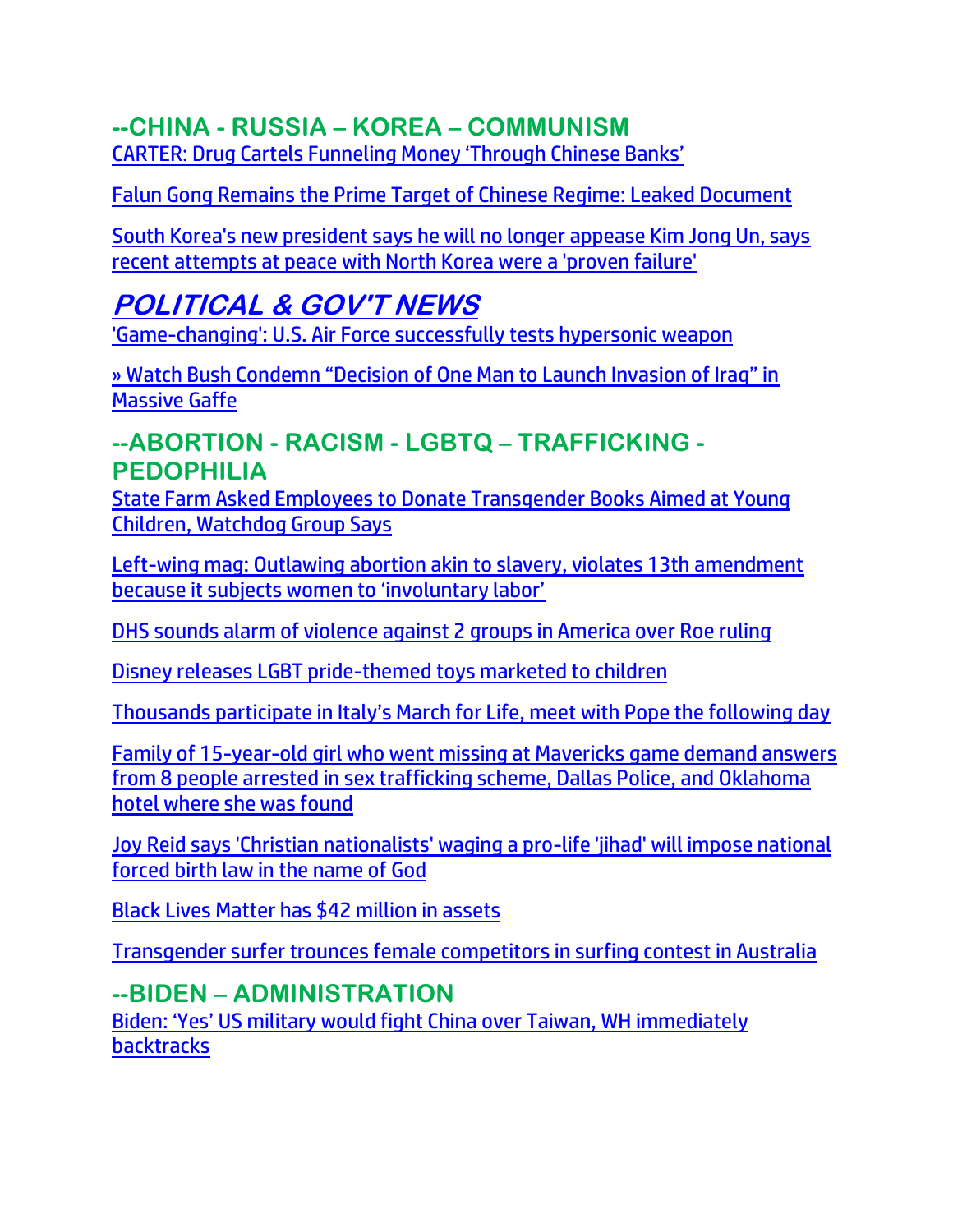[Biden admin colluding with secretive group funded by George Soros to craft left](https://www.naturalnews.com/2022-05-23-biden-admin-colluding-group-funded-by-soros.html)[wing domestic policies](https://www.naturalnews.com/2022-05-23-biden-admin-colluding-group-funded-by-soros.html)

['Baghdad Bob': WH chief of staff served humble pie after trying to spin poll called](https://link.theblaze.com/click/27811886.1137367/aHR0cHM6Ly93d3cudGhlYmxhemUuY29tL25ld3Mvcm9uLWtsYWluLXNwaW5zLXBvbGwtYmFkLWZvci1iaWRlbj91dG1fc291cmNlPXRoZWJsYXplLWJyZWFraW5nJnV0bV9tZWRpdW09ZW1haWwmdXRtX2NhbXBhaWduPTIwMjIwNTIzVFJlbmRpbmctV2hvb3BwaWVQZWxvc2kmdXRtX3Rlcm09QUNUSVZFIExJU1QgLSBUaGVCbGF6ZSBCcmVha2luZyBOZXdz/61f82015384ca325d2cdab60C47b0d049)  ['devastating indictment' of Biden](https://link.theblaze.com/click/27811886.1137367/aHR0cHM6Ly93d3cudGhlYmxhemUuY29tL25ld3Mvcm9uLWtsYWluLXNwaW5zLXBvbGwtYmFkLWZvci1iaWRlbj91dG1fc291cmNlPXRoZWJsYXplLWJyZWFraW5nJnV0bV9tZWRpdW09ZW1haWwmdXRtX2NhbXBhaWduPTIwMjIwNTIzVFJlbmRpbmctV2hvb3BwaWVQZWxvc2kmdXRtX3Rlcm09QUNUSVZFIExJU1QgLSBUaGVCbGF6ZSBCcmVha2luZyBOZXdz/61f82015384ca325d2cdab60C47b0d049)

[» Joke of a President: Foreign Diplomats at D.C. Summit Caught Laughing at](https://trk.cp20.com/click/gak4-3n8e2d-8bn2fm-f4obzxf8/)  [Biden](https://trk.cp20.com/click/gak4-3n8e2d-8bn2fm-f4obzxf8/)

[Joe Biden says he's open to meeting with Kim Jong Un during his trip to South](https://link.theblaze.com/click/27798479.918983/aHR0cHM6Ly93d3cudGhlYmxhemUuY29tL25ld3Mvam9lLWJpZGVuLXNheXMtaGUtcy1vcGVuLXRvLW1lZXRpbmctd2l0aC1raW0tam9uZy11bi1kdXJpbmctdHJpcC10by1zb3V0aC1rb3JlYT91dG1fc291cmNlPXRoZWJsYXplLTdEYXlUcmVuZGluZ1Rlc3QmdXRtX21lZGl1bT1lbWFpbCZ1dG1fY2FtcGFpZ249VGhlIEJsYXplIFBNIFRyZW5kaW5nIDIwMjItMDUtMjEmdXRtX3Rlcm09QUNUSVZFIExJU1QgLSA3IERheSBFbmdhZ2VtZW50/61f82015384ca325d2cdab60Ce25b5cec)  [Korea](https://link.theblaze.com/click/27798479.918983/aHR0cHM6Ly93d3cudGhlYmxhemUuY29tL25ld3Mvam9lLWJpZGVuLXNheXMtaGUtcy1vcGVuLXRvLW1lZXRpbmctd2l0aC1raW0tam9uZy11bi1kdXJpbmctdHJpcC10by1zb3V0aC1rb3JlYT91dG1fc291cmNlPXRoZWJsYXplLTdEYXlUcmVuZGluZ1Rlc3QmdXRtX21lZGl1bT1lbWFpbCZ1dG1fY2FtcGFpZ249VGhlIEJsYXplIFBNIFRyZW5kaW5nIDIwMjItMDUtMjEmdXRtX3Rlcm09QUNUSVZFIExJU1QgLSA3IERheSBFbmdhZ2VtZW50/61f82015384ca325d2cdab60Ce25b5cec)

[Biden proposes taxpayer funding of mining projects ... just not in the U.S.](https://www.wnd.com/2022/05/biden-proposes-taxpayer-funding-mining-projects-just-not-u-s/)

[Biden working to restore 'guilty until proven innocent' sex-assault standard](https://www.wnd.com/2022/05/biden-working-restore-guilty-proven-innocent-sex-assault-standard/)

[US Navy Sailors Deserting At "Staggering" Rate Amid Mental Health Crisis](https://www.zerohedge.com/markets/us-navy-sailors-deserting-staggering-rate-amid-mental-health-crisis)

[People hired by U.S. Census include felony sex-with-a-child offenders](https://www.wnd.com/2022/05/people-hired-u-s-census-include-felony-sex-child-offenders/)

## **--CONGRESS**

[How Did Mueller's \\$40 Million Trump-Russia Investigation 'Miss' Hillary's Hoax?](https://www.zerohedge.com/political/how-did-muellers-40-million-trump-russia-investigation-miss-hillarys-hoax) 

[Congress to pass anti-price gouging legislation targeting Big Oil while](https://www.naturalnews.com/2022-05-21-congress-anti-price-gouging-legislation-big-oil.html)  [PROTECTING insane price gouging and racketeering of Big Pharma](https://www.naturalnews.com/2022-05-21-congress-anti-price-gouging-legislation-big-oil.html)

» Watch: [Pelosi's Brain Totally Breaks for 7 Seconds When Hit with Question](https://trk.cp20.com/click/gak4-3n8e2d-8bn2fo-f4obzxf0/)

['My God': Dem senator leaves Interior secretary stumbling after confronting her](https://link.theblaze.com/click/27781948.1161769/aHR0cHM6Ly93d3cudGhlYmxhemUuY29tL25ld3Mvam9lLW1hbmNoaW4tY29uZnJvbnRzLWRlYi1oYWFsYW5kLW9pbC1sZWFzZXM_dXRtX3NvdXJjZT10aGVibGF6ZS1icmVha2luZyZ1dG1fbWVkaXVtPWVtYWlsJnV0bV9jYW1wYWlnbj0yMDIyMDUyMFRyZW5kaW5nLU1hbmNoaW5JbnRlcmlvciZ1dG1fdGVybT1BQ1RJVkUgTElTVCAtIFRoZUJsYXplIEJyZWFraW5nIE5ld3M/61f82015384ca325d2cdab60Cdfa97719)  [with agency's own statement](https://link.theblaze.com/click/27781948.1161769/aHR0cHM6Ly93d3cudGhlYmxhemUuY29tL25ld3Mvam9lLW1hbmNoaW4tY29uZnJvbnRzLWRlYi1oYWFsYW5kLW9pbC1sZWFzZXM_dXRtX3NvdXJjZT10aGVibGF6ZS1icmVha2luZyZ1dG1fbWVkaXVtPWVtYWlsJnV0bV9jYW1wYWlnbj0yMDIyMDUyMFRyZW5kaW5nLU1hbmNoaW5JbnRlcmlvciZ1dG1fdGVybT1BQ1RJVkUgTElTVCAtIFRoZUJsYXplIEJyZWFraW5nIE5ld3M/61f82015384ca325d2cdab60Cdfa97719)

[Rand Paul Says We'll Borrow From China to Pay Ukraine](https://ratherexposethem.org/2022/05/22/rand-paul-says-well-borrow-from-china-to-pay-ukraine/)

**--CRIME – CORRUPTION – INVESTIGATIONS** [Antifa Shooter Convicted for Attempted Manslaughter Will Get No Prison Time](https://welovetrump.com/2022/05/23/antifa-shooter-convicted-for-attempted-manslaughter-will-get-no-prison-time/)

FBI Deemed Trump–[Russia Claims False in Less Than a Day, Agent Says](https://lists.youmaker.com/links/gI8L68oslJ/Jlid8tcrj/7xAbPNiP2/tqhGGBcSOu)

[Charges dropped against 16-year-old rapper and gangbanger who was accused](https://link.theblaze.com/click/27797870.1037310/aHR0cHM6Ly93d3cudGhlYmxhemUuY29tL25ld3MvY2hhcmdlcy1kcm9wcGVkLWFnYWluc3QtMTYteWVhci1vbGQtcmFwcGVyLWFuZC1nYW5nYmFuZ2VyLXdoby13YXMtYWNjdXNlZC1vZi1zaG9vdGluZy1ueXBkLW9mZmljZXI_dXRtX3NvdXJjZT10aGVibGF6ZS1kYWlseVBNJnV0bV9tZWRpdW09ZW1haWwmdXRtX2NhbXBhaWduPURhaWx5LU5ld3NsZXR0ZXJfX1BNIDIwMjItMDUtMjEmdXRtX3Rlcm09QUNUSVZFIExJU1QgLSBUaGVCbGF6ZSBEYWlseSBQTQ/61f82015384ca325d2cdab60Cad69a040)  [of shooting NYPD officer](https://link.theblaze.com/click/27797870.1037310/aHR0cHM6Ly93d3cudGhlYmxhemUuY29tL25ld3MvY2hhcmdlcy1kcm9wcGVkLWFnYWluc3QtMTYteWVhci1vbGQtcmFwcGVyLWFuZC1nYW5nYmFuZ2VyLXdoby13YXMtYWNjdXNlZC1vZi1zaG9vdGluZy1ueXBkLW9mZmljZXI_dXRtX3NvdXJjZT10aGVibGF6ZS1kYWlseVBNJnV0bV9tZWRpdW09ZW1haWwmdXRtX2NhbXBhaWduPURhaWx5LU5ld3NsZXR0ZXJfX1BNIDIwMjItMDUtMjEmdXRtX3Rlcm09QUNUSVZFIExJU1QgLSBUaGVCbGF6ZSBEYWlseSBQTQ/61f82015384ca325d2cdab60Cad69a040)

[Family of 15-year-old girl who went missing at Mavericks game demand answers](https://link.theblaze.com/click/27798479.918983/aHR0cHM6Ly93d3cudGhlYmxhemUuY29tL25ld3MvbWlzc2luZy1naXJsLW1hdmVyaWNrcy10cmFmZmlja2luZy1wb2xpY2U_dXRtX3NvdXJjZT10aGVibGF6ZS03RGF5VHJlbmRpbmdUZXN0JnV0bV9tZWRpdW09ZW1haWwmdXRtX2NhbXBhaWduPVRoZSBCbGF6ZSBQTSBUcmVuZGluZyAyMDIyLTA1LTIxJnV0bV90ZXJtPUFDVElWRSBMSVNUIC0gNyBEYXkgRW5nYWdlbWVudA/61f82015384ca325d2cdab60Cb23301c8)  [from 8 people arrested in sex trafficking scheme, Dallas Police, and Oklahoma](https://link.theblaze.com/click/27798479.918983/aHR0cHM6Ly93d3cudGhlYmxhemUuY29tL25ld3MvbWlzc2luZy1naXJsLW1hdmVyaWNrcy10cmFmZmlja2luZy1wb2xpY2U_dXRtX3NvdXJjZT10aGVibGF6ZS03RGF5VHJlbmRpbmdUZXN0JnV0bV9tZWRpdW09ZW1haWwmdXRtX2NhbXBhaWduPVRoZSBCbGF6ZSBQTSBUcmVuZGluZyAyMDIyLTA1LTIxJnV0bV90ZXJtPUFDVElWRSBMSVNUIC0gNyBEYXkgRW5nYWdlbWVudA/61f82015384ca325d2cdab60Cb23301c8)  [hotel where she was found](https://link.theblaze.com/click/27798479.918983/aHR0cHM6Ly93d3cudGhlYmxhemUuY29tL25ld3MvbWlzc2luZy1naXJsLW1hdmVyaWNrcy10cmFmZmlja2luZy1wb2xpY2U_dXRtX3NvdXJjZT10aGVibGF6ZS03RGF5VHJlbmRpbmdUZXN0JnV0bV9tZWRpdW09ZW1haWwmdXRtX2NhbXBhaWduPVRoZSBCbGF6ZSBQTSBUcmVuZGluZyAyMDIyLTA1LTIxJnV0bV90ZXJtPUFDVElWRSBMSVNUIC0gNyBEYXkgRW5nYWdlbWVudA/61f82015384ca325d2cdab60Cb23301c8)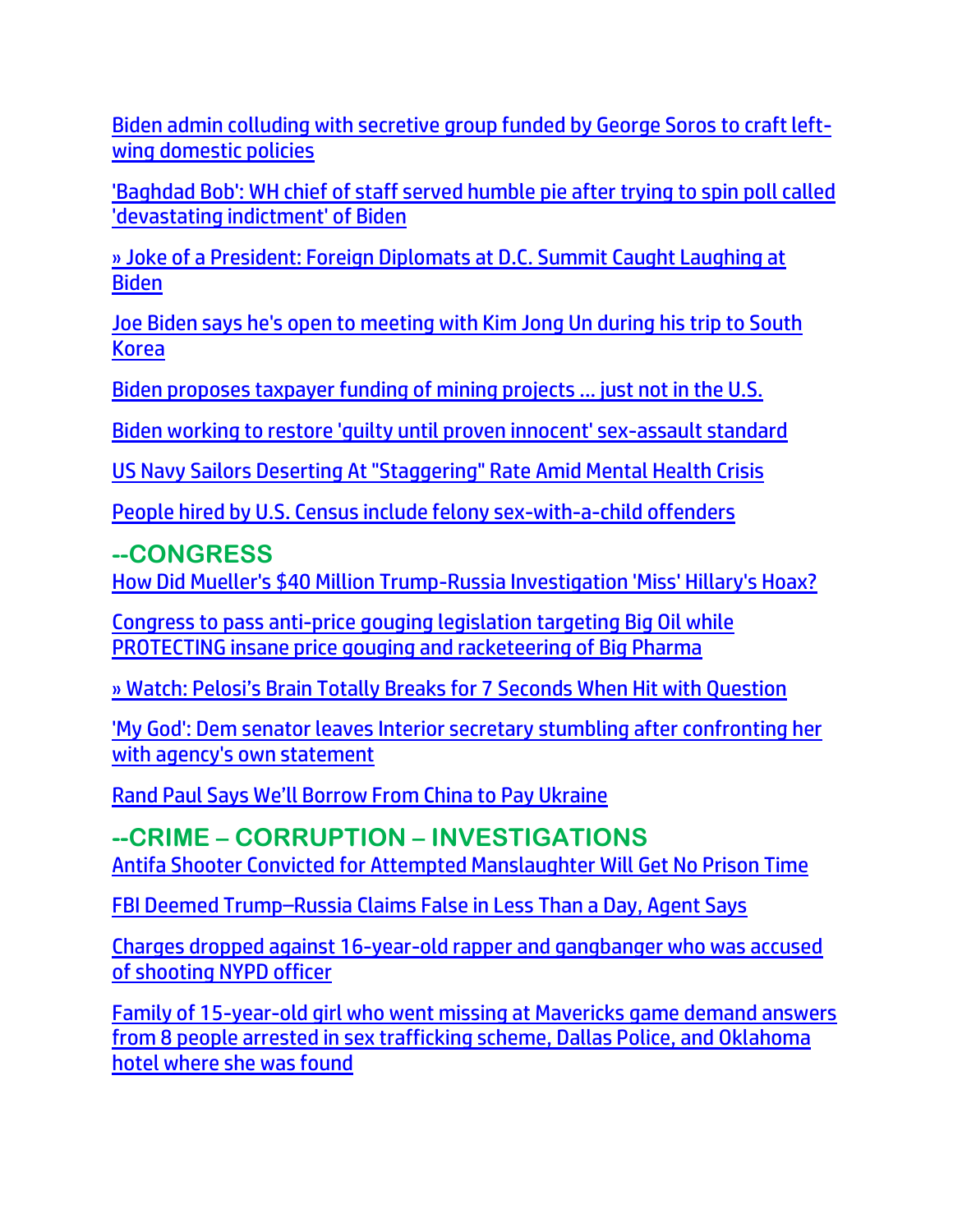[BLM paid nearly \\$1 million to its co-founder's baby daddy, roughly five times](https://link.theblaze.com/click/27757576.955843/aHR0cHM6Ly93d3cudGhlYmxhemUuY29tL25ld3MvYmxtLXBhaWQtbmVhcmx5LTEtbWlsbGlvbi10by1pdHMtY28tZm91bmRlci1zLWJhYnktZGF5LXJvdWdobHktZml2ZS10aW1lcy1tb3JlLXRoYW4tdGhlLXRyYXl2b24tbWFydGluLWZvdW5kYXRpb24_dXRtX3NvdXJjZT10aGVibGF6ZS03RGF5VHJlbmRpbmdUZXN0JnV0bV9tZWRpdW09ZW1haWwmdXRtX2NhbXBhaWduPUFmdGVybm9vbiBBdXRvIFRyZW5kaW5nIDcgRGF5IEVuZ2FnZWQgMjAyMi0wNS0xOCZ1dG1fdGVybT1BQ1RJVkUgTElTVCAtIDcgRGF5IEVuZ2FnZW1lbnQ/61f82015384ca325d2cdab60C4b79d699)  [more than to the Trayvon Martin Foundation](https://link.theblaze.com/click/27757576.955843/aHR0cHM6Ly93d3cudGhlYmxhemUuY29tL25ld3MvYmxtLXBhaWQtbmVhcmx5LTEtbWlsbGlvbi10by1pdHMtY28tZm91bmRlci1zLWJhYnktZGF5LXJvdWdobHktZml2ZS10aW1lcy1tb3JlLXRoYW4tdGhlLXRyYXl2b24tbWFydGluLWZvdW5kYXRpb24_dXRtX3NvdXJjZT10aGVibGF6ZS03RGF5VHJlbmRpbmdUZXN0JnV0bV9tZWRpdW09ZW1haWwmdXRtX2NhbXBhaWduPUFmdGVybm9vbiBBdXRvIFRyZW5kaW5nIDcgRGF5IEVuZ2FnZWQgMjAyMi0wNS0xOCZ1dG1fdGVybT1BQ1RJVkUgTElTVCAtIDcgRGF5IEVuZ2FnZW1lbnQ/61f82015384ca325d2cdab60C4b79d699)

…AND

BLM co-[founder used funds to pay sister, mother, brother and child's father](https://delivery.email.saraacarter.com/GUIDARZE?id=153976=eh4CVwZWCQQBTABQUwsEBQIABlUAAlZXAlJSAl1WUA4BBlQHAgBUUAAEV1YHDQNXA1EeXlxdAxEKDCRUVABaVBcBXQtPVAYGBQkLB18PBAEEAFENDwcaChURFEADThxcXA5bEFYXSR1SXVJbChdGVUVTA1dWQxIHE0sHXFROdG1wJnM0aSAPWlNMRQE=&fl=URZGFkBfHxxDVV9XC1xBRl5XERpdVAMMBksHXFROUFRQAVk=&ext=dD1leUpoYkdjaU9pSklVekkxTmlJc0luUjVjQ0k2SWtwWFZDSjkuZXlKd0lqcGJiblZzYkN4dWRXeHNMQ0pvZEhSd2N6b3ZMM05oY21GaFkyRnlkR1Z5TG1OdmJTOWliRzB0WTI4dFptOTFibVJsY2kxMWMyVmtMV1oxYm1SekxYUnZMWEJoZVMxemFYTjBaWEl0Ylc5MGFHVnlMV0p5YjNSb1pYSXRZVzVrTFdOb2FXeGtjeTFtWVhSb1pYSXZQM1YwYlY5emIzVnlZMlU5YW1WbGJtY21hbVZ0UFdNMVlUTTROVGN3WXpCaFpHTmpZMlk0WVdJelpHTTVZbUkzTURJek0yWXpJaXh1ZFd4c0xERXNabUZzYzJVc1ptRnNjMlVzSW1Sa05UQTNNekprTFROalptRXRORFZpTnkwNE5URXhMVFpsWlRKaE1EWXdZVGczTXlJc0lqZGpNREJpTnpRMkxUTmhNakV0TkdWbE5DMDVZalJqTFdObVlXTTVPRFl3TkRjM1pDSXNJamhoWmpVM01EZ3dMVGxqTVRNdE5HSmtNeTFpT0RabUxUQmlNMk0xWkdZNU1XWXhZaUlzSW1oMGRIQnpPaTh2YzJGeVlXRmpZWEowWlhJdVkyOXRMMkpzYlMxamJ5MW1iM1Z1WkdWeUxYVnpaV1F0Wm5WdVpITXRkRzh0Y0dGNUxYTnBjM1JsY2kxdGIzUm9aWEl0WW5KdmRHaGxjaTFoYm1RdFkyaHBiR1J6TFdaaGRHaGxjaThpTENKak4zQXpYekFpTENKbGJXRnBiQ0lzSWtSVElsMHNJbWxoZENJNk1UWTFNams1TkRBM00zMC5FY2tqb1VzME04NklIMUEwaEh3M1JQZWdsLUVRU0dqbUF5Q29rV0c1ckRv)

## **--DURHAM PROBE**

[FBI Lawyer Says He Briefed McCabe, Comey on Sketchy Trump](https://lists.youmaker.com/links/NeATOjqITV/Jlid8tcrj/7xAbPNiP2/qPr6BQVlTm)–Russia Claims

FBI Agent's Testimony [at Sussmann Trial Exposes FBI Leadership Complicity |](https://lists.youmaker.com/links/NeATOjqITV/Jlid8tcrj/7xAbPNiP2/juTKYzU0g7e)  [Truth Over News](https://lists.youmaker.com/links/NeATOjqITV/Jlid8tcrj/7xAbPNiP2/juTKYzU0g7e)

[Hillary Clinton personally signed off on spreading Trump-Alfa Bank story to the](https://link.theblaze.com/click/27796344.1162225/aHR0cHM6Ly93d3cudGhlYmxhemUuY29tL25ld3MvY2xpbnRvbi1tb29rLWFsZmEtYmFuay10ZXN0aW1vbnk_dXRtX3NvdXJjZT10aGVibGF6ZS1icmVha2luZyZ1dG1fbWVkaXVtPWVtYWlsJnV0bV9jYW1wYWlnbj1OZXctVHJlbmRpbmctU3RvcnlfV0VFS0VORCAyMDIyLTA1LTIxJnV0bV90ZXJtPUFDVElWRSBMSVNUIC0gVGhlQmxhemUgQnJlYWtpbmcgTmV3cw/61f82015384ca325d2cdab60Ccd36ede7)  [media, Clinton campaign manager testifies](https://link.theblaze.com/click/27796344.1162225/aHR0cHM6Ly93d3cudGhlYmxhemUuY29tL25ld3MvY2xpbnRvbi1tb29rLWFsZmEtYmFuay10ZXN0aW1vbnk_dXRtX3NvdXJjZT10aGVibGF6ZS1icmVha2luZyZ1dG1fbWVkaXVtPWVtYWlsJnV0bV9jYW1wYWlnbj1OZXctVHJlbmRpbmctU3RvcnlfV0VFS0VORCAyMDIyLTA1LTIxJnV0bV90ZXJtPUFDVElWRSBMSVNUIC0gVGhlQmxhemUgQnJlYWtpbmcgTmV3cw/61f82015384ca325d2cdab60Ccd36ede7)

Inside the Michael Sussmann Trial[—Kash Patel Talks 'October Surprise'; Fusion](https://lists.youmaker.com/links/x7xrOZtSiE/Jlid8tcrj/7xAbPNiP2/fUc1wDq2bE)  GPS Empl[oyee Testimony; Rodney Joffe | Kash's Corner](https://lists.youmaker.com/links/x7xrOZtSiE/Jlid8tcrj/7xAbPNiP2/fUc1wDq2bE)

[Clinton Lawyer Lied to CIA Officers About Trump Claims: Official](https://lists.youmaker.com/links/KQWclMyzcE/Jlid8tcrj/7xAbPNiP2/zxsvlj57AA)

[Trump Reacts to Testimony: Clinton Behind Russia Allegations Against Him](https://lists.youmaker.com/links/KQWclMyzcE/Jlid8tcrj/7xAbPNiP2/FsUuE6VUHg)

[FBI Kept Field Agents in Dark About Clinton Camp Origins of Trump](https://lists.youmaker.com/links/tbboItG9Ux/Jlid8tcrj/7xAbPNiP2/oOMQvcGJOIu)–Alfa Claim

[Hillary led 'most successful disinformation campaign' in U.S. history](https://www.wnd.com/2022/05/hillary-led-successful-disinformation-campaign-u-s-history/)

## **--EDUCATION**

[Don't diss us: School district 'violating Constitution' with teacher contracts](https://www.wnd.com/2022/05/dont-diss-us-school-district-violating-constitution-teacher-contracts/)

[More universities are moving to gradeless system for "diversity," ensuring more](https://ce-publiclw.naturalnews.com/ct.asp?id=4CC0B30DB724BC31851D2CFEF911418237C85779C67FF28604CEFC472C6E51548A5753B671BBEE43D46B394CA79BE394&ct=4aeUs2UAAABCWmgzMUFZJlNZQu43UgAAFhmAAAPykC%2fn36AgAGoagnpPQmJ6IND1CKep%2bpHk0gyAybUKHWOZdi6ZVUjalQ124Ta00vHTglGfMem03SIzmNW6ofiMTavC30SCzOksNn4IVtMZlu8NMQDKSodUX8XckU4UJBC7jdSA)  [students will fail in real life](https://ce-publiclw.naturalnews.com/ct.asp?id=4CC0B30DB724BC31851D2CFEF911418237C85779C67FF28604CEFC472C6E51548A5753B671BBEE43D46B394CA79BE394&ct=4aeUs2UAAABCWmgzMUFZJlNZQu43UgAAFhmAAAPykC%2fn36AgAGoagnpPQmJ6IND1CKep%2bpHk0gyAybUKHWOZdi6ZVUjalQ124Ta00vHTglGfMem03SIzmNW6ofiMTavC30SCzOksNn4IVtMZlu8NMQDKSodUX8XckU4UJBC7jdSA)

[Middle schooler placed in choke hold, gets neck wrenched; school allegedly faults](https://link.theblaze.com/click/27769867.961611/aHR0cHM6Ly93d3cudGhlYmxhemUuY29tL25ld3MvbWlkZGxlLXNjaG9vbGVyLWNob2tlaG9sZC12aWN0aW0tcHVuaXNoZWQ_dXRtX3NvdXJjZT10aGVibGF6ZS03RGF5VHJlbmRpbmdUZXN0JnV0bV9tZWRpdW09ZW1haWwmdXRtX2NhbXBhaWduPUFmdGVybm9vbiBBdXRvIFRyZW5kaW5nIDcgRGF5IEVuZ2FnZWQgMjAyMi0wNS0xOSZ1dG1fdGVybT1BQ1RJVkUgTElTVCAtIDcgRGF5IEVuZ2FnZW1lbnQ/61f82015384ca325d2cdab60Cac03cf61)  [victim while attacker, said to be a wrestler, is less severely disciplined](https://link.theblaze.com/click/27769867.961611/aHR0cHM6Ly93d3cudGhlYmxhemUuY29tL25ld3MvbWlkZGxlLXNjaG9vbGVyLWNob2tlaG9sZC12aWN0aW0tcHVuaXNoZWQ_dXRtX3NvdXJjZT10aGVibGF6ZS03RGF5VHJlbmRpbmdUZXN0JnV0bV9tZWRpdW09ZW1haWwmdXRtX2NhbXBhaWduPUFmdGVybm9vbiBBdXRvIFRyZW5kaW5nIDcgRGF5IEVuZ2FnZWQgMjAyMi0wNS0xOSZ1dG1fdGVybT1BQ1RJVkUgTElTVCAtIDcgRGF5IEVuZ2FnZW1lbnQ/61f82015384ca325d2cdab60Cac03cf61)

[VIRGINIA EDUCATION COMMITTEE RECOMMENDS 'GENDER IDENTITY'](https://delivery.email.saraacarter.com/GUIDARZE?id=153976=eh4CVwZWCQQBTAUBXgsDDFEABAwPVFJQVFVRUAsFA1pYAQADBAAFB1IBVwNUDVYGA1QeXlxdAxEKDCRUVABaVBcBXQtPVAYGBAAEAFUPDAEGBFQEAQEaChURFEADThxcXA5bEFYXSR1SXVJbChdGVUVTA1dWQxIHE0sHXFROdG1wJnM0aSAPWlNMRQE=&fl=URZGFkBfHxxDVV9XC1xBRl5XERpdVAMMBksHXFROUFRQAVk=&ext=dD1leUpoYkdjaU9pSklVekkxTmlJc0luUjVjQ0k2SWtwWFZDSjkuZXlKd0lqcGJiblZzYkN4dWRXeHNMQ0pvZEhSd2N6b3ZMM05oY21GaFkyRnlkR1Z5TG1OdmJTOTJhWEpuYVc1cFlTMWxaSFZqWVhScGIyNHRZMjl0YldsMGRHVmxMWEpsWTI5dGJXVnVaSE10WjJWdVpHVnlMV2xrWlc1MGFYUjVMV2x1TFdWc1pXMWxiblJoY25rdGMyTm9iMjlzTFdOMWNuSnBZM1ZzZFcwdlAzVjBiVjl6YjNWeVkyVTlhbVZsYm1jbWFtVnRQV00xWVRNNE5UY3dZekJoWkdOalkyWTRZV0l6WkdNNVltSTNNREl6TTJZeklpeHVkV3hzTERFc1ptRnNjMlVzWm1Gc2MyVXNJbVJrTlRBM016SmtMVE5qWm1FdE5EVmlOeTA0TlRFeExUWmxaVEpoTURZd1lUZzNNeUlzSWpjME1qRmpaV0l5TFRBd1l6UXROR0V3TmkwNE5qVXhMV1l3TW1JeFl6RmpOelZqT0NJc0lqaGhaalUzTURnd0xUbGpNVE10TkdKa015MWlPRFptTFRCaU0yTTFaR1k1TVdZeFlpSXNJbWgwZEhCek9pOHZjMkZ5WVdGallYSjBaWEl1WTI5dEwzWnBjbWRwYm1saExXVmtkV05oZEdsdmJpMWpiMjF0YVhSMFpXVXRjbVZqYjIxdFpXNWtjeTFuWlc1a1pYSXRhV1JsYm5ScGRIa3RhVzR0Wld4bGJXVnVkR0Z5ZVMxelkyaHZiMnd0WTNWeWNtbGpkV3gxYlM4aUxDSmpOM0F6WHpBaUxDSmxiV0ZwYkNJc0lrUlRJbDBzSW1saGRDSTZNVFkxTXpFek9ERTNPSDAuSE81cENKZFNzME5taUVlX0JVV1Bub05PTDRmRU11TUZ0WFhwRjVpUWZibw==)  [IN ELEMENTARY SCHOOL CURRICULUM](https://delivery.email.saraacarter.com/GUIDARZE?id=153976=eh4CVwZWCQQBTAUBXgsDDFEABAwPVFJQVFVRUAsFA1pYAQADBAAFB1IBVwNUDVYGA1QeXlxdAxEKDCRUVABaVBcBXQtPVAYGBAAEAFUPDAEGBFQEAQEaChURFEADThxcXA5bEFYXSR1SXVJbChdGVUVTA1dWQxIHE0sHXFROdG1wJnM0aSAPWlNMRQE=&fl=URZGFkBfHxxDVV9XC1xBRl5XERpdVAMMBksHXFROUFRQAVk=&ext=dD1leUpoYkdjaU9pSklVekkxTmlJc0luUjVjQ0k2SWtwWFZDSjkuZXlKd0lqcGJiblZzYkN4dWRXeHNMQ0pvZEhSd2N6b3ZMM05oY21GaFkyRnlkR1Z5TG1OdmJTOTJhWEpuYVc1cFlTMWxaSFZqWVhScGIyNHRZMjl0YldsMGRHVmxMWEpsWTI5dGJXVnVaSE10WjJWdVpHVnlMV2xrWlc1MGFYUjVMV2x1TFdWc1pXMWxiblJoY25rdGMyTm9iMjlzTFdOMWNuSnBZM1ZzZFcwdlAzVjBiVjl6YjNWeVkyVTlhbVZsYm1jbWFtVnRQV00xWVRNNE5UY3dZekJoWkdOalkyWTRZV0l6WkdNNVltSTNNREl6TTJZeklpeHVkV3hzTERFc1ptRnNjMlVzWm1Gc2MyVXNJbVJrTlRBM016SmtMVE5qWm1FdE5EVmlOeTA0TlRFeExUWmxaVEpoTURZd1lUZzNNeUlzSWpjME1qRmpaV0l5TFRBd1l6UXROR0V3TmkwNE5qVXhMV1l3TW1JeFl6RmpOelZqT0NJc0lqaGhaalUzTURnd0xUbGpNVE10TkdKa015MWlPRFptTFRCaU0yTTFaR1k1TVdZeFlpSXNJbWgwZEhCek9pOHZjMkZ5WVdGallYSjBaWEl1WTI5dEwzWnBjbWRwYm1saExXVmtkV05oZEdsdmJpMWpiMjF0YVhSMFpXVXRjbVZqYjIxdFpXNWtjeTFuWlc1a1pYSXRhV1JsYm5ScGRIa3RhVzR0Wld4bGJXVnVkR0Z5ZVMxelkyaHZiMnd0WTNWeWNtbGpkV3gxYlM4aUxDSmpOM0F6WHpBaUxDSmxiV0ZwYkNJc0lrUlRJbDBzSW1saGRDSTZNVFkxTXpFek9ERTNPSDAuSE81cENKZFNzME5taUVlX0JVV1Bub05PTDRmRU11TUZ0WFhwRjVpUWZibw==)

## **--ELECTION**

[CONGRESSIONAL TRAITORS AND THEIR BETRAYAL OF AMERICA! \(PART 5\)](https://thecommonsenseshow.com/activism-agenda-21-conspiracy/congressional-traitors-and-their-betrayal-america-part-5)

**EVERGRANDE – BEEN PAYING FOR ELECTION RIGGING WORLDWIDE.** Trump EO's 13848 & 13959 ties to Tether, BTC, ETH, USD, Rio Tinto & BHP. This is how we crash to 1950's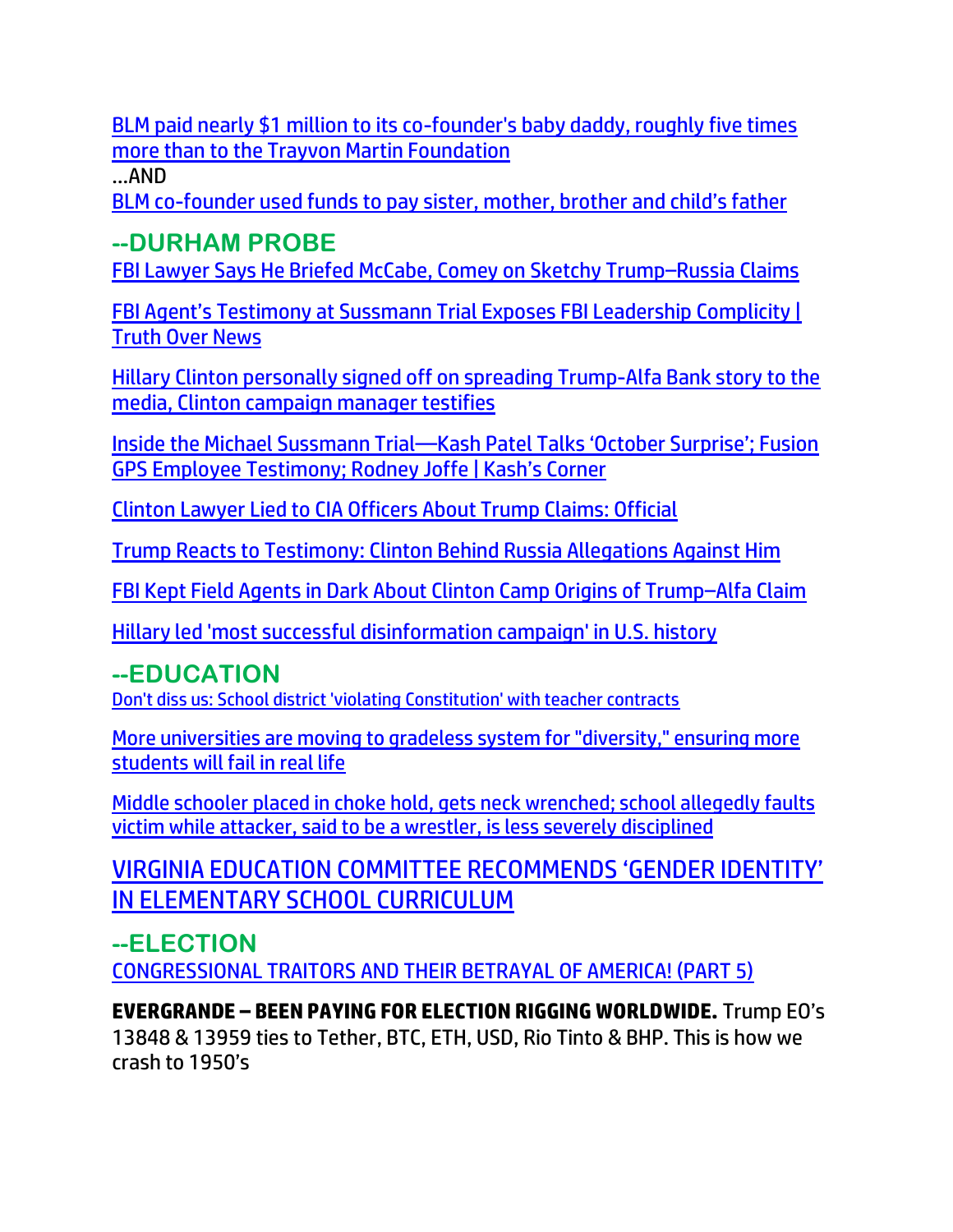[https://www.theguardian.com/business/2021/sep/22/potential-collapse-of](https://www.theguardian.com/business/2021/sep/22/potential-collapse-of-chinese-property-developer-evergrande-could-hit-australian-iron-ore-export)[chinese-property-developer-evergrande-could-hit-australian-iron-ore-export](https://www.theguardian.com/business/2021/sep/22/potential-collapse-of-chinese-property-developer-evergrande-could-hit-australian-iron-ore-export)

[https://welovetrump.com/2022/05/23/stacey-abrams-calls-georgia-the-worst](https://welovetrump.com/2022/05/23/stacey-abrams-calls-georgia-the-worst-state-in-the-country-to-live/)[state-in-the-country-to-live/](https://welovetrump.com/2022/05/23/stacey-abrams-calls-georgia-the-worst-state-in-the-country-to-live/)

[https://welovetrump.com/2022/05/18/report-primary-voters-show](https://welovetrump.com/2022/05/18/report-primary-voters-show-preference-for-in-person-voting/)[preference-for-in-person-voting/](https://welovetrump.com/2022/05/18/report-primary-voters-show-preference-for-in-person-voting/)

[Former NYC Mayor Bill de Blasio reportedly has his sights set on a bid for US](https://link.theblaze.com/click/27744080.1152738/aHR0cHM6Ly93d3cudGhlYmxhemUuY29tL25ld3MvZGUtYmxhc2lvLXJ1bi1mb3ItY29uZ3Jlc3M_dXRtX3NvdXJjZT10aGVibGF6ZS1icmVha2luZyZ1dG1fbWVkaXVtPWVtYWlsJnV0bV9jYW1wYWlnbj0yMDIyMDUxOFNwb25zb3JlZFRyZW5kaW5nLVJldmVsYXRpb25NZWRpYSZ1dG1fdGVybT1BQ1RJVkUgTElTVCAtIFRoZUJsYXplIEJyZWFraW5nIE5ld3M/61f82015384ca325d2cdab60Cf96de7c5)  **[Congress](https://link.theblaze.com/click/27744080.1152738/aHR0cHM6Ly93d3cudGhlYmxhemUuY29tL25ld3MvZGUtYmxhc2lvLXJ1bi1mb3ItY29uZ3Jlc3M_dXRtX3NvdXJjZT10aGVibGF6ZS1icmVha2luZyZ1dG1fbWVkaXVtPWVtYWlsJnV0bV9jYW1wYWlnbj0yMDIyMDUxOFNwb25zb3JlZFRyZW5kaW5nLVJldmVsYXRpb25NZWRpYSZ1dG1fdGVybT1BQ1RJVkUgTElTVCAtIFRoZUJsYXplIEJyZWFraW5nIE5ld3M/61f82015384ca325d2cdab60Cf96de7c5)** 

[GOP primaries a tale of RINOs vs. grassroots](https://inform.afa.net/optiext/optiextension.dll?ID=C_%2BC5l9BvqNCohaXLpCwVHIeOl_KSQ3dibZElngsQREFFbEm0codXAAFWw76ZZVQq%2B_NjP4WZVP7gazsSIr0AFG%2B6gHYcyyWukGDCN8c)

Georgia's Record-Breaking Early [Voting Turnout Defies 'Voter Suppression'](https://lists.youmaker.com/links/KQWclMyzcE/Jlid8tcrj/7xAbPNiP2/rep07b35lk)  **[Accusations](https://lists.youmaker.com/links/KQWclMyzcE/Jlid8tcrj/7xAbPNiP2/rep07b35lk)** 

[» VoterGA to Hold Conference Disclosing Legal Actions Counties Missing Dropbox](https://trk.cp20.com/click/gak4-3n8ulz-8bn611-f4obzxf5/)  [Videos](https://trk.cp20.com/click/gak4-3n8ulz-8bn611-f4obzxf5/)

[New Jersey Sued For Illegally Concealing Election Records Policy](https://www.zerohedge.com/political/new-jersey-sued-illegally-concealing-election-records-policy)

[Wall Street Journal Piece Claims Democrats Rigged 2020 Census](https://welovetrump.com/2022/05/21/wall-street-journal-piece-claims-democrats-rigged-2020-census/)

**--FINANCIAL**

[Americans Have Lost \\$20 Trillion Since The Start Of 2022](https://www.zerohedge.com/markets/americans-have-lost-20-trillion-start-2022)

[Biden economy: Increasing number of subprime borrowers are missing loan](https://www.naturalnews.com/2022-05-22-biden-economy-increasing-number-subprime-borrowers-missing-loan-payments.html)  [payments as 2008-style collapse builds](https://www.naturalnews.com/2022-05-22-biden-economy-increasing-number-subprime-borrowers-missing-loan-payments.html)

[Oh Snap: Social Media Stocks Set To Erase \\$100 Billion In Market](https://www.zerohedge.com/markets/oh-snap-social-media-stocks-set-erase-100-billion-market) Cap

Peter [Schiff: The Recession Is Already Here And It Won't Be Mild](https://www.zerohedge.com/economics/peter-schiff-recession-already-here-and-it-wont-be-mild)

#### **--FOREIGN RELATIONS**

**[Boom! U.S. just parked a fleet of aircraft carriers right on China's](https://www.wnd.com/2022/05/boom-u-s-just-parked-fleet-aircraft-carriers-right-un-chinas-doorstep/)  [doorstep](https://www.wnd.com/2022/05/boom-u-s-just-parked-fleet-aircraft-carriers-right-un-chinas-doorstep/)**

**[Costa Rican government under siege from massive ransomware attack;](https://ce-publiclw.naturalnews.com/ct.asp?id=6F3B452AAAD423FCE6C3F7C59D70B109D3E6D8C9027065F9617039CD18B547179A5E215071FF11F2ED440C0C476BDE2D&ct=4aeUs2cAAABCWmgzMUFZJlNZxURBYQAAGZmAAAPyEC7v34AgAGoijyjYgQ9R%2bqDQqeKaenqZR6gA9TWVFgymPCjFxetsyM9i9cuKTR1FoTdusKwTSXKsPEikN6ohIlro92LMYtlQjk1er7otbFJqduANXMfi7kinChIYqIgsIA%3d%3d)  [hackers threaten to overthrow regime](https://ce-publiclw.naturalnews.com/ct.asp?id=6F3B452AAAD423FCE6C3F7C59D70B109D3E6D8C9027065F9617039CD18B547179A5E215071FF11F2ED440C0C476BDE2D&ct=4aeUs2cAAABCWmgzMUFZJlNZxURBYQAAGZmAAAPyEC7v34AgAGoijyjYgQ9R%2bqDQqeKaenqZR6gA9TWVFgymPCjFxetsyM9i9cuKTR1FoTdusKwTSXKsPEikN6ohIlro92LMYtlQjk1er7otbFJqduANXMfi7kinChIYqIgsIA%3d%3d)**

[High-tech warfare: Turkey to deploy military drones with MACHINE GUNS](https://www.naturalnews.com/2022-05-23-high-tech-warfare-turkey-military-drones-with-machine-guns.html)

**--GUNS**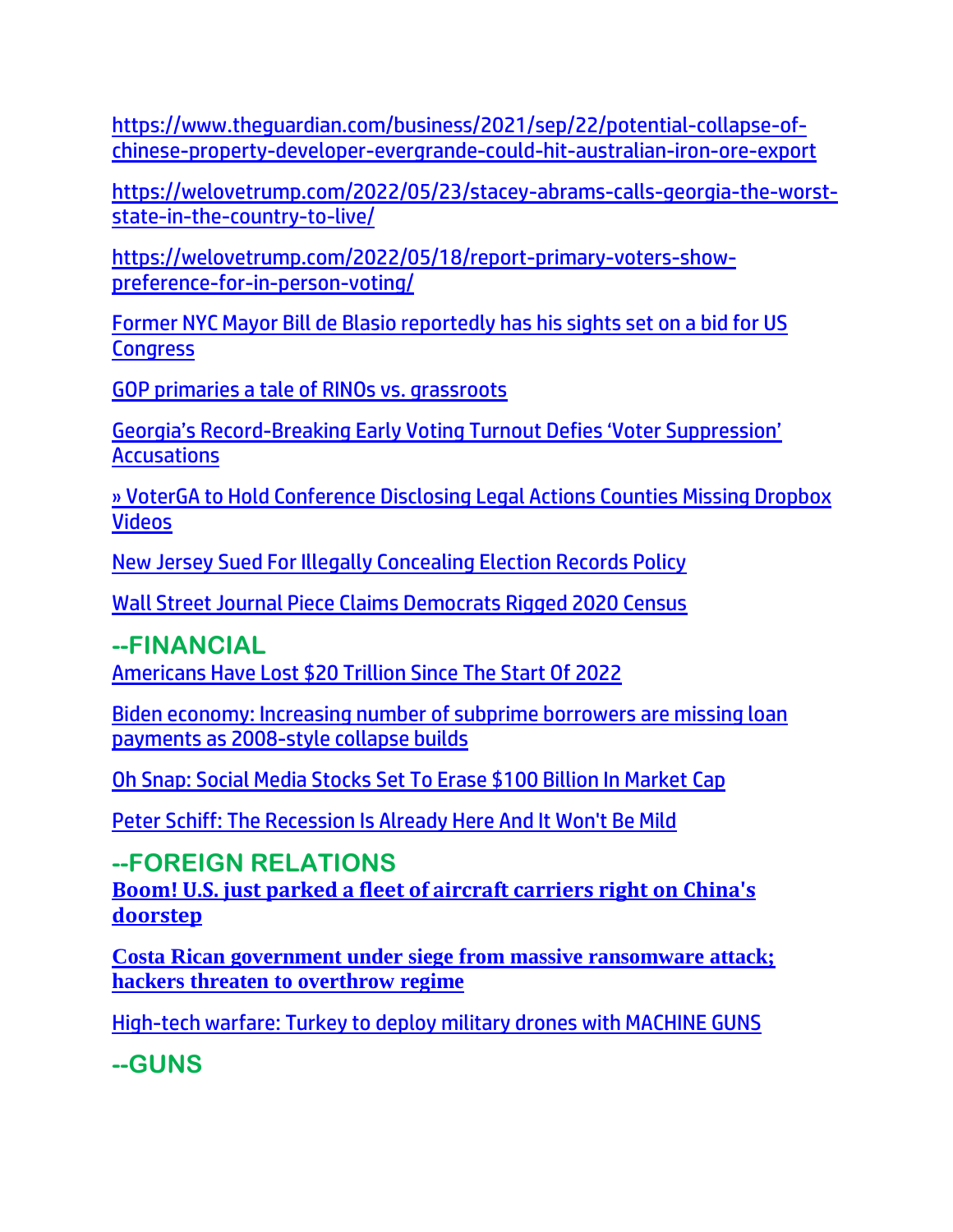[Here's what SHOCKED liberals the most when they tried to panic-buy guns in](https://link.theblaze.com/click/27794243.1055253/aHR0cHM6Ly93d3cudGhlYmxhemUuY29tL3Nob3dzL3RoZS1ydWJpbi1yZXBvcnQvY2FsaWZvcm5pYS1ndW4tY29udHJvbD91dG1fc291cmNlPXRoZWJsYXplLWRhaWx5QU0mdXRtX21lZGl1bT1lbWFpbCZ1dG1fY2FtcGFpZ249RGFpbHktTmV3c2xldHRlcl9fQU0gMjAyMi0wNS0yMSZ1dG1fdGVybT1BQ1RJVkUgTElTVCAtIFRoZUJsYXplIERhaWx5IEFN/61f82015384ca325d2cdab60C59e4d22a)  **[California](https://link.theblaze.com/click/27794243.1055253/aHR0cHM6Ly93d3cudGhlYmxhemUuY29tL3Nob3dzL3RoZS1ydWJpbi1yZXBvcnQvY2FsaWZvcm5pYS1ndW4tY29udHJvbD91dG1fc291cmNlPXRoZWJsYXplLWRhaWx5QU0mdXRtX21lZGl1bT1lbWFpbCZ1dG1fY2FtcGFpZ249RGFpbHktTmV3c2xldHRlcl9fQU0gMjAyMi0wNS0yMSZ1dG1fdGVybT1BQ1RJVkUgTElTVCAtIFRoZUJsYXplIERhaWx5IEFN/61f82015384ca325d2cdab60C59e4d22a)** 

[Feds Halt Sales of Homemade Guns Before August Rule Is Implemented](https://lists.youmaker.com/links/KQWclMyzcE/Jlid8tcrj/7xAbPNiP2/7w6cbFmqaO)

[IRAN: Digital Food Rationing rolls out using Biometric IDs amid food riots](https://www.iceagefarmer.com/2022/05/17/iran-digital-food-rationing-rolls-out-using-biometric-ids-amid-food-riots/)

[Sacramento Police Department's gun buyback offered gas gift cards in exchange](https://whitehousewire.com/2022/05/24/sacramento-police-departments-gun-buyback-offered-gas-gift-cards-in-exchange-for-firearms/)  [for firearms](https://whitehousewire.com/2022/05/24/sacramento-police-departments-gun-buyback-offered-gas-gift-cards-in-exchange-for-firearms/)

### **--IMMIGRATION – DRUGS**

[FAIR: Judge's injunction maintaining Title 42 suggests states have strong case](https://inform.afa.net/optiext/optiextension.dll?ID=TpoTknQeQI%2Be2zc9Q7UEx6QQUda9f8DPCzioeQ0sfDIgeoG9fNXENi4lSKoCpMqFGhdMh9TTHyQkmDXpm2NGAX_alB5jj9OMh9D8OHTc)

[» This Is What an Wide Open Border Looks Like: Endless Stream of Illegals](https://trk.cp20.com/click/gak4-3n6wae-8bmlfx-f4obzxf0/)

[Fentanyl seizures up in San Antonio as drug dealers find customers on social](https://www.ksat.com/news/local/2022/05/16/fentanyl-seizures-up-in-san-antonio-as-drug-dealers-find-customers-on-social-media/)  [media](https://www.ksat.com/news/local/2022/05/16/fentanyl-seizures-up-in-san-antonio-as-drug-dealers-find-customers-on-social-media/)

Border officials find 'sophisticated' drug tunnel with rail system, electricity, from Tijuana to San Diego

[Senator: Southern US Border Resembles A "War Zone"](https://www.zerohedge.com/political/senator-southern-us-border-resembles-war-zone)

[Immigration Disappears From Kamala Harris' Public Schedule](https://www.zerohedge.com/political/immigration-disappears-kamala-harris-public-schedule)

[Border Patrol memo lays groundwork for mass release of illegal aliens into U.S.](https://www.wnd.com/2022/05/border-patrol-memo-lays-groundwork-mass-release-illegal-aliens-u-s/)

## **--MEDIA – DISINFORMATION - BIG TECH**

[Peter Doocy leaves new WH press secretary stumped with single question he is](https://link.theblaze.com/click/27745740.959041/aHR0cHM6Ly93d3cudGhlYmxhemUuY29tL25ld3MvcGV0ZXItZG9vY3ktc3R1bXBzLWplYW4tcGllcnJlLWluZmxhdGlvbj91dG1fc291cmNlPXRoZWJsYXplLTdEYXlUcmVuZGluZ1Rlc3QmdXRtX21lZGl1bT1lbWFpbCZ1dG1fY2FtcGFpZ249QWZ0ZXJub29uIEF1dG8gVHJlbmRpbmcgNyBEYXkgRW5nYWdlZCAyMDIyLTA1LTE3JnV0bV90ZXJtPUFDVElWRSBMSVNUIC0gNyBEYXkgRW5nYWdlbWVudA/61f82015384ca325d2cdab60C0e4033dd)  [forced to ask three times](https://link.theblaze.com/click/27745740.959041/aHR0cHM6Ly93d3cudGhlYmxhemUuY29tL25ld3MvcGV0ZXItZG9vY3ktc3R1bXBzLWplYW4tcGllcnJlLWluZmxhdGlvbj91dG1fc291cmNlPXRoZWJsYXplLTdEYXlUcmVuZGluZ1Rlc3QmdXRtX21lZGl1bT1lbWFpbCZ1dG1fY2FtcGFpZ249QWZ0ZXJub29uIEF1dG8gVHJlbmRpbmcgNyBEYXkgRW5nYWdlZCAyMDIyLTA1LTE3JnV0bV90ZXJtPUFDVElWRSBMSVNUIC0gNyBEYXkgRW5nYWdlbWVudA/61f82015384ca325d2cdab60C0e4033dd)

[» Tucker Carlson Invited Chuck Schumer On His Show. This Is How Schumer](https://trk.cp20.com/click/gak4-3n77pk-8bmp98-f4obzxf3/)  [Responded.](https://trk.cp20.com/click/gak4-3n77pk-8bmp98-f4obzxf3/)

[National Review has unconditionally surrendered to same-](https://www.lifesitenews.com/blogs/national-review-has-unconditionally-surrendered-to-same-sex-marriage/?utm_source=top_news&utm_campaign=usa)sex 'marriage'

[Joy Behar calls Tucker Carlson 'almost irrelevant,' citing his audience numbers.](https://link.theblaze.com/click/27757576.955843/aHR0cHM6Ly93d3cudGhlYmxhemUuY29tL25ld3Mvam95LWJlaGFyLXR1Y2tlci1jYXJsc29uLWFsbW9zdC1pcnJlbGV2YW50P3V0bV9zb3VyY2U9dGhlYmxhemUtN0RheVRyZW5kaW5nVGVzdCZ1dG1fbWVkaXVtPWVtYWlsJnV0bV9jYW1wYWlnbj1BZnRlcm5vb24gQXV0byBUcmVuZGluZyA3IERheSBFbmdhZ2VkIDIwMjItMDUtMTgmdXRtX3Rlcm09QUNUSVZFIExJU1QgLSA3IERheSBFbmdhZ2VtZW50/61f82015384ca325d2cdab60C5aa62494)  [But audience numbers for 'The View' slap back.](https://link.theblaze.com/click/27757576.955843/aHR0cHM6Ly93d3cudGhlYmxhemUuY29tL25ld3Mvam95LWJlaGFyLXR1Y2tlci1jYXJsc29uLWFsbW9zdC1pcnJlbGV2YW50P3V0bV9zb3VyY2U9dGhlYmxhemUtN0RheVRyZW5kaW5nVGVzdCZ1dG1fbWVkaXVtPWVtYWlsJnV0bV9jYW1wYWlnbj1BZnRlcm5vb24gQXV0byBUcmVuZGluZyA3IERheSBFbmdhZ2VkIDIwMjItMDUtMTgmdXRtX3Rlcm09QUNUSVZFIExJU1QgLSA3IERheSBFbmdhZ2VtZW50/61f82015384ca325d2cdab60C5aa62494)

[NYT Claims the Right Has a Violence Problem That 'Has No Equivalent on the Left'](https://lists.youmaker.com/links/gI8L68oslJ/Jlid8tcrj/7xAbPNiP2/HmRa8pTHQt)  [| Larry Elder LIVE](https://lists.youmaker.com/links/gI8L68oslJ/Jlid8tcrj/7xAbPNiP2/HmRa8pTHQt)

[Biden's 'Minister of Truth' part of secret cabal to subvert democracies](https://www.wnd.com/2022/05/bidens-minister-truth-part-secret-cabal-subvert-democracies/)

[Twitter Must Now Prove It Did Not Falsify S.E.C. Filings](https://welovetrump.com/2022/05/18/twitter-must-now-prove-it-did-not-falsify-s-e-c-filings/) …AND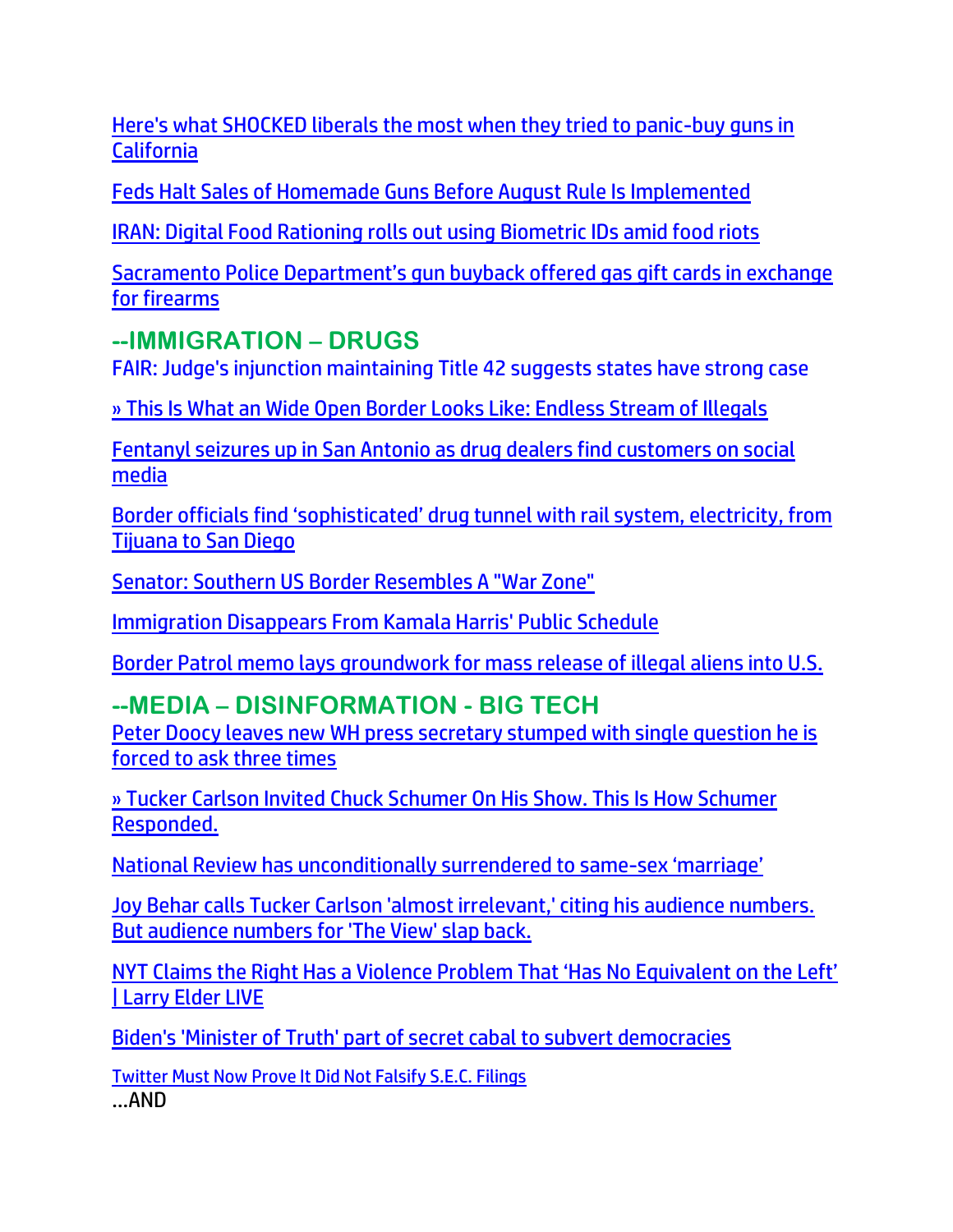[Audit Shows Half of Biden's Twitter Followers are Bogus](https://welovetrump.com/2022/05/17/audit-shows-half-of-bidens-twitter-followers-are-bogus/)

'There will be blood': Elon Musk declares he's assembling 'litigation department' of 'hardcore streetfighters'

Elon Musk challenges sexual misconduct accuser to describe certain 'one thing' about his private parts

[Progressives blast Bill Maher as 'transphobic' for saying it's 'trendy' to be LGBTQ,](https://link.theblaze.com/click/27798479.918983/aHR0cHM6Ly93d3cudGhlYmxhemUuY29tL25ld3MvYmlsbC1tYWhlci10cmFucy1sZ2J0cS10d2l0dGVyLXJlYWN0aW9ucz91dG1fc291cmNlPXRoZWJsYXplLTdEYXlUcmVuZGluZ1Rlc3QmdXRtX21lZGl1bT1lbWFpbCZ1dG1fY2FtcGFpZ249VGhlIEJsYXplIFBNIFRyZW5kaW5nIDIwMjItMDUtMjEmdXRtX3Rlcm09QUNUSVZFIExJU1QgLSA3IERheSBFbmdhZ2VtZW50/61f82015384ca325d2cdab60Cd6b3a0ac)  [declaring children transitioning to transgender is not science-based](https://link.theblaze.com/click/27798479.918983/aHR0cHM6Ly93d3cudGhlYmxhemUuY29tL25ld3MvYmlsbC1tYWhlci10cmFucy1sZ2J0cS10d2l0dGVyLXJlYWN0aW9ucz91dG1fc291cmNlPXRoZWJsYXplLTdEYXlUcmVuZGluZ1Rlc3QmdXRtX21lZGl1bT1lbWFpbCZ1dG1fY2FtcGFpZ249VGhlIEJsYXplIFBNIFRyZW5kaW5nIDIwMjItMDUtMjEmdXRtX3Rlcm09QUNUSVZFIExJU1QgLSA3IERheSBFbmdhZ2VtZW50/61f82015384ca325d2cdab60Cd6b3a0ac)

NBC News finally re[ports: 'Hunter Biden hard drives shows firm took in \\$11](https://delivery.email.saraacarter.com/GUIDARZE?id=153976=eh4CVwZWCQQBTFAGVlsMVgFWBAEDBVZUAlBRAA9VUg0LWwYHVgFUAAdUAQtfAA0CAFYeXlxdAxEKDCRUVABaVBcBXQtPVAYGBAIHB1cPAQwEClIHAQAaChURFEADThxcXA5bEFYXSR1SXVJbChdGVUVTA1dWQxIHE0sHXFROdG1wJnM0aSAPWlNMRQE=&fl=URZGFkBfHxxDVV9XC1xBRl5XERpdVAMMBksHXFROUFRQAVk=&ext=dD1leUpoYkdjaU9pSklVekkxTmlJc0luUjVjQ0k2SWtwWFZDSjkuZXlKd0lqcGJiblZzYkN4dWRXeHNMQ0pvZEhSd2N6b3ZMM05oY21GaFkyRnlkR1Z5TG1OdmJTOXVZbU10Ym1WM2N5MW1hVzVoYkd4NUxYSmxjRzl5ZEhNdGFIVnVkR1Z5TFdKcFpHVnVMV2hoY21RdFpISnBkbVZ6TFhOb2IzZHpMV1pwY20wdGRHOXZheTFwYmkweE1TMXRhV3hzYVc5dUxYTndaVzUwTFdsMExXWmhjM1F2UDNWMGJWOXpiM1Z5WTJVOWFtVmxibWNtYW1WdFBXTTFZVE00TlRjd1l6QmhaR05qWTJZNFlXSXpaR001WW1JM01ESXpNMll6SWl4dWRXeHNMREVzWm1Gc2MyVXNabUZzYzJVc0ltUmtOVEEzTXpKa0xUTmpabUV0TkRWaU55MDROVEV4TFRabFpUSmhNRFl3WVRnM015SXNJakUxTURrMVlUSXpMVGhpTVRBdE5HTXlZaTFoT1dVeExURTVNMlZtTldFeFpXUTROeUlzSWpoaFpqVTNNRGd3TFRsak1UTXROR0prTXkxaU9EWm1MVEJpTTJNMVpHWTVNV1l4WWlJc0ltaDBkSEJ6T2k4dmMyRnlZV0ZqWVhKMFpYSXVZMjl0TDI1aVl5MXVaWGR6TFdacGJtRnNiSGt0Y21Wd2IzSjBjeTFvZFc1MFpYSXRZbWxrWlc0dGFHRnlaQzFrY21sMlpYTXRjMmh2ZDNNdFptbHliUzEwYjI5ckxXbHVMVEV4TFcxcGJHeHBiMjR0YzNCbGJuUXRhWFF0Wm1GemRDOGlMQ0pqTjNBelh6QWlMQ0psYldGcGJDSXNJa1JUSWwwc0ltbGhkQ0k2TVRZMU16TXhNRGczTm4wLi1UZDhvYnJWWGpHUTVXVVFGd2FUcVA5Mkg1Y29EQWFsd2UxU3FRYXZvNzA=)  [million…spent it fast'](https://delivery.email.saraacarter.com/GUIDARZE?id=153976=eh4CVwZWCQQBTFAGVlsMVgFWBAEDBVZUAlBRAA9VUg0LWwYHVgFUAAdUAQtfAA0CAFYeXlxdAxEKDCRUVABaVBcBXQtPVAYGBAIHB1cPAQwEClIHAQAaChURFEADThxcXA5bEFYXSR1SXVJbChdGVUVTA1dWQxIHE0sHXFROdG1wJnM0aSAPWlNMRQE=&fl=URZGFkBfHxxDVV9XC1xBRl5XERpdVAMMBksHXFROUFRQAVk=&ext=dD1leUpoYkdjaU9pSklVekkxTmlJc0luUjVjQ0k2SWtwWFZDSjkuZXlKd0lqcGJiblZzYkN4dWRXeHNMQ0pvZEhSd2N6b3ZMM05oY21GaFkyRnlkR1Z5TG1OdmJTOXVZbU10Ym1WM2N5MW1hVzVoYkd4NUxYSmxjRzl5ZEhNdGFIVnVkR1Z5TFdKcFpHVnVMV2hoY21RdFpISnBkbVZ6TFhOb2IzZHpMV1pwY20wdGRHOXZheTFwYmkweE1TMXRhV3hzYVc5dUxYTndaVzUwTFdsMExXWmhjM1F2UDNWMGJWOXpiM1Z5WTJVOWFtVmxibWNtYW1WdFBXTTFZVE00TlRjd1l6QmhaR05qWTJZNFlXSXpaR001WW1JM01ESXpNMll6SWl4dWRXeHNMREVzWm1Gc2MyVXNabUZzYzJVc0ltUmtOVEEzTXpKa0xUTmpabUV0TkRWaU55MDROVEV4TFRabFpUSmhNRFl3WVRnM015SXNJakUxTURrMVlUSXpMVGhpTVRBdE5HTXlZaTFoT1dVeExURTVNMlZtTldFeFpXUTROeUlzSWpoaFpqVTNNRGd3TFRsak1UTXROR0prTXkxaU9EWm1MVEJpTTJNMVpHWTVNV1l4WWlJc0ltaDBkSEJ6T2k4dmMyRnlZV0ZqWVhKMFpYSXVZMjl0TDI1aVl5MXVaWGR6TFdacGJtRnNiSGt0Y21Wd2IzSjBjeTFvZFc1MFpYSXRZbWxrWlc0dGFHRnlaQzFrY21sMlpYTXRjMmh2ZDNNdFptbHliUzEwYjI5ckxXbHVMVEV4TFcxcGJHeHBiMjR0YzNCbGJuUXRhWFF0Wm1GemRDOGlMQ0pqTjNBelh6QWlMQ0psYldGcGJDSXNJa1JUSWwwc0ltbGhkQ0k2TVRZMU16TXhNRGczTm4wLi1UZDhvYnJWWGpHUTVXVVFGd2FUcVA5Mkg1Y29EQWFsd2UxU3FRYXZvNzA=)

**--STATES**

### **--SUPREME COURT - TRIALS - OTHER LEGAL**

[Supreme Court Could Issue Roe v. Wade Ruling Monday, Biden Regime Prepares](https://welovetrump.com/2022/05/21/supreme-court-could-issue-roe-v-wade-ruling-monday-biden-regime-prepares-for-violence/)  [for Violence](https://welovetrump.com/2022/05/21/supreme-court-could-issue-roe-v-wade-ruling-monday-biden-regime-prepares-for-violence/)

SUPREME COURT: Christian Woman Fears for Her Life as Freedom of Speech Case Heads to Supreme Court

[5th Circuit Slaps Down Joe Biden's SEC, Liberals Promptly Lose Their Minds](https://redstate.com/bonchie/2022/05/21/5th-circuit-slaps-down-joe-bidens-sec-liberals-promptly-lose-their-minds-n567837)

[Federal Judge Dismisses Fraud and Defamation Lawsuit Against Elon Musk Amid](https://lists.youmaker.com/links/x7xrOZtSiE/Jlid8tcrj/7xAbPNiP2/fv1tKFObxA)  [a Week of Controversy](https://lists.youmaker.com/links/x7xrOZtSiE/Jlid8tcrj/7xAbPNiP2/fv1tKFObxA)

[Report: Dem county chairman who refused to boost security at SCOTUS justices'](https://link.theblaze.com/click/27786099.1160995/aHR0cHM6Ly93d3cudGhlYmxhemUuY29tL25ld3MvZmFpcmZheC1vZmZpY2lhbC1yZWZ1c2VkLXNlY3VyaXR5LWF0LXNjb3R1cy1qdXN0aWNlLWhvbWVzP3V0bV9zb3VyY2U9dGhlYmxhemUtYnJlYWtpbmcmdXRtX21lZGl1bT1lbWFpbCZ1dG1fY2FtcGFpZ249MjAyMjA1MjBUcmVuZGluZy1XYXNoaW5ndG9uU3RhdGUmdXRtX3Rlcm09QUNUSVZFIExJU1QgLSBUaGVCbGF6ZSBCcmVha2luZyBOZXdz/61f82015384ca325d2cdab60C603bb920)  [homes ordered police to guard his own home shortly after](https://link.theblaze.com/click/27786099.1160995/aHR0cHM6Ly93d3cudGhlYmxhemUuY29tL25ld3MvZmFpcmZheC1vZmZpY2lhbC1yZWZ1c2VkLXNlY3VyaXR5LWF0LXNjb3R1cy1qdXN0aWNlLWhvbWVzP3V0bV9zb3VyY2U9dGhlYmxhemUtYnJlYWtpbmcmdXRtX21lZGl1bT1lbWFpbCZ1dG1fY2FtcGFpZ249MjAyMjA1MjBUcmVuZGluZy1XYXNoaW5ndG9uU3RhdGUmdXRtX3Rlcm09QUNUSVZFIExJU1QgLSBUaGVCbGF6ZSBCcmVha2luZyBOZXdz/61f82015384ca325d2cdab60C603bb920)

[Pfizer Moves to Dismiss Lawsuit From COVID-](https://lists.youmaker.com/links/KQWclMyzcE/Jlid8tcrj/7xAbPNiP2/1wwBJNb2mY7)19 Vaccine Trial, Citing 'Prototype' [Agreement](https://lists.youmaker.com/links/KQWclMyzcE/Jlid8tcrj/7xAbPNiP2/1wwBJNb2mY7)

#### **--TRUMP**

[The Swamp Must Be Drained](https://lists.youmaker.com/links/gI8L68oslJ/Jlid8tcrj/7xAbPNiP2/GxvzTuQE9)

[Anti-Trump impeachment witness: Putin thought Trump was stupid, so he waited](https://www.wnd.com/2022/05/anti-trump-impeachment-witness-putin-thought-trump-stupid-waited-biden-invade-ukraine/)  [for Biden to invade Ukraine](https://www.wnd.com/2022/05/anti-trump-impeachment-witness-putin-thought-trump-stupid-waited-biden-invade-ukraine/)

#### **--WOKE**

[Mom sues school for allegedly turning son into an insufferable woke race activist](https://www.wnd.com/2022/05/mom-sues-school-allegedly-turning-son-insufferable-woke-race-activist/)